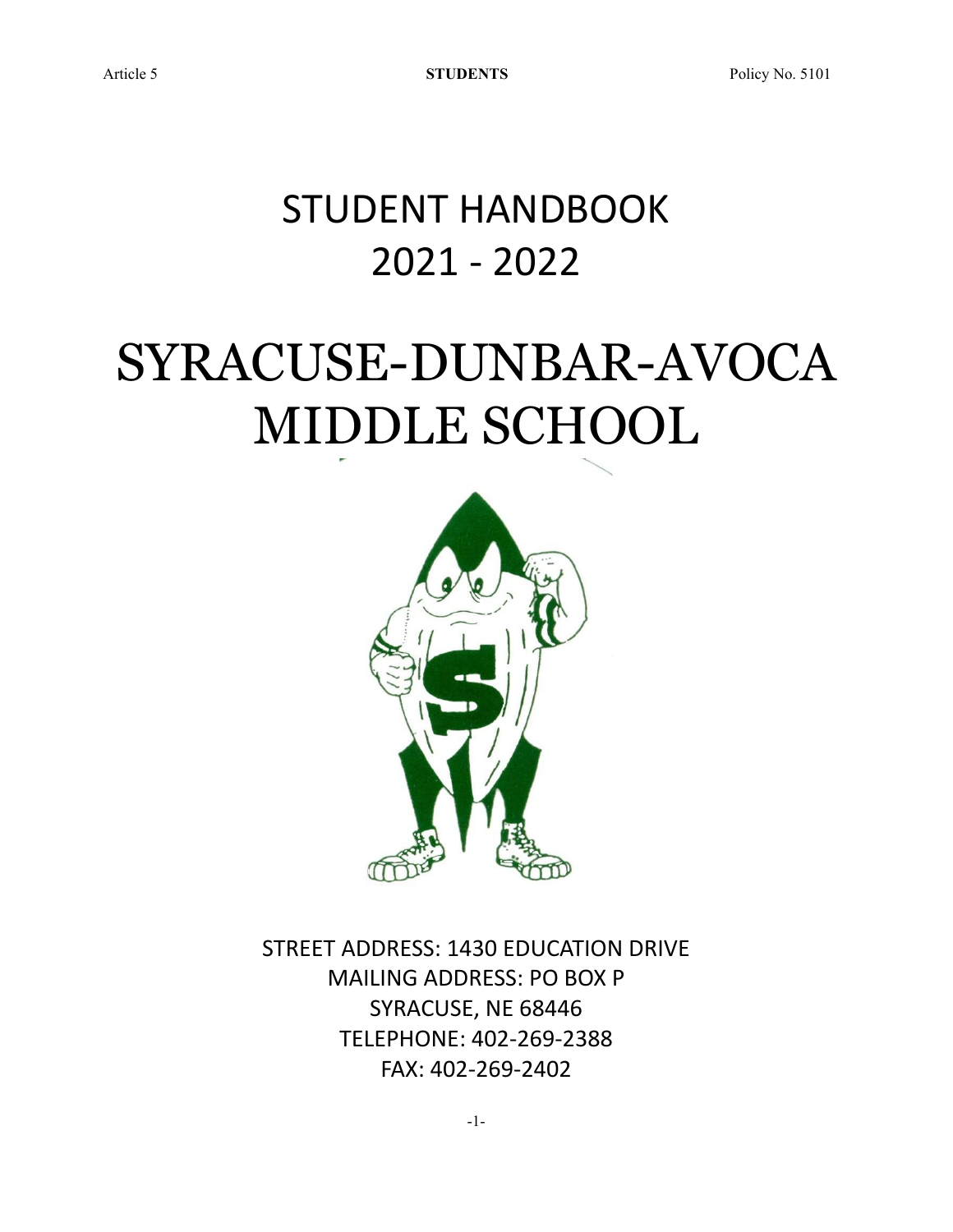#### **SCHOOL PERSONNEL**

#### **BOARD OF EDUCATION**

Andy Burr, President Katie Tonkin Greg Mueller, Vice-President Brianne Wilhelm Barry Janssen **Ed Zastera** 

**ADMINISTRATION**

David Kraus **David Kraus** Jarred Royal **Tim Farley** Superintendent High School Principal (9-12) Middle School Principal (4-8)

Chris Moore **Kelly Juilfs** Elementary Principal (PK-3) Special Education Coordinator

#### **MIDDLE SCHOOL FACULTY AND TEACHING FIELD**

Sallie Agena Guidance Counselor Ashley Anderson English/Social Studies Courtney Bakan Science Julie Baker 4-6 Special Education Allison Beers Family Consumer Science Carrie Brandt Grade 4 Sarah Burr Social Studies Ashleigh Callahan School Psychologist Andrea Cannon Grade 6 Jeremy Goebel Physical Education Brandy Hall **Instrumental Music** Regan Harsin English Jamie Hestermann Media Specialist Phil Janssen Grade 6 Heather Krause Speech Pathologist Kali Manley Nurse Leslie McIntosh Grade 5 Kerri Meyer Grade 4 Nicole Mowry Vocational Agriculture Rick Nordhues Math Megan Pellatz **Grade 6** Pam Pfeiffer **Art** Megan Pitrat 7-8 Special Education Andrew Pryor Grade 4 David Purdham Vocal Music Justin Royal Athletic/Activities Director Kari Schroeder Grade 5 Krista Sisco Grade 5 Gary Stearley Technology Coordinator Adam Stotz Math/Science Alicia Umland 4-6 Special Education JeanAnn Watermeier Business/Keyboarding Gregg Wiebusch Physical Education Joanna Zastera Computer Technology & District Curriculum & Assessment Coordinator Michelle Zoller Life Skills Coordinator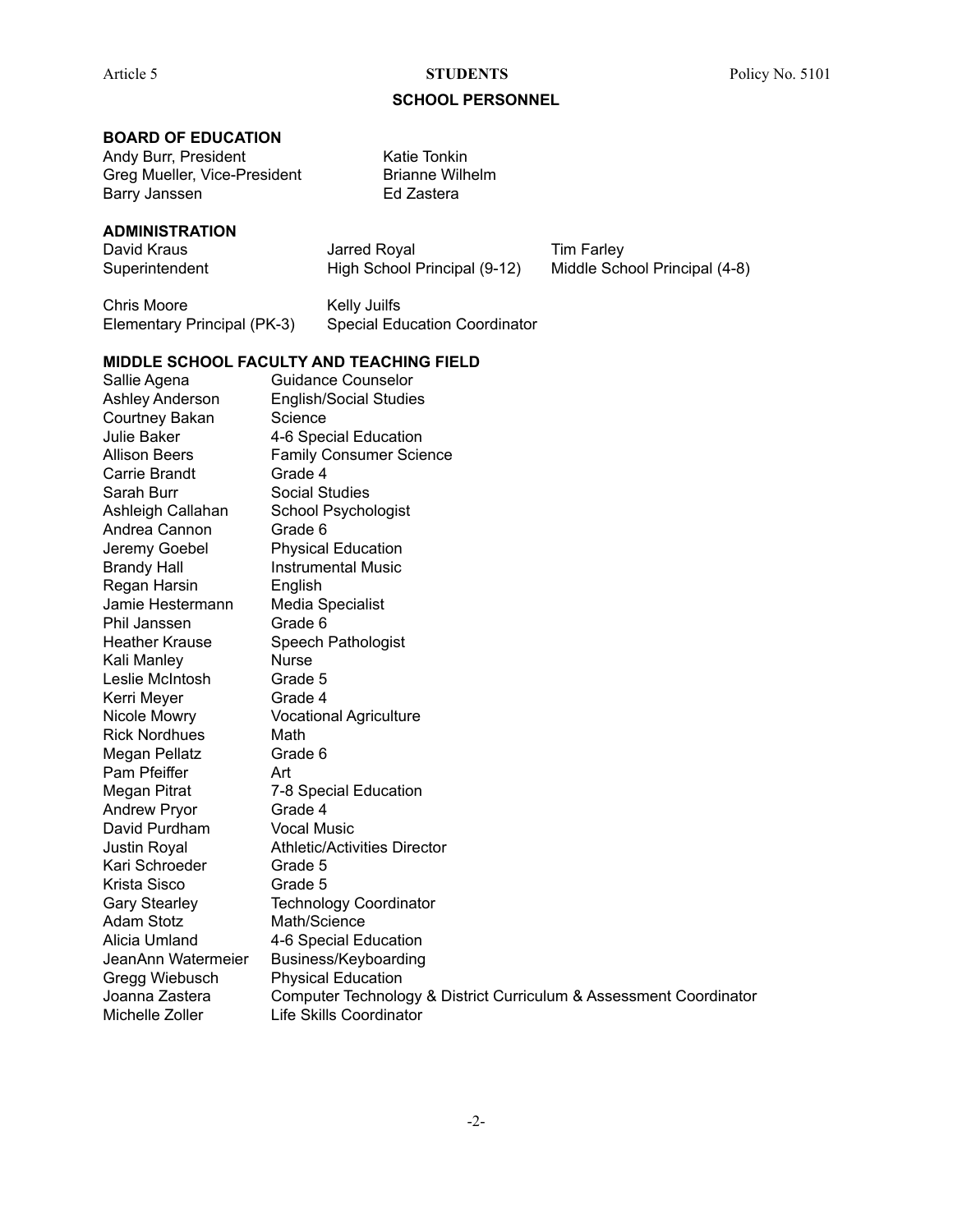### **OFFICE STAFF RESOURCE AIDES** Kim Behling, Secretary Rita Lee Pam Hauschel<br>
LIBRARY AIDE Steph DeMello Stephanie Holk Linda Sedlacek

**Steph DeMello** Stephanie Holka-Meyer<br>
Lori McElhenie

### **ACTIVITY SPONSORS/COACHES**

| Karlee Haecker                        | <b>Head Cross Country</b>                                                         |
|---------------------------------------|-----------------------------------------------------------------------------------|
| Sallie Agena                          | JH Student Council & Head Girls Golf                                              |
| Ashley Anderson                       | Dance Team                                                                        |
| Nicole Mowry                          | <b>FFA</b>                                                                        |
| Courtney Bakan                        | <b>JH STOP</b>                                                                    |
| <b>Allison Beers</b>                  | SOS                                                                               |
| <b>Barry Brandt</b>                   | Asst. Football                                                                    |
| Micah Buller                          | Asst. HS Boys Basketball & Head Boys Golf                                         |
| Sarah Burr                            | <b>Color Guard</b>                                                                |
| Wendy Buchanan                        | <b>HS STOP</b>                                                                    |
| <b>Scott Crook</b>                    | Assistant JH & HS Wrestling                                                       |
| Jeremy Goebel                         | Head Wrestling JH & HS, Head JH Football                                          |
| <b>Brandy Hall</b>                    | Jazz Band, Pep Band                                                               |
| Regan Harsin                          | Asst. Track                                                                       |
| Jamie Hestermann                      | <b>Book Club</b>                                                                  |
| Doug Iske                             | <b>Skills USA</b>                                                                 |
| Phil Janssen                          | Head JH Boys Basketball & Asst. Track                                             |
| Jess Kirchoff                         | Asst. Track                                                                       |
| <b>Adam Krecklow</b>                  | <b>HS Student Council</b>                                                         |
| Jessica LaFollette                    | Asst. JH Volleyball                                                               |
| Jaqueline Mohr                        | Asst. HS Volleyball & Asst. JH Girls Basketball                                   |
| Paula Nichols                         | Prom Coordinator                                                                  |
| <b>Rick Nordhues</b>                  | Head Football & Head Track                                                        |
| Megan Pellatz                         | Head JH Volleyball                                                                |
| Jonna Pester                          | Math Club & National Honor Society                                                |
| Pam Pfeiffer                          | Yearbook/Journalism/Sports Programs                                               |
| <b>Andrew Pryor</b>                   | Head Girls Basketball, Asst. JH Football & Head JH Girls Track                    |
| David Purdham                         | Encore, Chorus                                                                    |
| Justin Royal                          | <b>Athletic/Activities Director</b>                                               |
| <b>Steve Sayer</b>                    | Quiz Bowl                                                                         |
| Krista Sisco                          | Asst. Track                                                                       |
| Dana Stark                            | Asst. HS Girls Basketball                                                         |
| Adam Stotz                            | <b>Head Boys Basketball</b>                                                       |
| Aleisha Thomas                        | Cheerleading                                                                      |
| Courtney VanGroningen Head Volleyball |                                                                                   |
| Susan Wellman                         | Future Business Leaders of America                                                |
| Gregg Wiebusch                        | Head JH Girls Basketball, Asst. JH Boys Basketball, JH Boys Track & Head Softball |
| <b>Carrie Wittler</b>                 | Yearbook photographer                                                             |
|                                       |                                                                                   |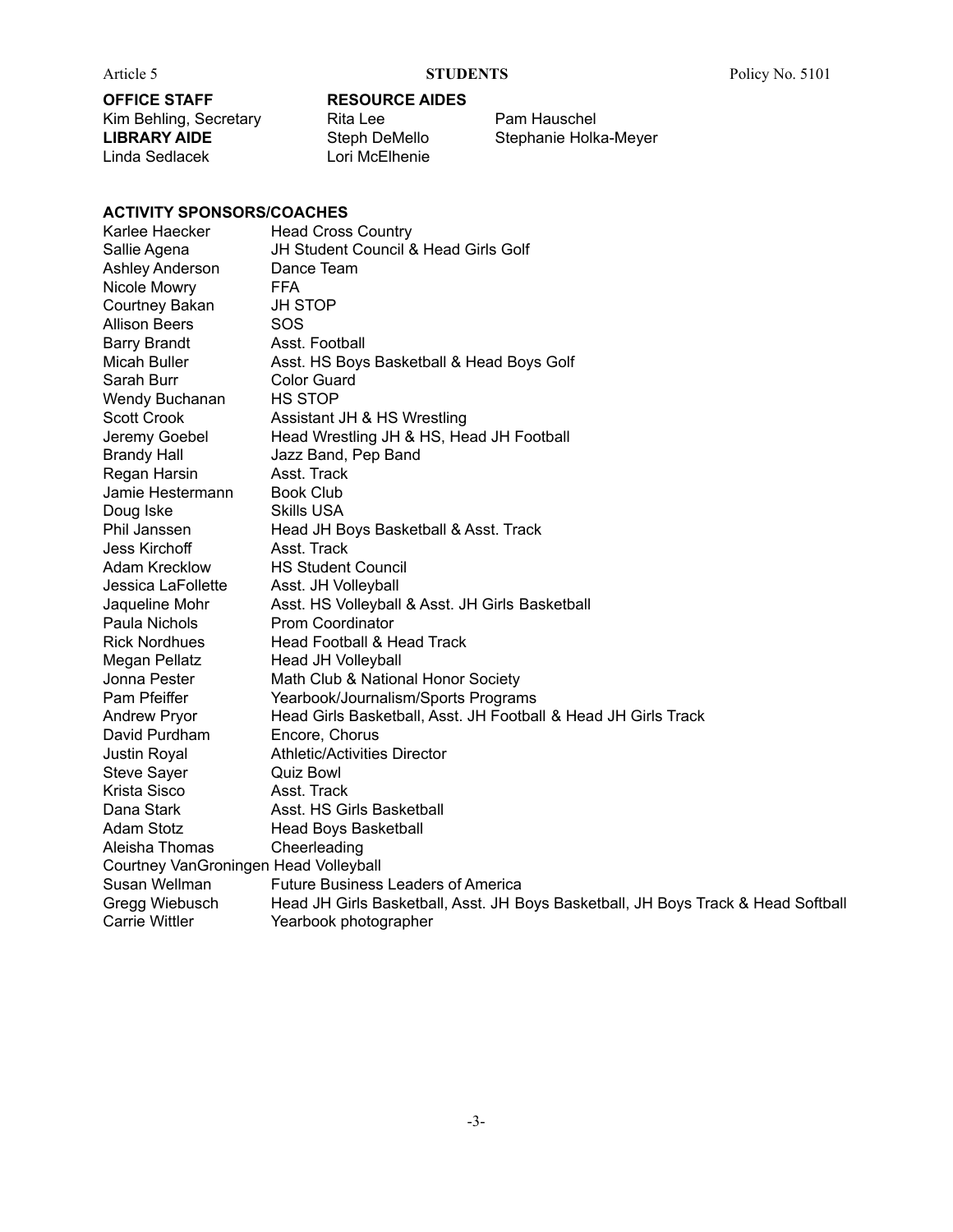#### **WELCOME**

Welcome to the 2021-22 school year at SDA Middle School. Please read the entire handbook carefully. *When you finish reviewing the handbook, please complete the Student Profile (front and* back) and return to the middle school as soon as possible. If you are new to our district, please pick *up and complete the computer usage form which must be done before your child is allowed to utilize the district's computers.*

We look forward to an exciting and educationally challenging school year and look forward to assisting you in fulfilling your educational goals. To accomplish those goals, the Board of Education, on behalf of the community, has provided an excellent faculty, facilities and caring staff.

Students, the progress you make in each subject will now depend upon you. Your desire, effort and abilities will determine the success you make of the opportunities at SDA Middle School. For this reason, this handbook provides important information regarding your privileges and responsibilities as a student of the Syracuse-Dunbar-Avoca Middle School. These rules and regulations provide the freedoms and boundaries of our success. Please review these rules and regulations with your parents, and have them discuss them with you. This will help you in making positive decisions throughout the school year. We're looking forward to a great year with all of you!

#### **GENERAL INFORMATION**

#### **ACCIDENTS AND ILLNESS IN SCHOOL**

Any accident or illness that occurs at school is to be reported by the student to the teacher in charge of the class or activity where such illness occurs. The administration or office personnel will determine the need for medical help. A registered nurse is on duty at the elementary and can be called. An ill or injured student will not leave school until permission of the parent or the person designated by the parent, has been received. Students are not to leave the building without permission from the nurse or principal. If deemed advisable, the school will request that the parent or designee pick up the student. If the parent or designee cannot pick up the student, the school nurse may be requested to take the student home. Accident report forms will be filled out and kept on file. (BP5141)

#### **ADULT AND STUDENT ATHLETIC PASSES**

Athletic passes are for local use only. They admit the owner to all levels of athletic events excluding Conference Tournament, Districts, Playoff, etc. The various passes available to Syracuse-Dunbar-Avoca High School events this year are:

Adult Athletic Pass - \$40.00 (Adult pricing includes any individual who is no longer a K-12 student) Student Athletic Pass - \$25.00 (no family will pay for more than two student passes for those students that attend SDA schools)

Senior Citizen Pass (60 and over)- free

Varsity Event Gate Prices - \$5 – Adults, \$4 – Students JV Only and Junior High Event Prices - \$3 – Adults, \$2 - Students

All K-12 students will need to buy a single admission ticket or have an Athletic Pass in order to attend any athletic event.

#### **ANNOUNCEMENTS AND BULLETINS**

Announcements will be distributed each day to our students and staff. Any organization wishing to have an announcement made should have it written up and turned in to the office with approval before 8:15 a.m. that morning. Announcements must be brief, concise and signed by the sponsor or administrator.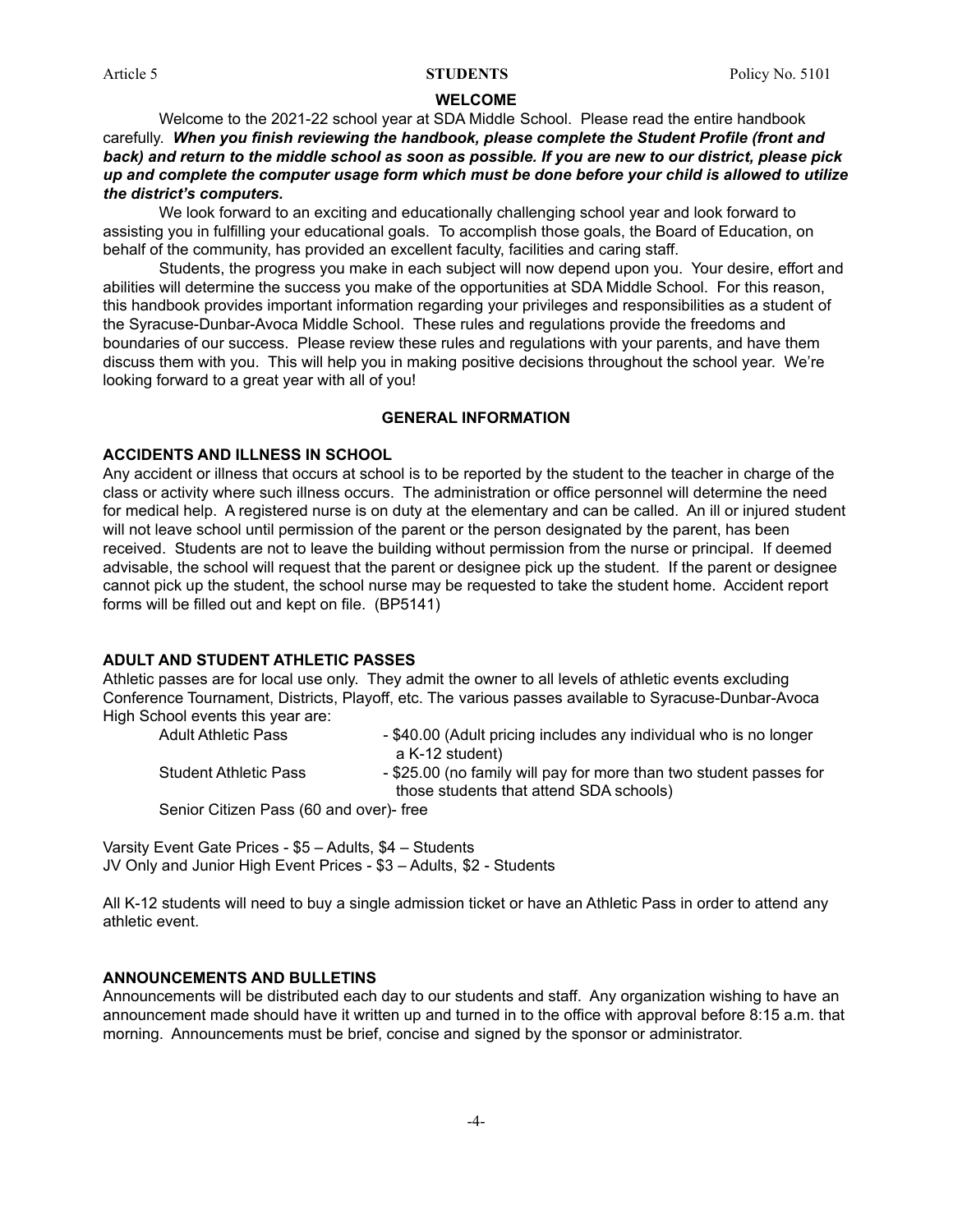#### **BELL SCHEDULE**

#### **REGULAR (4-6)**

Warning……………8:15 Homeroom………...8:20 Grade 5 Lunch…..11:00-11:31 Grade 4 Lunch…..11:11-11:42 Grade 6 Lunch…..11:17-11:47 Dismissal…………3:25

| Warning $\ldots \ldots \ldots 8:15$                      |
|----------------------------------------------------------|
| Homeroom8:20-8:40 (7 <sup>th</sup> and 8 <sup>th</sup> ) |
| Period 18:40-9:25                                        |
| Period 2 9:28-10:13                                      |
| Period 3 10:16-11:01                                     |
| Period 4 11:04-11:49                                     |
| Period 5 11:49-12:16 (study hall)                        |
| Period 5 12:16-12:43 (lunch)                             |
| Period 512:43-1:10 (study hall)                          |
| Period 61:13-1:55                                        |
| Period 71:58-2:43                                        |
| Period 82:46-3:28                                        |
|                                                          |

#### **HOMEROOM (GRADES 7-8, MONDAY) HOMEROOM (GRADES 7-8, TUES.-FRI)**

Warning........8:15  $\mathsf{t}$ <sup>th</sup>) **Homeroom**....8:20-8:30 (7<sup>th</sup> and 8th) Period 1........8:30-9:14 Period 2……..9:17-10:01 Period 3........10:04-10:49 Period 4……..10:52-11:37 Period 5........11:37-12:04 (study hall) Period 5.........12:04-12:31 (lunch) Period 5………12:31-12:58 (study hall) Period 6………1:01-1:48 Period 7…………….1:58-2:43 Period 7………1:51-2:38 Period 8…………….2:46-3:28 Period 8………2:41-3:28

#### ● **Homeroom classes will be held on Tuesday if school is not in session on Monday.**

\*Other bell schedules may be utilized for late starts, early dismissals and pep rallies.

### **BICYCLES**

Students attending SDA Middle School may ride bicycles to and from school. Bicycle storage racks are provided. All bicycles must be properly parked in the racks during the school day. The bicycle racks are in open view areas to provide for security from vandalism and theft. FOR MAXIMUM SECURITY, STUDENTS ARE URGED TO ATTACH A LOCK TO THEIR BICYCLE DURING THE SCHOOL DAY. Also, engraving the student's name on the bicycle will help with identification. Students who ride their bicycles to school do so at their own risk, and must comply with the following rules:

- 1. Bicycle "rules of the road" must be followed.
- 2. Once the student arrives at school the bicycle must be parked in one of the provided racks or parking areas.
- 3. Bicycles are not to be ridden during recess periods.
- 4. Students will not be permitted to play in the bicycle parking areas.
- 5. Students must ride only their own bicycle.
- 6. Bicycles should not be parked overnight on the school premises.
- 7. Bicycles are to be walked and not ridden on school property.

NOTE: Rules apply to skateboards, scooters and rollerblades as well.

#### **BUS TRANSPORTATION, ANY AND ALL SITUATIONS**

Bus service is provided as a special privilege and should be treated as such. Bus drivers have a very serious responsibility and will NOT be asked to tolerate any conduct which endangers the welfare of the bus or its passengers. The bus drivers have been instructed to report all misconduct to the principals. The following regulations apply to riders: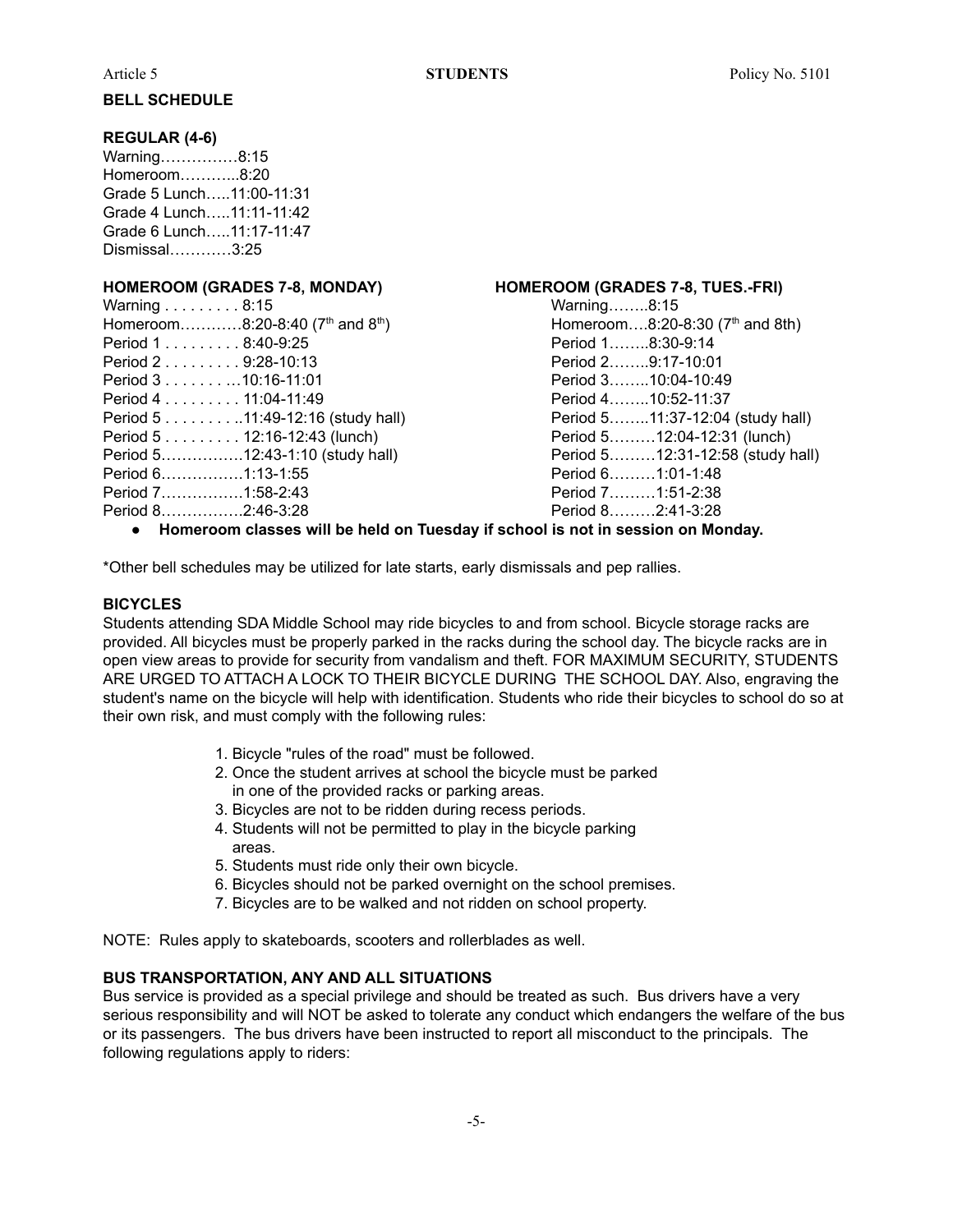- 1. Students are to follow instructions and general classroom conduct rules.
- 2. Remain seated when the bus is in motion.
- 3. No loud or distracting activities should be carried on.
- 4. Silence is to be observed at all Railroad Crossings.

5. Ride only on the bus which takes you home and/or between buildings. Violation of these regulations may result in a student losing the privilege of riding the bus and/or other disciplinary action. (BP5131) More specific guidelines may be given to bus riders by their driver.

### **CELL PHONE/DEVICE USE (Including wearable technology)**

Students may use their cell phones or wearable technology in class when directed to do so by the teacher, as listed below. They may also use these devices before school and after school. Students not following these expectations will be managed as follows: First offense – Device will be turned into the office and returned to the student at the end of the school day (office notifies parents). Second and subsequent offenses – Device will be turned into the office and parents will be asked to pick the item up from school (office notifies parents). The use of cell phones/devices that violate school rules may result in more significant consequences including expulsion.

Limited device use will be allowed in classrooms within the constraints listed below.

- 1. The student takes full responsibility for his or her device and the school is not responsible for the security of the device.
- 2. The student is responsible for the proper care of their personal device, including costs for repair, replacement, or any modifications required to use the device at school.
- 3. The school reserves the right to inspect a student's personal device if there is reasonable suspicion to believe that the student has violated Board policies, administrative procedures, school rules or has engaged in other misconduct while using their personal device.
- 4. Violations of any Board policies, administrative procedures or school/classroom rules involving a student's personally owned device may result in the loss of the device in school and disciplinary action.
- 5. The student must comply with the teacher's request to shutdown the device or close the screen.
- 6. The student may not use the devices to record, transmit or post photos, video or audio recordings of any kind of a person or persons on campus, nor can any images, video or audio recorded at school be **transmitted or posted at any time, without the express permission of a teacher.**
- 7. The student should only use their device to access relevant files.
- 8. The student will use the district's secured wireless network. **Use of 3G or 4G wireless connections is not allowed.**
- 9. Teachers will establish their own classroom rules regarding device use.
- 10. Students must have a **pre-signed** pass from a teacher in order to use a device during study hall.

### **CHANGE OF ADDRESS**

Whenever a student moves, changes his address or phone number, the student should report this change to the office personnel.

### **CHILD ABUSE AND/OR NEGLECT**

The Code of Nebraska requires all school employees to report suspected child abuse or willful neglect. Reporting shall be done both orally and in writing to the Otoe County Department of Public Welfare. If there is reason to believe that immediate protection for the child is advisable, an oral report shall be made to an appropriate law enforcement agency.

Anyone participating in good faith in those procedures shall have immunity from any liability, civil or criminal. Laws providing privileged communication shall not apply in cases of suspected child abuse or neglect. Any school employee who knowingly and willfully fails to report suspected child abuse is guilty of a misdemeanor. (BP5140)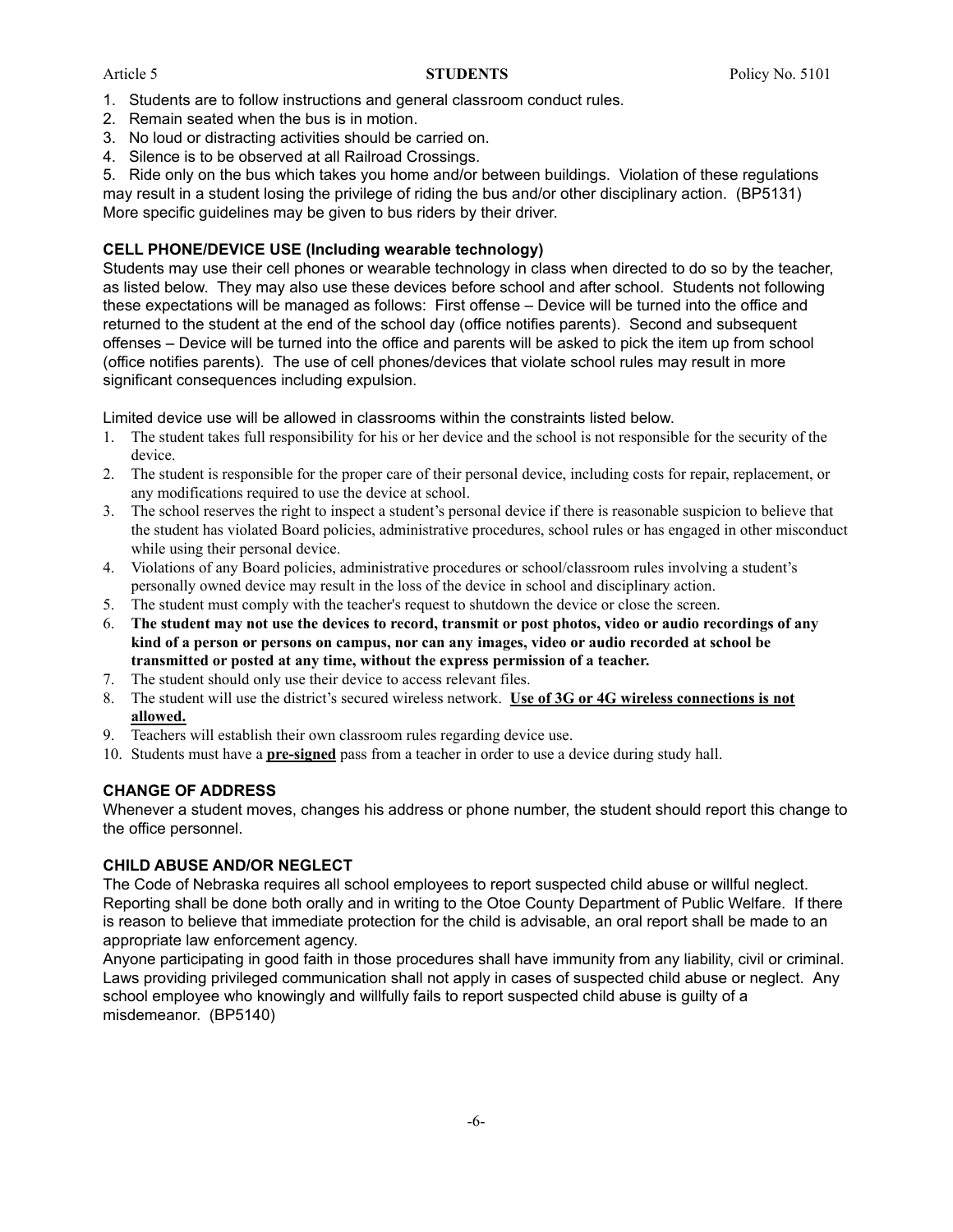#### **CLOSED CAMPUS**

Syracuse-Dunbar-Avoca Middle School has a closed campus for all students. Students wishing to leave the building during the day, for any reason, must receive prior permission from the office. Students who leave the building without checking out and return later will be considered truant.

### **COMMUNICABLE DISEASES**

Any student who is found to have a communicable disease that might endanger the rest of the students at SDA Middle School may be asked to stay at home until the health hazard no longer exists. (BP5141)

### **COMPULSORY EDUCATION**

Nebraska State Statute 79-201 states that every person in the state of Nebraska that has legal control of any child ages 7-16 shall cause that child to attend regularly a school each day that the school is open and in session. (BP5113)

### **COMPUTER USE**

Syracuse Dunbar Avoca Public Schools makes absolutely no warranties of any kind, neither expressed nor implied for the computer services it is providing. The school will not be responsible for any damages you suffer. This includes but is not limited to any loss of data, information, or time, which results from delays and service interruptions either by its negligence or your own errors and/or omissions. Any and all use of any information obtained via the Internet is at your own risk. Syracuse Dunbar Avoca Public Schools denies any responsibility for the accuracy and/or quality of any information obtained through its Internet services. The user (or parent/guardian) agrees to indemnify and hold harmless Syracuse Dunbar Avoca Public School from and against any claim, lawsuit, cause of action, damage judgment, or administrative complaint arising out of the use of Syracuse Dunbar Avoca Public School hardware, software, and network facilities under this agreement.

Syracuse Dunbar Avoca Public School will implement filtering software intended to block minors' access to materials that are obscene, child pornography, harmful to minors, or that the District determines to be inappropriate for minors. However, the District does not guarantee that school officials will control your access to such materials, or that you will not have access to such materials while using the District's information technologies. The filtering software operates only within the District wide area network (WAN) or local area network (LAN).

You are not allowed to use any email nor are you allowed to access pages you have created on outside web servers which would include but are not limited to services such as Myspace, Facebook, etc. You must respect the integrity of computing and network systems. You shall not intentionally develop or use programs that harass or bully other users or infiltrate a computer, computing system or network and/or damage or alter the software components of a computer, computing system, or network. You will not download or install any programs on any computer on the network. You will be responsible for the cost of any and all repairs caused by intentional misuse of the computers or network.

The school reserves the right to review and log internet use and file server space utilization by all. Your home directory is to be used for **data storage only**. Unless it is specifically required for a class, and only with instructor approval, no programs are to be stored in student home folders. Only educationally related images or pictures may be saved in student home folders. Any pictures that are saved must be needed for a class that the student is currently enrolled in, and deleted when they are no longer needed for that class. The school reserves the right to remove a user account on the Network if any of the above policies have been violated.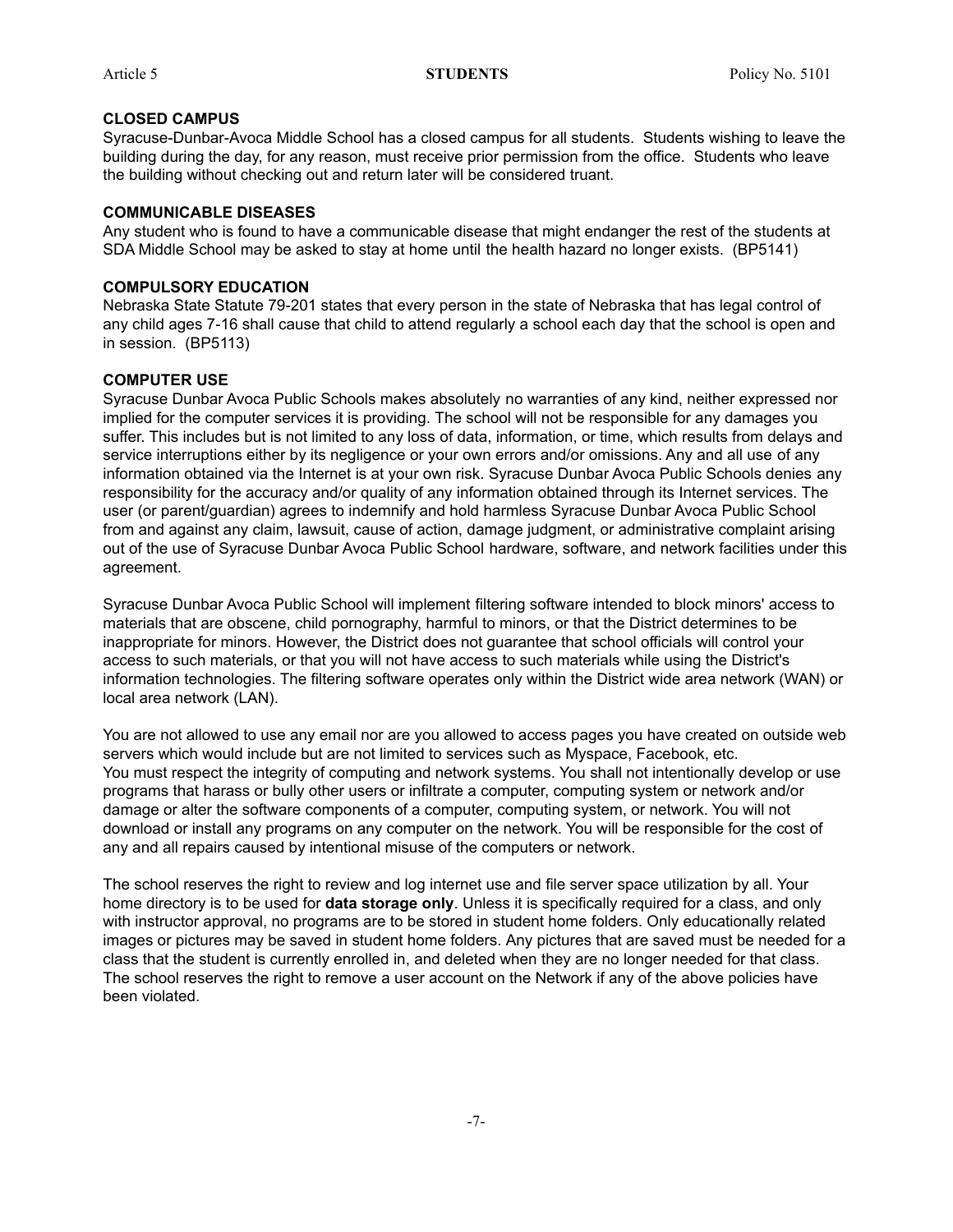#### **CONVOCATIONS OR ASSEMBLIES**

Students are expected to take advantage of the convocations brought to the school for the purpose of broadening the regular school curriculum. (BP5130)

#### **DANCES AND PARTIES**

Throughout the school year various organizations may sponsor school dances and parties. They must be arranged with their sponsor and approved by the administration. Once a student enters a school dance or party he/she will not be allowed to leave and then return. Sponsoring groups are responsible for arranging appropriate adult supervision. (BP5130)

### **DETENTION**

Students may be assigned detention for disciplinary infractions. Detention assignments take precedence over all other activities. --CAUTION-- If you are requested to stay after school for a detention period, it is your responsibility to see that all arrangements are made for transportation home, notifying your parents, etc. (BP5131)

#### **DISMISSAL**

Children are to leave the school grounds immediately after dismissal at the end of each school day, unless they have scheduled activities that are school related. If children are to be picked up after school, arrangements need to be made so that the children do not have to wait.

#### **EMERGENCY CARE**

In case of an emergency the school may call the family physician or an available emergency physician for administration of temporary relief or aid. If in the opinion of the principal or attending adult, a student has sustained a serious injury or his life is in jeopardy, a rescue squad will be called immediately and parents notified. After a serious injury or illness, parents can expect a call from the school nurse or principal to find out what limitations may be placed on their student's activities. These restrictions should be explicitly conveyed so that the information and parental concerns can be relayed to the proper instructor(s). Any condition rendering a student unable to participate in a scheduled class or activity will necessitate a statement from your physician stating such conditions. This will enable the school to provide a waiver on meeting specific class requirements, or time to make adaptations in curriculum for the students. (BP5141, 6114)

#### **EMERGENCY CLOSINGS**

If weather or other conditions force the closing of school, the school will contact Channel 10 (KOLN-TV) and Channel 7 (KETV) and radio stations KNCY (1600AM), KFAB (1110AM) and WOW (590AM OR 94.1FM) as early as possible. This will be done for activities as well. Parents and students should tune in and listen for possible school closing information. Information related to school closings will also be available at the district website [www.sdarockets.org](http://www.sdarockets.org). It is our general policy to be open on every scheduled day for the scheduled hours. If school must close after being in session, students should be instructed as to what to do. Bus students will be left off at regular stations if possible. If weather changes so rapidly that drivers cannot deliver students or feel it is unsafe, parents should have made previous arrangements for their student to stay in Syracuse. (BP6114)

#### **FACILITY AREAS**

Due to the facility housing 4-12 students, there are designated middle and high school areas in the school. Students are expected to remain in the portion of the building designated as middle school unless a class or activity deems otherwise. Students will be assigned routes to go from one classroom to another and all will be expected to follow these routes at all times. Students who arrive at school in the morning are to proceed to the middle school side of the building as soon as possible. Likewise, when students are dismissed after school they are to remain on the middle school side of the building until their rides arrive, unless other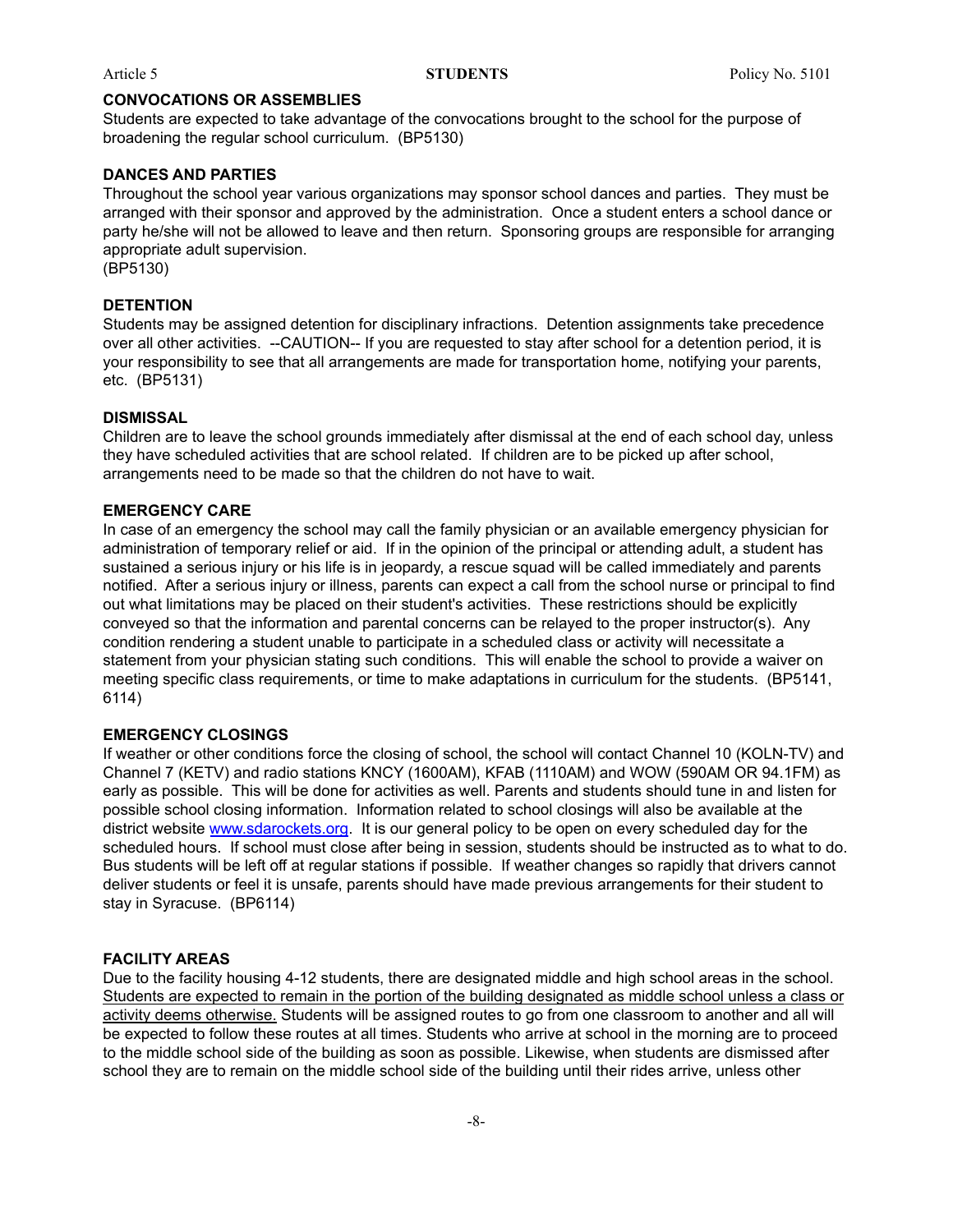arrangements have been made. At no time should middle school students loiter in the high school area of the facility.

#### **FIELD TRIPS, ATHLETICS AND ACTIVITIES**

Some classes will include a field trip away from the school building. At other times, students may represent the school at activities or athletic events. At all times students are expected to observe regular school rules and the Code of Conduct. Teachers/Sponsors of classes or groups having students missing all or any portion of the regular school day are required to place a listing of those students in the daily bulletin no less than three (3) days prior to the scheduled activity or event. This will enable other teachers to make assignments and establish due dates for work to be missed.

The teachers whose class the student will miss may require school work to be completed prior to the time of departure. A specific Field Trip or Activity Trip form will be sent home prior to those events that encompass more than the school day (excluding athletics). All forms are to be returned to the appropriate teacher/sponsor who will turn them into the office. (BP5130)

#### **FIRE DRILLS**

Fire drills will be conducted monthly as required by law. They are an important safety precaution. It should be assumed that whenever the first alarm sounds there is a fire and everyone must evacuate the building as quickly and quietly as possible. Teachers will review the exit routes from each class at the beginning of the school year. Specific directions for emergency exit are posted in each room. Classes should remain together so roll can be taken if necessary. After the "all clear" bell is given, students may re-enter the building and proceed directly to their classrooms. (BP6114)

#### **HAZING**

Hazing or initiation by a school organization, groups, clubs, teams or individuals are prohibited. Anyone engaging in hazing or initiation behavior will be subject to disciplinary action up to and including expulsion. Hazing is any activity by which a person intentionally or recklessly endangers the physical or mental health or safety of an individual for the purpose of initiation into, admission into, affiliation with, or continued membership with any school organization. The school will follow Neb. Statute 79-2, 101 to 2, 102 when dealing with hazing.

#### **IMMUNIZATION REQUIREMENTS**

Nebraska State Law 77-444.01 requires immunization. All students enrolling in the SDA schools must be fully immunized prior to enrollment and be able to submit evidence of immunization. The law also permits a parent/guardian to present a written refusal statement that he/she does not wish to have the student immunized. Students who are not in compliance with the immunization requirement or have not provided a written refusal will not be permitted to continue in school until they have complied with the law. Immunization forms are available from the school nurse. Immunization costs are the responsibility of the parent/guardian. (BP5141)

#### **INSURANCE**

SDA schools make an insurance program available to students for financial protection against accidents that may occur. The insurance program is available at any point during the school year but is only offered to the entire student body at the beginning of the fall term. The cost of the insurance premium is paid by the parents. Either the "School Time" or

"24-Hour" plan includes protection against athletic-sustained injury with the exception of football for high school (9-12) athletics. A special football accident policy is required for insurance coverage against injuries in that sport. Parents are encouraged to maintain coverage for their student-athlete. (BP5143)

#### **LIBRARY USE**

The school library supports the instructional program of the school by supplying materials, equipment, and appropriate related services to students and teachers. The library is available to all students who are expected to follow established rules. All students are expected to conduct themselves in a manner which enables others to study without interruption. It is very important that library books be returned by the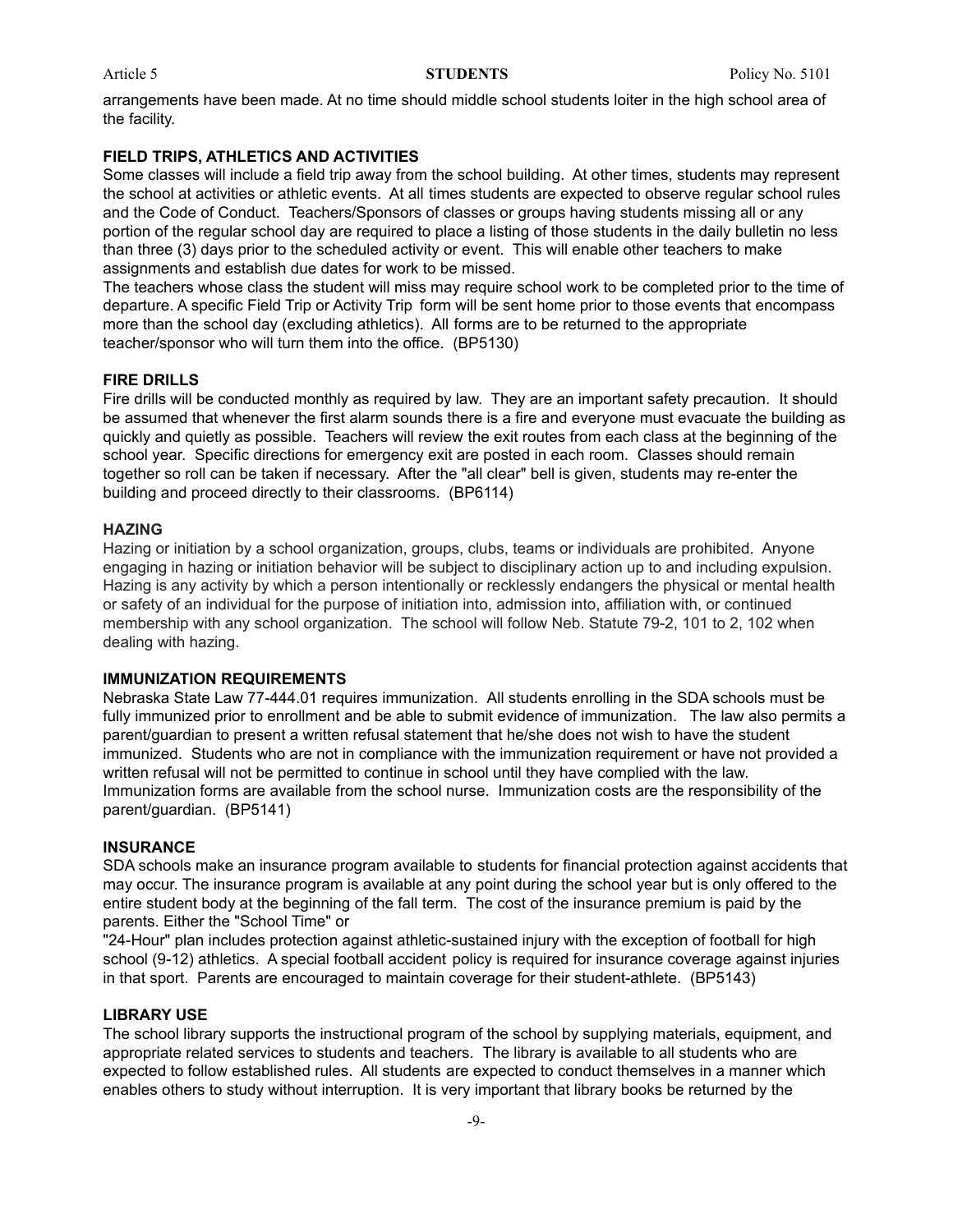assigned due date. Overdue books not returned by the end of the quarter will be considered lost and the responsible student will be fined for the cost of the book. Grades will be held until the fine is paid or the book returned.

#### **LOCKERS**

Students are provided a locker for storage of coats, books, and materials during the school day. You are encouraged to lock your lockers at all times. Never leave money or other valuables in your locker and report any evidence of theft to the office immediately. The school cannot be responsible for articles taken from your locker. It should be noted that even though the lockers are assigned to students, they remain the property of the S-D-A Public Schools and the school retains the continuing right of examination and search without notice. Such searches will be conducted when deemed to be in the best interests of the students and the school. (BP5142)

### **LOST AND FOUND**

Lost and found items are to be turned in to the office.

### **LUNCHROOM**

The school offers a hot lunch program for all students. Lunch money is to be turned into the office for deposit into lunch accounts. Students and their families are responsible to maintain a positive lunch account. Students are expected to observe the following lunch regulations:

- 1. Walk to the cafeteria in an orderly manner.
- 2. Stay in line through the kitchen and pay for their meal.
- 3. Remain in the cafeteria until dismissed.
- 4. Deposit all lunch litter in wastebaskets.
- 5. Return all trays and utensils to the dishwashing area.
- 6. Leave the table and floor around your place in a clean condition for others.
- 7. Follow the directions of the teacher and lunch supervisors. (BP5130)

#### **MEDICINE AND PRESCRIPTIONS**

The school personnel recognize that many children are only able to attend school because of the effective use of medication in the treatment of chronic disabilities or chronic or acute illnesses. Any student who is required to take medication during the school day must comply with the following regulations:

- 1. A written order from the physician detailing the name of the drug, the dosage and time intervals must be on file in the office of the school nurse;
- 2. Written permission from the parent/guardian requesting that the school nurse comply with the orders of the physician must also be on file in the office of the school nurse;
- 3. Medication must be brought to school in a container appropriately labeled by the pharmacy or physician

There is a category of drug substances which legally can be purchased "over the counter" without a prescription and self-administered by the user. On request of the student after written approval by the parent/guardian, such "over the counter" drugs, such as aspirin, may be administered.

#### **MEMBERSHIPS**

Syracuse-Dunbar-Avoca High School is a member of the Capitol Conference that includes Arlington, Ashland-Greenwood, D.C. West, Fort Calhoun, Platteview High School, Raymond Central and Wahoo. We are also a portion of Educational Service Unit No. 4, which provides services requested by local schools.

### **MONTHLY ACTIVITIES CALENDAR**

The Superintendent publishes a monthly activities calendar that goes out to all parents/guardians of students in the district approximately one week before the month begins. The activities calendar includes but is not limited to athletics, activities, club meetings, school board meetings, and vacation days. This activity calendar is also available at our school website.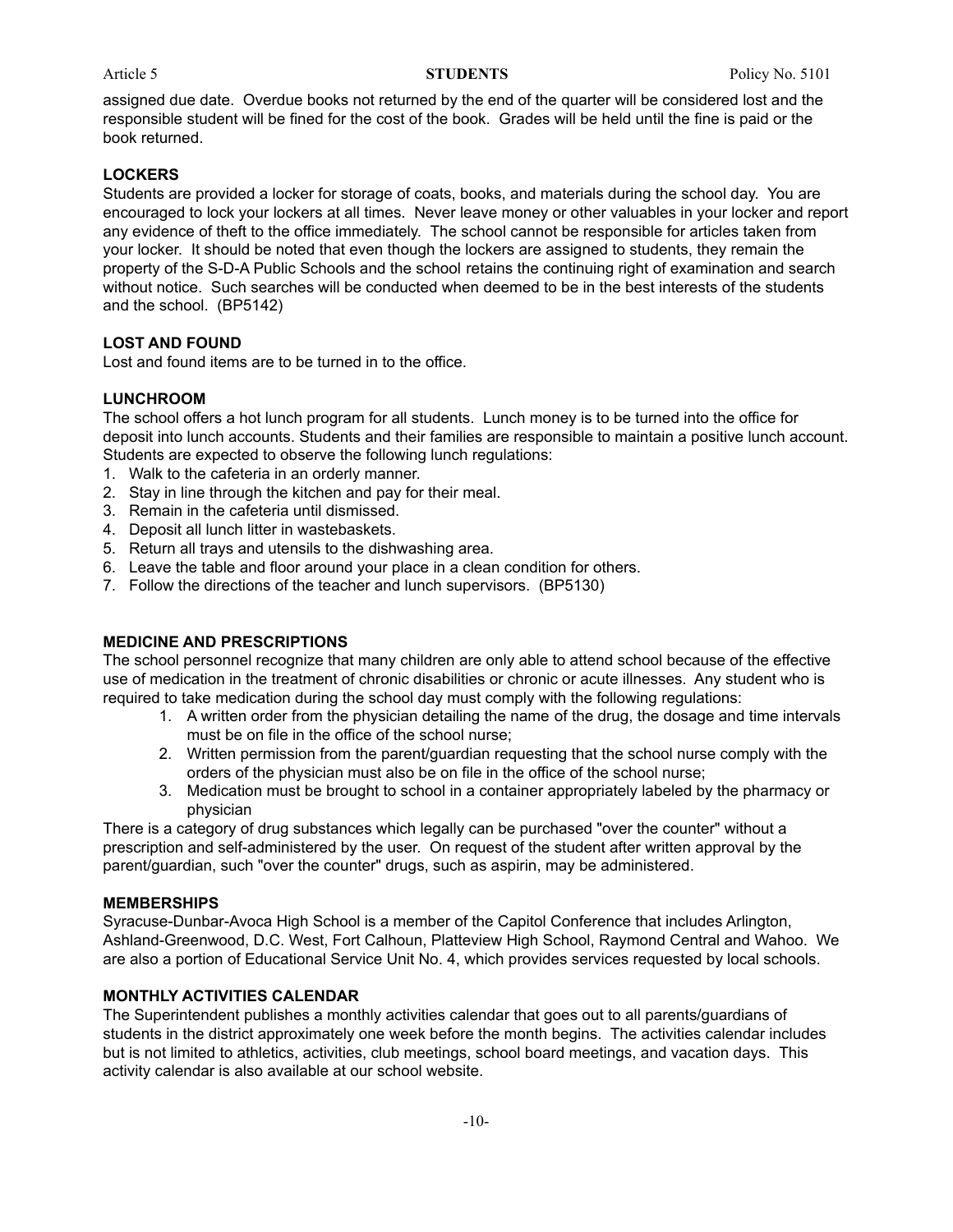#### **OFFICE USE**

The school office is available to help students, parents, and teachers. The office will best be able to assist everyone if a businesslike atmosphere exists. Students who have specific business in the office should complete it and return to class.

#### **NUISANCE ITEMS**

Teachers have the right to ban items from their classroom that they deem nuisance items. Teacher may also ban an item that has become a nuisance item (item that is interfering with the learning environment for the student or fellow students.) If a student does not comply with the teacher's directive, the item will be confiscated and turned into the office to be returned at the end of the day. If the nuisance item returns, the item will be confiscated, turned into the office and returned only to a parent. Personal items, other than items needed by the student to perform their daily educational tasks, should be left at home. Materials from home should only be brought to school after obtaining permission from their teacher as needed for daily assignments or projects. If it's not needed for school, don't bring it!

#### **PARKING AND AUTOMOBILE USE**

Students are to park their cars in an orderly manner in the designated parking area within the striped lines to insure an orderly flow of traffic. Students should not park in the staff guest parking areas located on the east side of the building. Students will not be allowed to return to their cars during the school day without a pass from the office or their instructor. (BP5130) Students engaging in unsafe driving or inappropriate parking will lose their privilege to park in the school parking lot. Students are not to park in any area marked as No Parking and are not to park on any grass areas on school property.

#### **PARTY INVITATIONS**

We believe that party invitations are an "out of school" activity, and should be delivered away from the school setting. In the past when party invitations were distributed at school, it brought into the classroom social situations of which many children could not cope, sometimes causing tears, fights and unhappiness.

#### **PEP RALLIES**

Pep rallies may be held near the end of the day to help support the Rockets. Cheerleaders will arrange the activities under the supervision of the sponsor. Good sportsmanship, good manners and a high degree of school spirit should be a part of each rally.

#### **PHYSICAL EXAMINATION**

Students competing in NSAA sanctioned interscholastic athletic programs must complete a physical examination each year prior to participation. Additionally, students entering  $7<sup>th</sup>$  grade or transferring from out-of-state are required by law to have a physical examination. The expense for the examination is the responsibility of the student or his/her parent.

#### **PLAYGROUND RULES**

The playground space is limited and the following rules will be observed by all students:

1. All ball games shall be with the school's playground equipment. Students are not to bring equipment from home.

- 2. No tackle football or deliberately knocking others down will be permitted.
- 3. Play areas and times are designated for student safety.
- 4. No sliding on hard surfaces when they are covered with ice.

5. Snow is to be left on the ground at all times. No snowball throwing before, during, or after school while under school supervision.

6. All students shall stay on the school grounds during recess periods.

7. The principal will determine whether students will go outside or inside for recess

8. Students must obtain permission from a playground supervisor to enter the building for any reason.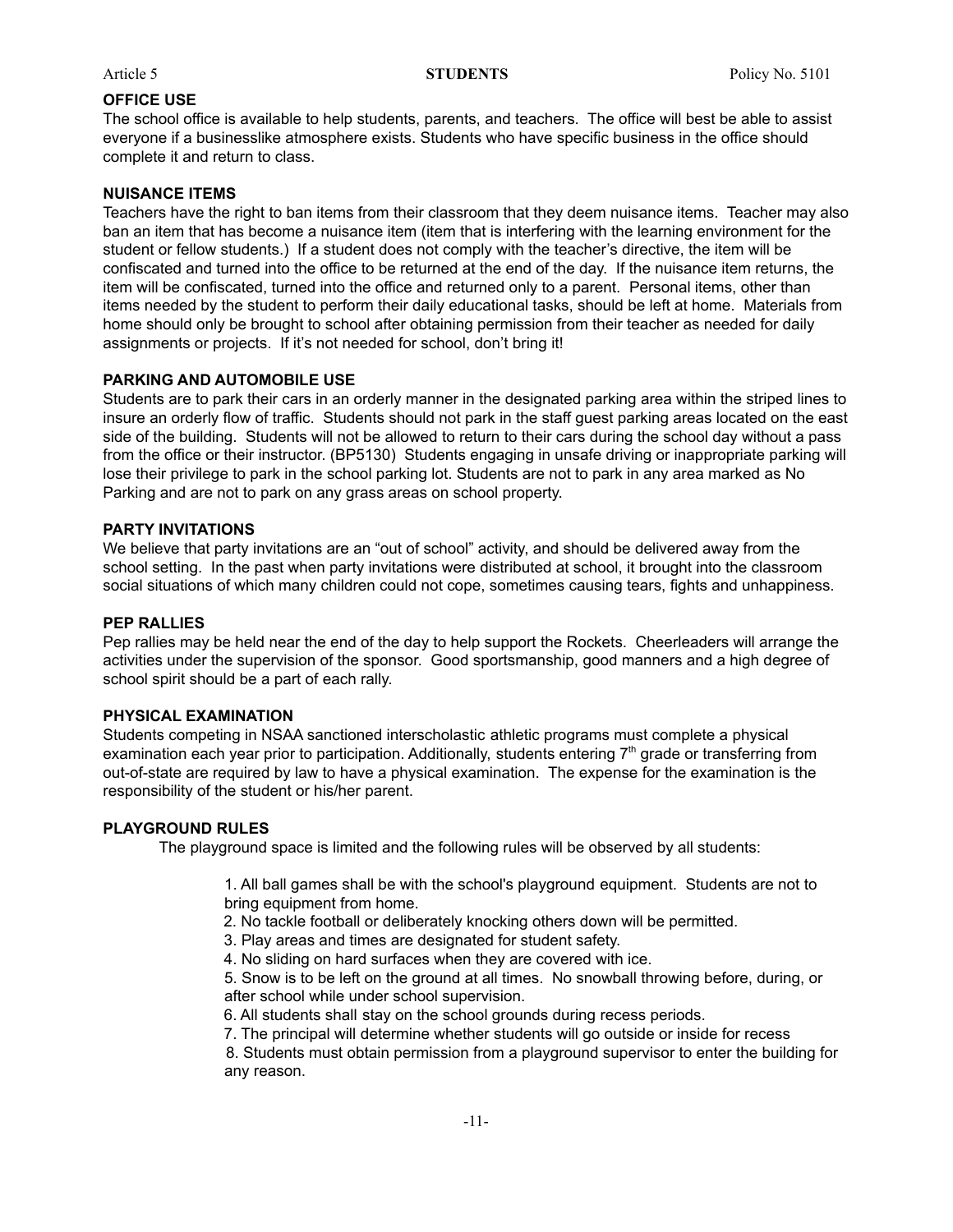9. All students will remain in supervised areas. Play areas will be designated for each grade level.

- 10. Fighting, roughhousing and pulling at clothing will not be tolerated.
- 11. All playground equipment will be used in the intended manner for which it was designed.
- 12. No abusive or profane language and gestures will be tolerated.

### **POSTERS, SIGNS, AND PUBLICATIONS**

All posters, signs and publications designed by students and announcements requested by other agencies must be approved by the administration before they can be displayed or distributed.

### **PROGRAM PARTICIPATION**

Programs or activities that are held outside the school day such as music concerts, special class projects, field trips, etc., are considered an extension of the classroom time. Students who are involved in any of these types of programs or activities are expected to be present and participate. If a student is unable to attend for any reason, the parent is to contact the teacher to excuse the student, prior to the scheduled event, if possible.

### **PROPERTY CHECKED OUT TO STUDENTS**

Books and other school equipment or materials will be checked out to students throughout the school year for specific school work. Students are responsible for those materials and their safekeeping. At the end of the course or year the student will be expected to return the materials in good condition or to pay for any loss or abnormal wear. (BP3250)

### **RESIDENCE**

S-D-A schools are supported by the taxpayers of School District #27. All students who are legally residing with a parent or guardian who has legal residence in the school district are eligible to attend tuition free. Foster children living in the district shall be entitled to school privileges if they are wards of the court or of the state or if the foster parent becomes a legal guardian. For a student to attend a school in an option school district, the student's parent or legal guardian shall submit an application to the school board or board of education of the option school district and of the resident school district and to the State Department of Education between September 1 and March 15 for enrollment during the following and subsequent school years. (SL 79-3406)

#### **SCHOOL BILLS AND FINES**

Students are responsible to meet all financial obligations they incur at S-D-A Schools. All bills and fines are to be paid as soon as possible. Parents will be notified of any outstanding bills before the student's report card or records will be released. (BP3250)

### **SCHOOL COLORS**

Syracuse-Dunbar-Avoca's school colors are green and white.

### **SCHOOL NICKNAME**

The Syracuse-Dunbar-Avoca nickname is the Rockets.

#### **SCHOOL SONG**

Cheer, cheer, for good ole Syracuse High We have the spirit that never will die, Full of pep in every way That's why we're going to win today Down the field (floor) we'll carry (dribble) the ball We have the spirit never will fall Cheer, oh cheer for Syracuse High We're going to win tonight.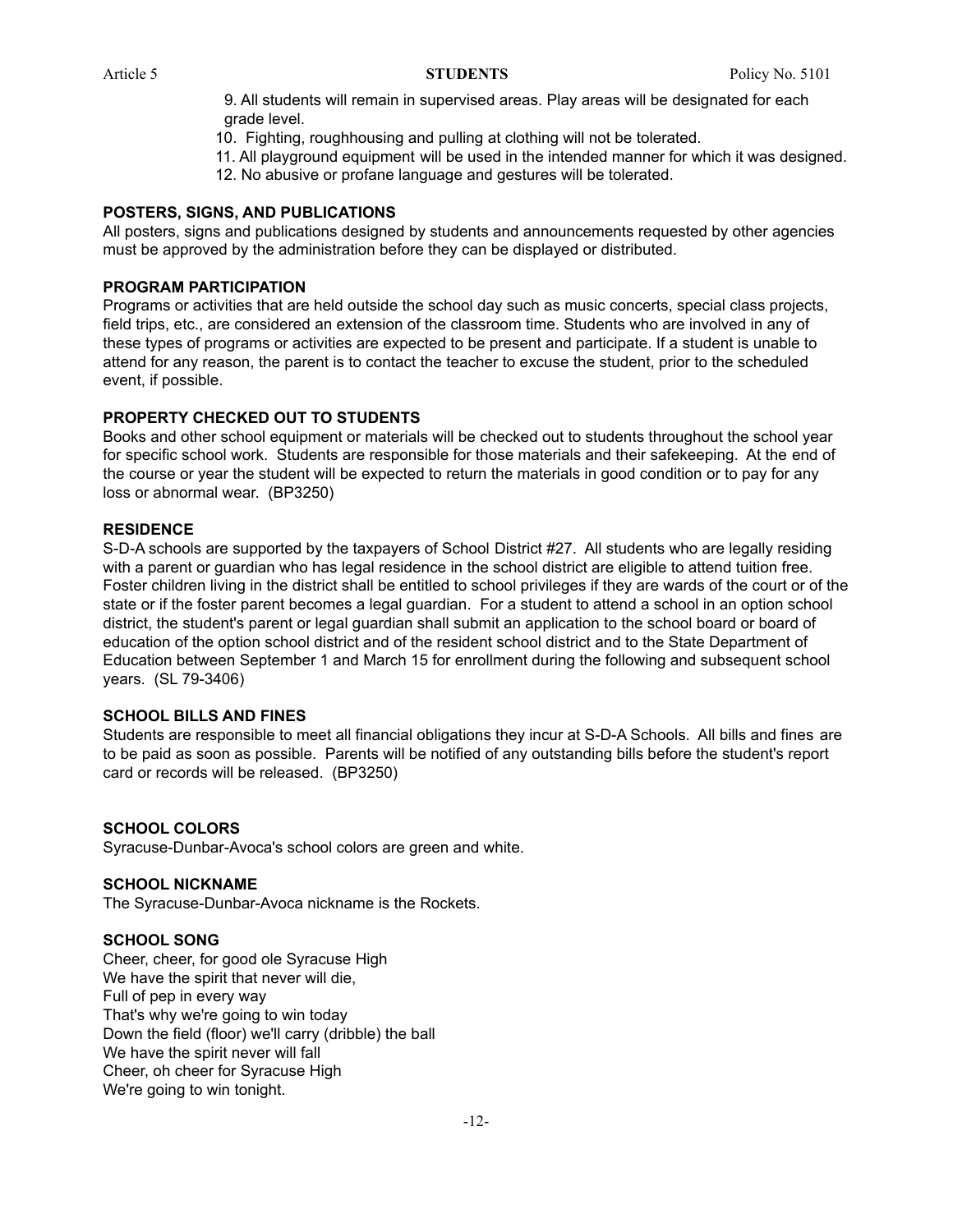### **SCHOOL SUPPORT STAFF**

The school district hires a support staff consisting of secretaries, aides, custodians, maintenance, bus drivers, and food service personnel to carry out the function of the school. Students are expected to treat those personnel with dignity and respect at all times.

### **SCHOOL WEBSITE**

The school website ([www.sdarockets.org](http://www.sdarockets.org)) is an excellent source of school information. School announcements, the school calendar, activity, sports, academic and general information are available at this site. It is also an opportunity to share feedback on specific activities and features.

### **SEARCHES**

In order to maintain student safety and a drug-free environment, it should be noted that there may be periodic searches of the building by the Otoe County Sheriff's department drug detection dogs to search school lockers and cars parked in the school parking lot. The refusal of a student to consent or submit to a reasonable search and/or to surrender objects or substances found may be subject to school and/or law enforcement consequences.

### **STUDENT ACTIVITY FUNDS**

Activity records are kept by the High School secretary. However, each organization with monetary transactions will be responsible to keep a set of their own records. No purchase order will be issued without a requisition signed by the sponsor of that activity. (BP3430)

### **STUDENT ATTIRE AND GROOMING**

The Board of Education and Administration believe that appropriate dress and appearance are the responsibility of the student and his/her parents. However, the Board, Administration and Faculty maintain a dress code to assist in establishing a proper atmosphere for learning and to prepare students for the world of work. It is the responsibility of the Administration and Faculty to determine if extreme forms of dress or poor grooming are an interference and disruption to the classroom and are impeding the educational progress of students.

The fact that a school will permit a wide variety in school clothes does not mean that all styles are equally appropriate for all students. The final decision in those situations of disagreement will be resolved by the school administration. Specific examples of inappropriate dress would include, but not be limited to, the following:

a. Clothing that displays objectionable pictures or slogans (i.e. gang-related, tobacco-related, alcohol-related, profane, discriminatory, derogatory toward other students, other genders, cultures, religion, social, ethnic, racial groups, or programs, sexual or suggestive in nature) will not be accepted.

b. All shirts/tops must either have sleeves or, if sleeveless, must have undergarments covered. Tops must cover midriffs, backs and sides at all times. Shirts must cover the waistband or top of shorts/pants. Some examples of prohibited dress include: midriff tops, tube-tops, halter-tops, spaghetti strap tops, and muscle tank tops.

c. All shorts/pants and/or slacks must cover undergarments.

d. No undergarments showing (bras, BVD's, briefs, boxers, etc.)

e. Hats and sunglasses may not be worn in the building during the school day.

f. An appropriate form of footwear (i.e. shoes, sandals, flip/flops, etc.) is required. Slippers should not be worn to school.

Violations of the dress code are subject to the following disciplinary actions:

1<sup>st</sup> offense—Warning given and clothing corrected. If not corrected, parents will be contacted.

2<sup>nd</sup> offense—Parents will be contacted. Students may be sent home to change and/or may receive one of the following consequences listed below:

1. One or more detentions;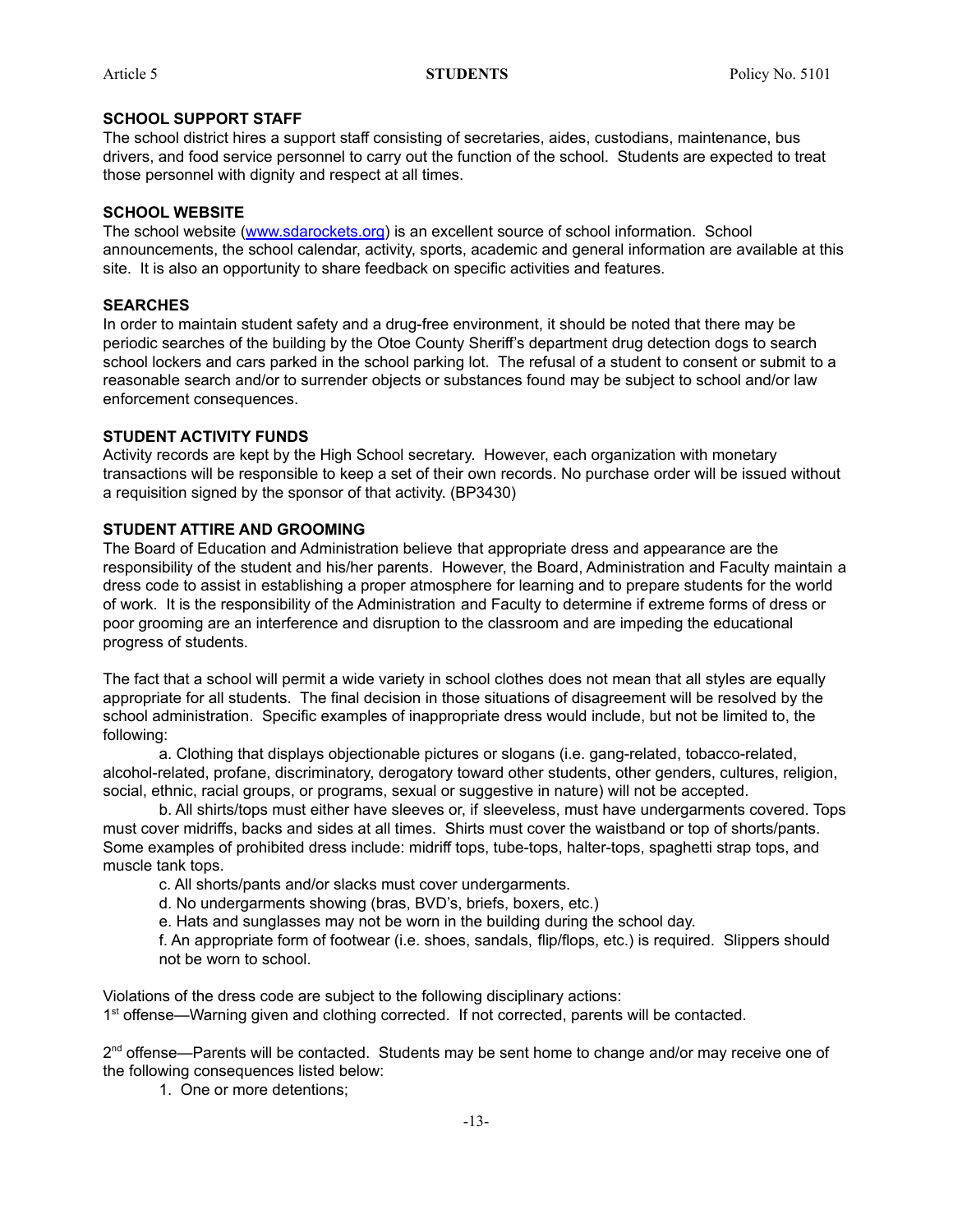- 2. In-school suspension
- 3. Out-of-school suspension

### **STUDENT FEES POLICY** (BP5151)

The Board of Education of School District # 27 adopts the following student fees policy in accordance with the Public Elementary and Secondary Student Fee Authorization Act.

The District's general policy is to provide for the free instruction in school in accordance with the Nebraska Constitution and state and Federal law. This generally means that the District's policy is to provide free instruction for courses which are required by state law or regulation and to provide the staff, facility, equipment, and materials necessary for such instruction, without charge or fee to the students.

The District does provide activities, programs, and services to children, which extend beyond the minimum level of constitutionally required free instruction. Students and their parents have historically contributed to the District's efforts to provide such activities, programs, and services. The District's general policy is to continue to encourage and, to the extent permitted by law, to require such student and parent contributions to enhance the educational program provided by the District.

Under the Public Elementary and Secondary Student Fee Authorization Act, the District is required to set forth in a policy its guidelines or policies for specific categories of student fees. The District does so by setting forth the following guidelines and policies. This policy is subject to further interpretation or guidance by administrative or Board regulations which may be adopted from time to time. The policy includes Appendix "1," (available in the school office) which provides further specifics of student fees and materials required of students for the school year. Parents, guardians, and students are encouraged to contact their building administration or their teachers or activity coaches and sponsors for further specifics.

#### (1) Guidelines for non-specialized attire required for specified courses and activities

Students have the responsibility to furnish and wear non-specialized attire meeting general District grooming and attire guidelines, as well as grooming and attire guidelines established for the building or programs attended by the students or in which the students participate. Students also have the responsibility to furnish and wear non-specialized attire reasonably related to the programs, courses and activities in which the students participate where the required attire is specified in writing by the administrator or teacher responsible for the program, course or activity.

The District will provide or make available to students such safety equipment and attire as may be required by law, specifically including appropriate industrial-quality eye protective devices for courses of instruction in vocational, technical, industrial arts, chemical or chemical-physical classes which involve exposure to hot molten metals or other molten materials, milling, sawing, turning, shaping, cutting, grinding, or stamping of any solid materials, heat treatment, tempering, or kiln firing of any metal or other materials, gas or electric arc welding or other forms of welding processes, repair or servicing of any vehicle, or caustic or explosive materials, or for laboratory classes involving caustic or explosive materials, hot liquids or solids, injurious radiations, or other similar hazards. Building administrators are directed to assure that such equipment is available in the appropriate classes and areas of the school buildings; teachers are directed to instruct students in the usage of such devices and to assure that students use the devices as required, and students have the responsibility to follow such instructions and use the devices as instructed.

#### (2) Personal or consumable items and Miscellaneous

- a) Extracurricular Activities Students have the responsibility to furnish any personal or consumable items for participation in extracurricular activities.
- b) Courses
	- 1. General Course Materials Items necessary for students to benefit from courses will be made available by the District for use of Students during the school day. Students may be encouraged, but not required to bring items needed to benefit from courses including, but not limited to, pencils, paper, pens, and erasers. A specific class supply list will be published annually in a Board-approved student handbook or supplement or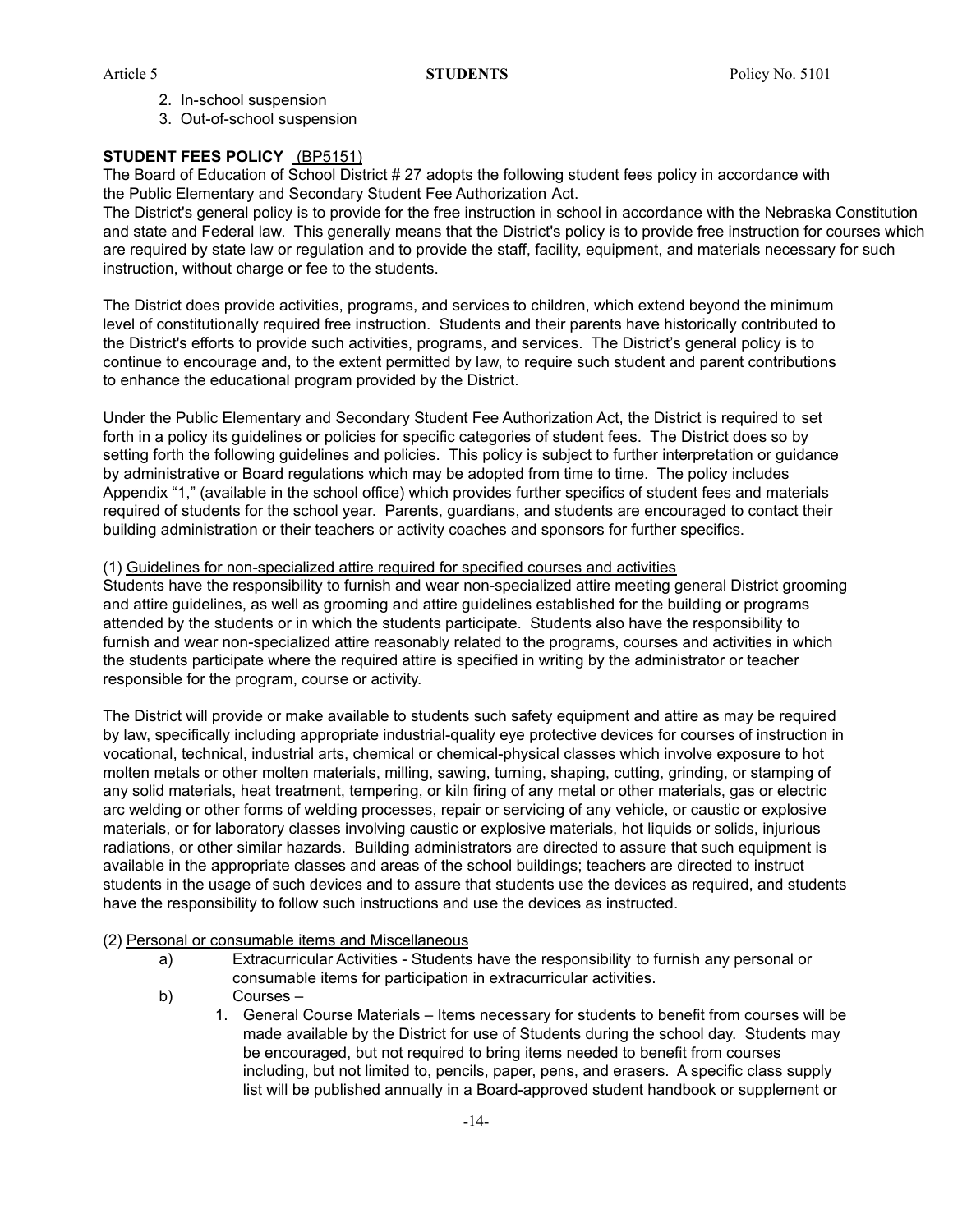other notice. The list may include refundable damage or loss deposits required for usage of certain District property.

- 2. Damaged or Lost Items Students are responsible for the careful and appropriate use of school property. Students and their parents or guardian will be held responsible for damages to school property where such damage is caused or aided by the student and will also be held responsible for the reasonable replacement cost of school property which is placed in the care of and lost by the students.
- 3. Materials Required for Course Materials Students are permitted to and may be encouraged to supply materials for course projects. Some course projects (such as projects in art and shop classes) may be kept by the student upon completion. In the event the completed project has more than minimal value, the student may be required, as a condition of the student keeping the completed project, to reimburse the District for the reasonable value of the materials used in the project. Standard project materials will be made available by the District. If a student wants to create a project other that the standard course project, or to use materials other than standard project materials, the student will be responsible for furnishing or paying the reasonable cost of such materials for the project.
- 4. Students will be required to furnish musical instruments for participation in optional music courses. Use of a musical instrument without charge is available under the District's fee waiver policy (Section 12). The District is not required to provide for the use of a particular type of musical instrument for any student.
- 5. Parking Students may be required to pay for parking on school grounds or at school-sponsored activities, and may be subject to payments of fines or for damages caused with or to vehicles or for failure to comply with school parking rules.

### (3) Extracurricular Activities-Specialized equipment or attire

Extracurricular activities means student activities or organizations which are supervised or administered by the District, which do not count toward graduation or advancement between grades, and in which participation is not otherwise required by the District. The District will generally furnish students with specialized equipment and attire for participation in extracurricular activities. The District is not required to provide for the use of any particular type of equipment or attire. Equipment or attire fitted for the student and which the student generally wears exclusively, such as dance squad, cheerleading and music/dance activity uniforms and outfits, along with T-shirts for teams or band members, will be required to be provided by the participating student. The cost of maintaining any equipment or attire, including uniforms, which the student purchases or uses exclusively, shall be the responsibility of the participating student.

Equipment which is ordinarily exclusively used by an individual student participant throughout the year, such as golf clubs, softball gloves, and the like, are required to be provided by the student participant. Items for the personal medical use or enhancement of the student (braces, mouth pieces, and the like) are the responsibility of the student participant.

Students have the responsibility to furnish personal or consumable equipment or attire for participation in extracurricular activities or for paying a reasonable usage cost for such equipment or attire.

For musical extracurricular activities, students may be required to provide specialized equipment, such as musical instruments or specialized attire, or for paying a reasonable usage cost for such equipment or attire.

### (4) Extracurricular Activities-Fees for participation

Any fees for participation in extracurricular activities beginning with the 2003-2004 school year are further specified in Appendix 1 (available in the school office). Admission fees are charged for extracurricular activities and events.

### (5) Postsecondary education costs

Students are responsible for postsecondary education costs. The phrase "postsecondary education costs" means tuition and other fees associated with obtaining credit from a postsecondary educational institution.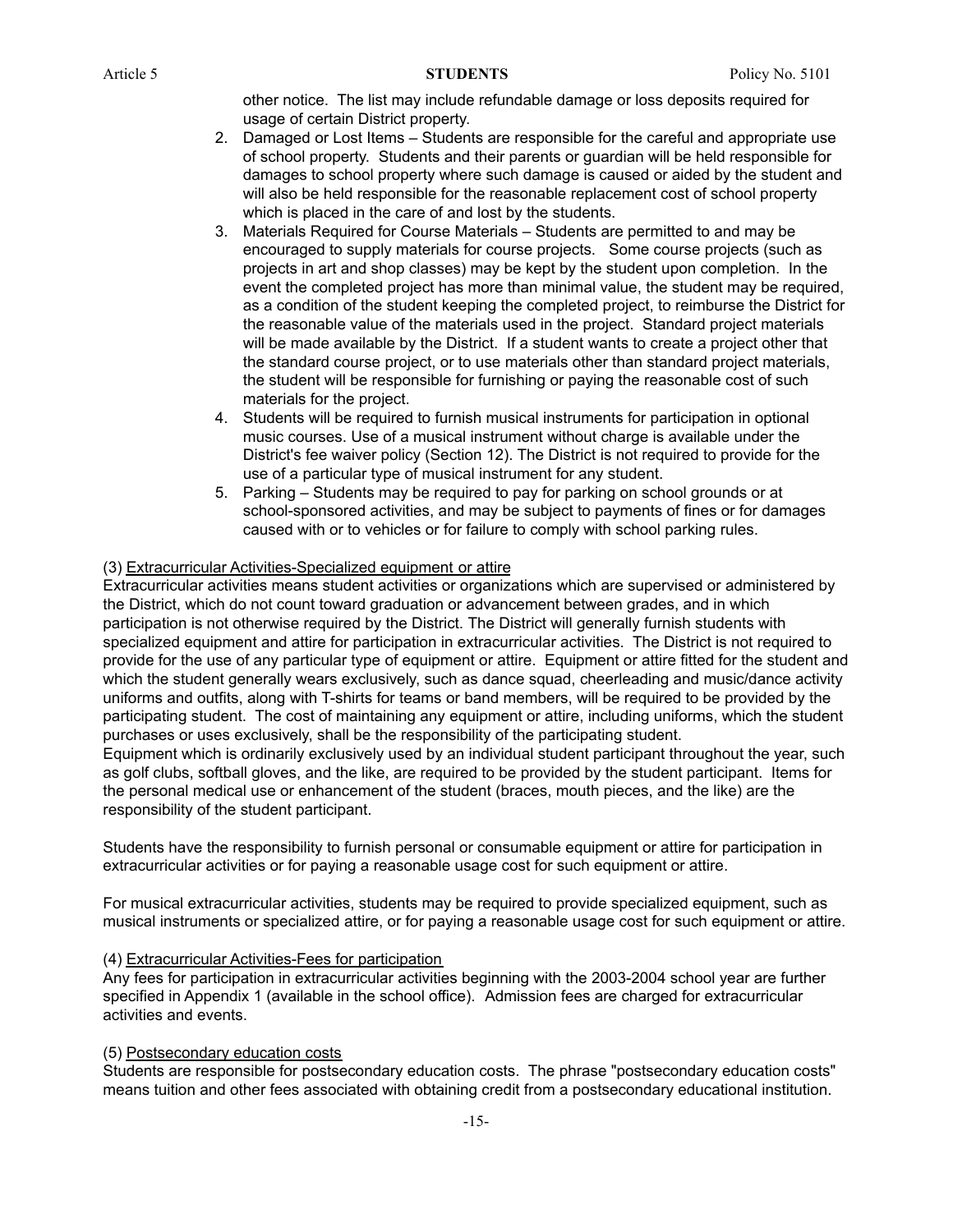For a course in which students receive both high school credit and for which the student may also receive postsecondary education credit, course shall be offered without charge for tuition, transportation, books, or other fees, except tuition and other fees associated with obtaining credits from a postsecondary educational institution.

#### (6) Transportation costs

Students are responsible for fees established for transportation services provided by the District as and to the extent permitted by federal and state laws and regulations.

#### (7) Copies of student files or records

The Superintendent or the Superintendent's designee shall establish a schedule of fees representing a reasonable cost of reproduction for copies of a student's files or records for the parents or guardians of such student. A parent, guardian or students who requests copies of files or records shall be responsible for the cost of copies reproduced in accordance with such fee schedule. The imposition of a fee shall not be used to prevent parents of students from exercising their right to inspect and review the students' files or records and no fee shall be charged to search for or retrieve any student's files or records.

The fee schedule shall permit one copy of the requested records be provided for or on behalf of the student without charge and shall allow duplicate copies to be provided without charge to the extent required by federal or state laws or regulations.

#### (8) Participation in before-and-after-school or pre-kindergarten services

Students are responsible for fees required for participation in before-and-after-school or pre-kindergarten services offered by the District, except to the extent such services are required to be provided without cost.

#### (9) Participation in summer school or night school

Students are responsible for fees required for participation in summer school or night school. Students are also responsible for correspondence courses.

#### (10) Breakfast and lunch programs

Students shall be responsible for items which students purchase from the District's breakfast and lunch programs. The cost of items to be sold to students shall be consistent with applicable federal and state laws and regulations.

Students are also responsible for the cost of food, beverages, and personal or consumable items which the students purchase from the District or at school, whether from a "school store," a vending machine, a booster club or parent group sale, a book order club, or the like.

Students may be required to bring money or food for field trip lunches and similar activities.

In accordance with Federal Law and U.S. Department of Agriculture policy, Syracuse Public Schools is prohibited from discrimination on the basis of race, color, national origin, sex, age or disability. To file a complaint of discrimination, write USDA, Director, Office of Civil Rights, 1400 Independence Avenue, SW, Washington D.C. 20250-9410 or call toll free (866) 632-9992 (voice). Individuals who are hearing impaired or have speech disabilities may contact USDA through the Federal Relay Service at (800) 877-8339 or (800) 845-6136 (Spanish). USDA is an equal opportunity provider and employer.

#### (11) Waiver Policy

The District's policy is to provide fee waivers in accordance with the Public Elementary and Secondary Student Fee Authorization Act. Students who qualify for free or reduced-price lunches under United States Department of Agriculture child nutrition programs shall be provided a fee waiver or be provided the necessary materials or equipment without charge for: (1) participation in extracurricular activities, (2) use of a musical instrument in optional music courses that are not extracurricular activities. Participation in a free-lunch program or reduced-price lunch program is not required to qualify for free or reduced-price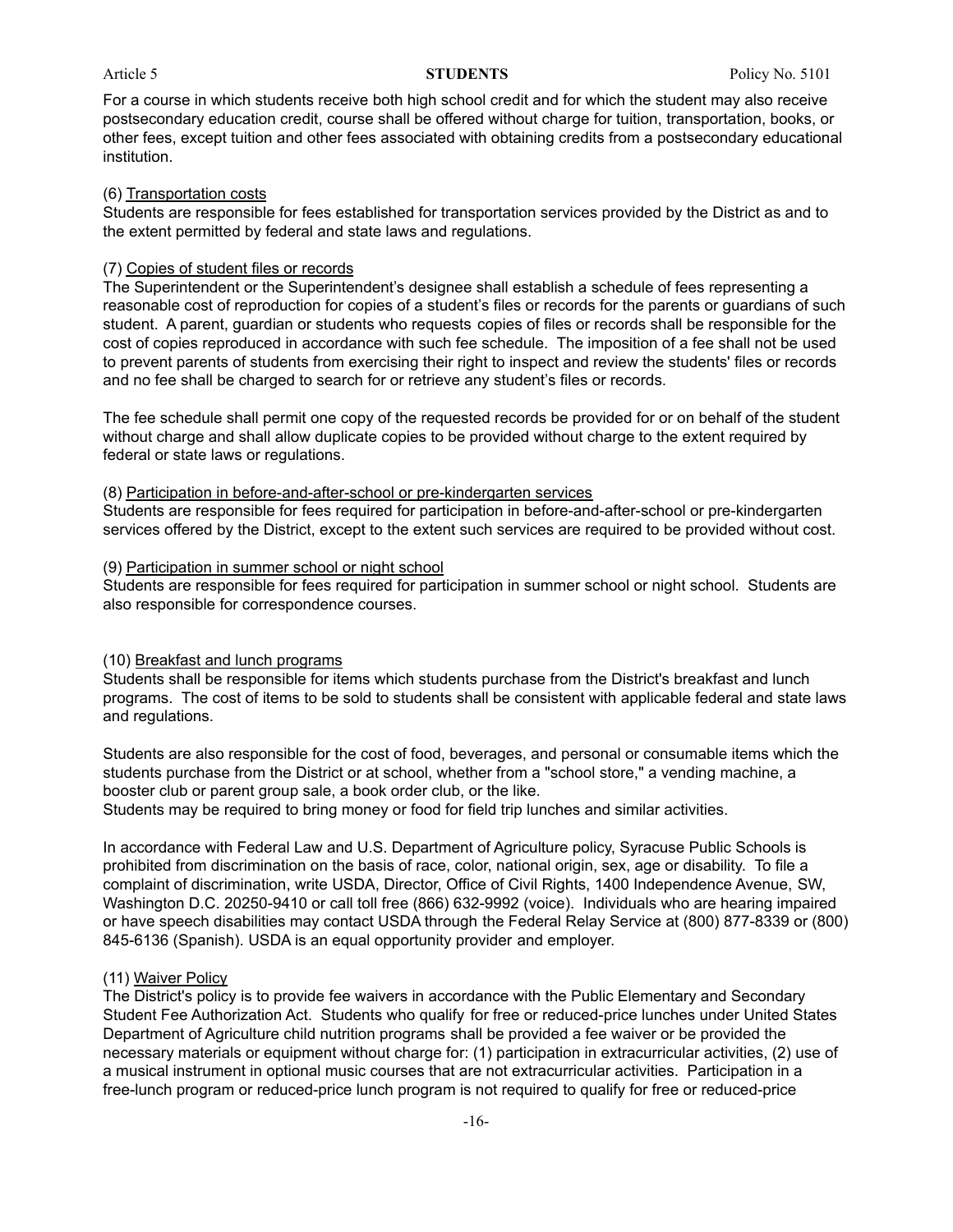lunches for purposes of this section. Students or their parents must request a fee waiver prior to participating in or attending the activity, and prior to purchase of the materials.

### (12) Distribution of Policy

The Superintendent or the Superintendent's designee shall publish the Districts student fee policy in the Student Handbook or the equivalent (for example, publication may be made in an addendum or a supplement to the student handbook). The Student Handbook or the equivalent shall be provided to students of the District at no cost.

### (13) Student Fee Fund

The School Board hereby establishes a Student Fee Fund. The Student Fee Fund shall be a separate school district fund not funded by tax revenue, into which all money collected from students and subject to the Student Fee Fund shall be deposited and from which money shall be expended for the purposes for which it was collected from students. Funds subject to the Student Fee Fund consist of money collected from students for: (1) participation in extracurricular activities, (2) postsecondary education costs, and (3) summer school or night school.

### **STUDY HALL**

Library: Only three people may go to the library to check out a book or read the newspaper, magazines, etc., at one time. You may go for only 10 minutes and must return so that others that wish to go may do so. If you need to be in the library for a longer period of time to work on the computers or do research for a class, then have the teacher you are doing the work for sign a pass informing the study hall teacher of this need. This will not count against the three people checked out for leisure reading. A pass must be signed prior to the start of class. Do not ask to go to a teacher's room to get such a pass once class has begun.

Home Work: Students must bring adequate material to keep them busy during the study hall class period. If you need to work with someone else on a class project you must provide a note or some kind of communication from your teacher informing your study hall teacher. If you have absolutely no homework, you can continue to read your "free-reading" book. All students are expected to stay busy with homework or silent reading on a daily basis. Remember, this is called "Study Hall" not "Free Time." Study halls are intended to provide students with time to do homework within a learning environment. There is absolutely no reason for sleeping, roaming the halls, gossiping, or any non-academic activity during study hall. Students may be referred to the office or face detention time for failing to preserve the academic environment in study hall.

Restroom: Teachers will provide yellow corridor passes to the restroom. Students must sign out to use the restroom and sign back in upon their return. Students must use the restroom closest to their study hall classroom. Students are not to use the locker restrooms unless they are in PE class.

Academic Status Report: Study hall rules regarding a student's presence on the Academic Status Report are as follows:

1. 2 Failing Grades – no pass anywhere unless from teacher(s) of the class they are failing and they are working on material for the classes they are failing.

Food and Refreshments: The classroom teacher will hold discretion in allowing food and drink in their assigned classroom. Food and refreshments are not allowed in the following areas; computer labs or while in possession of any electronic device that is the property of the school district. Gallon water jugs may not be used by students.

Organizational Meetings: Organizational meetings will be held on a rotating basis. These meetings will take place during study hall, usually on the last day of the week.

#### General Rules:

1. Teachers should provide a sign-out sheet that indicates when each student left their room and where they were going.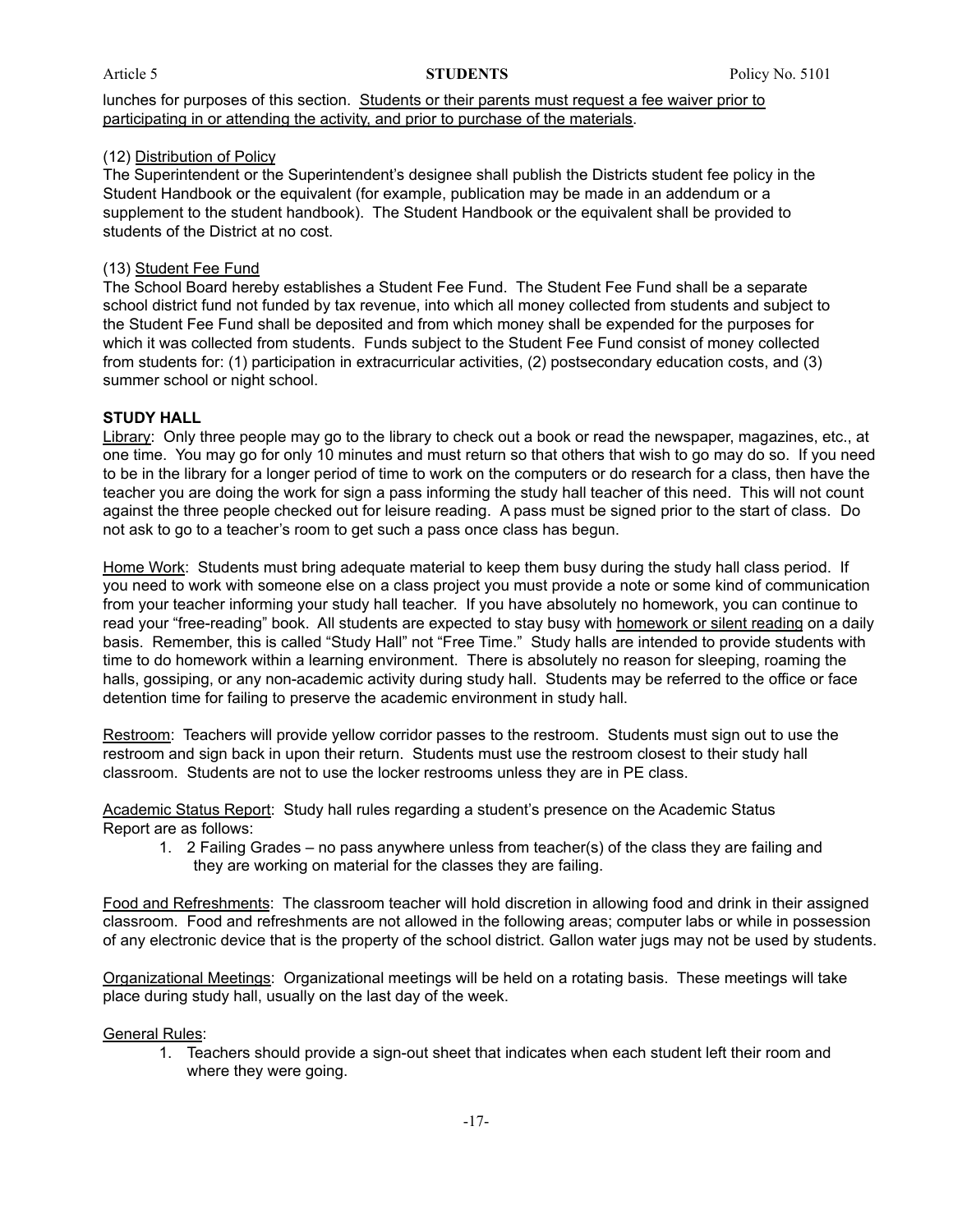- 2. Students that check out from study hall must have a pass from the study hall teacher. Teachers will use yellow corridor passes.
- 3. Students will be required to sign out of the classroom each time they leave. Students should not be issued permanent passes.
- 4. Copies of Study Hall rules will be placed in Substitute folders to enable the consistent enforcement of these rules.
- 5. A study hall teacher may alter or limit these rules within reason and deny a student any or all privileges if a student chooses not to follow these guidelines.

### **TELEPHONES**

The telephone in the office is provided for official business. Students will be permitted to use the phone for emergencies only. Students need not be released from class or study hall to use the phone. If a student receives a phone call during class time, a message will be taken and delivered to the student. You will be called from class only when it is absolutely necessary.

### **TITLE IX AND SECTION 504 GRIEVANCE PROCEDURES**

It is the policy of the Syracuse-Dunbar-Avoca School District not be discriminate on the basis of race, color, religion, sex or handicapping condition. Mr. Buller, Superintendent, has been designated to coordinate compliance and investigate any grievances or complaints. Any student, parent or employee who feels that discrimination on the basis of race, color, religion, sex or handicapping condition has occurred may file a grievance within ten (10) days after the occurrence stating the subject of the grievance. The procedures are as follows:

Level One: Conference with principal or appropriate supervisor.

Level Two: Written complaint to principal or appropriate supervisor.

Level Three: Written grievance submitted to Superintendent.

Level Four: Written grievance submitted to Board of Education.

The same procedures will be utilized for any grievance not covered by Title IX, Section 504, and other procedures specified in the handbook regarding infractions of specific policies and school rules. (BP1312a, 1312b, 2510, 5100)

#### **TORNADO DRILLS**

When an announcement is made, everyone will go to the planned tornado area for that room. You are to assume a crouched position on elbows and knees with hands over the back of your head when directed to do so. Stay away from doors and glass. Remain orderly and quiet at all times in case further instructions are necessary. When the warning or storm is past, an announcement will be made for everyone to return to their classroom. (BP6114)

### **USE OF WEIGHTLIFTING/FITNESS ROOM EQUIPMENT**

Weightlifting/fitness room equipment may be used only when supervised by a teacher or authorized school official. If anyone uses such equipment when unsupervised, the school shall not be liable in case of injury or accident.

#### **VIDEO SURVEILLANCE SYSTEM**

The Syracuse-Dunbar-Avoca School system is protected by a video surveillance system for student/staff safety, as well as for the protection of the school building and grounds.

### **VISITORS**

In order to keep the school building safe and secure and classroom interruptions to a minimum, students will not be allowed to bring guests to school. Parents/family members are welcome but should call the school to arrange a convenient time, if they wish to visit.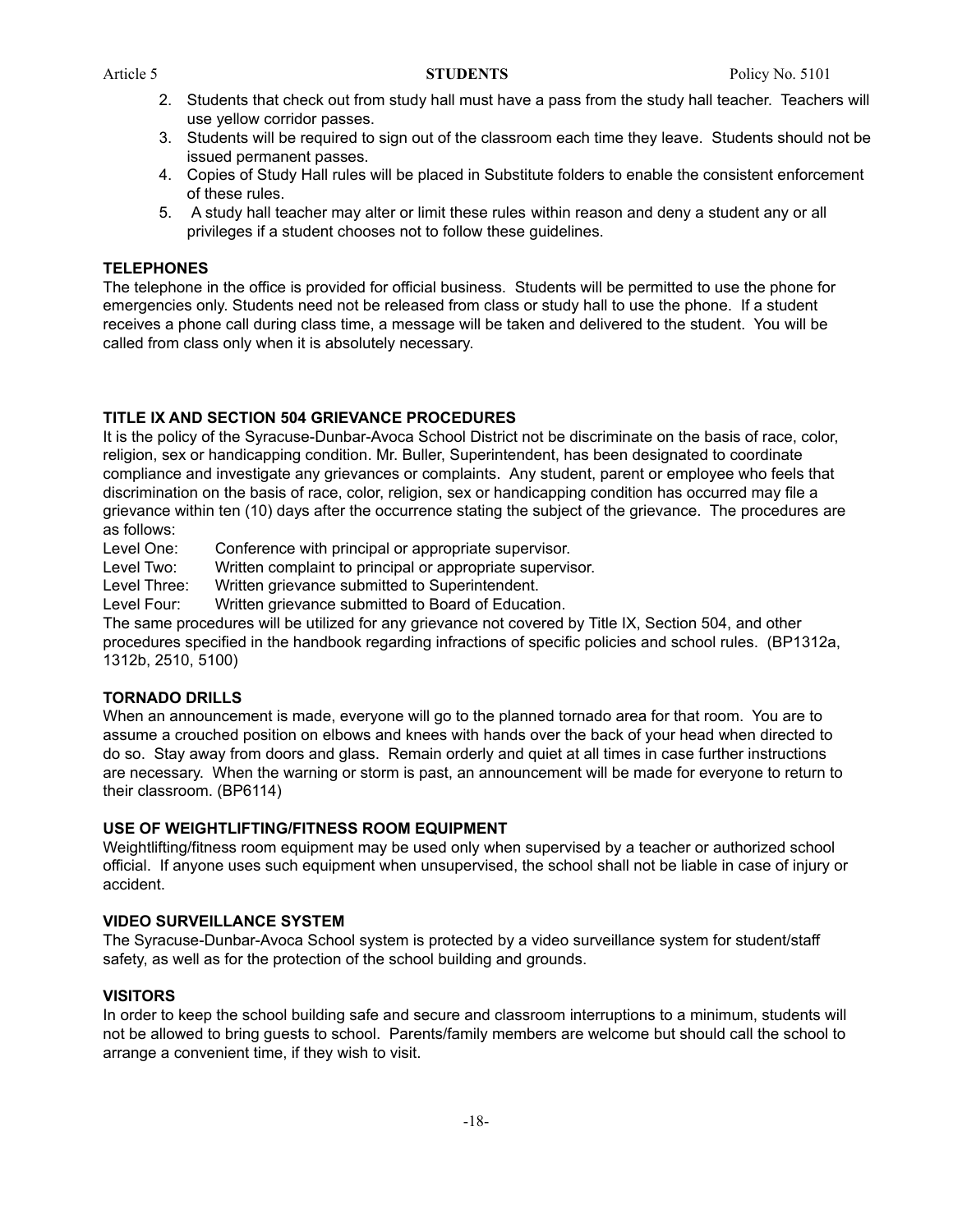#### **ACADEMIC INFORMATION**

#### **ACADEMIC STATUS REPORT (Grades 7-8)**

An Academic Status Report will be printed at the conclusion of every week. This report will be a listing of all students currently failing one or more classes. This report will be the guide to determine activity participation for the upcoming week and pass privileges. If a student is failing two or more classes at the conclusion of the week, he/she will not be allowed to participate in/nor attend school activities the following week (Sunday through Saturday.) Students attending an activity while on the ineligibility list will be ineligible for an additional week. Students on the ineligibility list will also not be allowed to leave school early with a team. If a student comes off the Academic Status report during the week, they then become eligible at that time. Additionally, if a student is failing two or more classes, they will not be given pass privileges unless the pass is signed by the teacher of a class he/she is failing.

#### **COUNSELING**

The counseling services provided by Syracuse-Dunbar-Avoca Schools are designed to assist you to make the most effective use of your assets and set reasonable and attainable goals. In the light of these objectives, counseling performs two general functions: personal counseling and academic advising. The counselor's role concerns helping you obtain valid information about yourself, your values, your vocational and educational interests, your aptitudes and abilities, thereby enabling you to use this information in making decisions. The counselor assists you to make choices by helping you consider alternatives to any course of action. You are encouraged to visit with the counselor and should make arrangements to do so before school, during study hall, or after school, unless in an emergency situation. Parents who wish to discuss their student's educational plans or progress or who have other concerns are encouraged to contact the counselor.

#### **COURSE OF STUDY (Grade 8)**

There are courses recommended for students who have ideas of post-secondary education and courses for those who are reasonably sure their formal education will end with high school. Establishing a course early and continuing with it helps to avoid conflicts. A copy of the Program Planning Handbook is available for checkout from the counselor.

#### **GRADING AND EXAMINATIONS**

Grades are an evaluation of what a student has learned and shall be a symbolic representation of achievement. They become part of a permanent record that lasts a lifetime. Middle School records are important to institutions of higher learning, employers, and the various military services. The school only keeps the records, the student makes them.

Use of grades for disciplinary purposes is prohibited by board policy. Written or oral evaluation is a continuing process in each class. Teachers determine grades by consideration of daily class work and recitations, attendance, individual projects, homework and related activities, as well as performance on various types of tests. Grades will be sent to parents at the end of each quarter. Students and parents should feel free to discuss the grading system used by each teacher. Generally the grades can be interpreted to represent the following:

| Grades 7-8                                                       |                      | Grades 4-6       |  |  |
|------------------------------------------------------------------|----------------------|------------------|--|--|
| $A = 93 - 100\%$ Excellent                                       |                      | $A = 90 - 100\%$ |  |  |
| $B = 85 - 92$                                                    | Good                 | $B = 80 - 89$    |  |  |
| $C = 78 - 84$                                                    | Average              | $C = 70 - 79$    |  |  |
| $D = 70 - 77$                                                    | <b>Below Average</b> | $D = 60 - 69$    |  |  |
| $F =$ Below 70                                                   | Failing              | $F =$ Below 60   |  |  |
| I = Incomplete --Work can be made up for credit within two weeks |                      |                  |  |  |

Grades issued for progress in classes other than regular will not be used in the determination of scholarly achievement. (BP5121, 5124)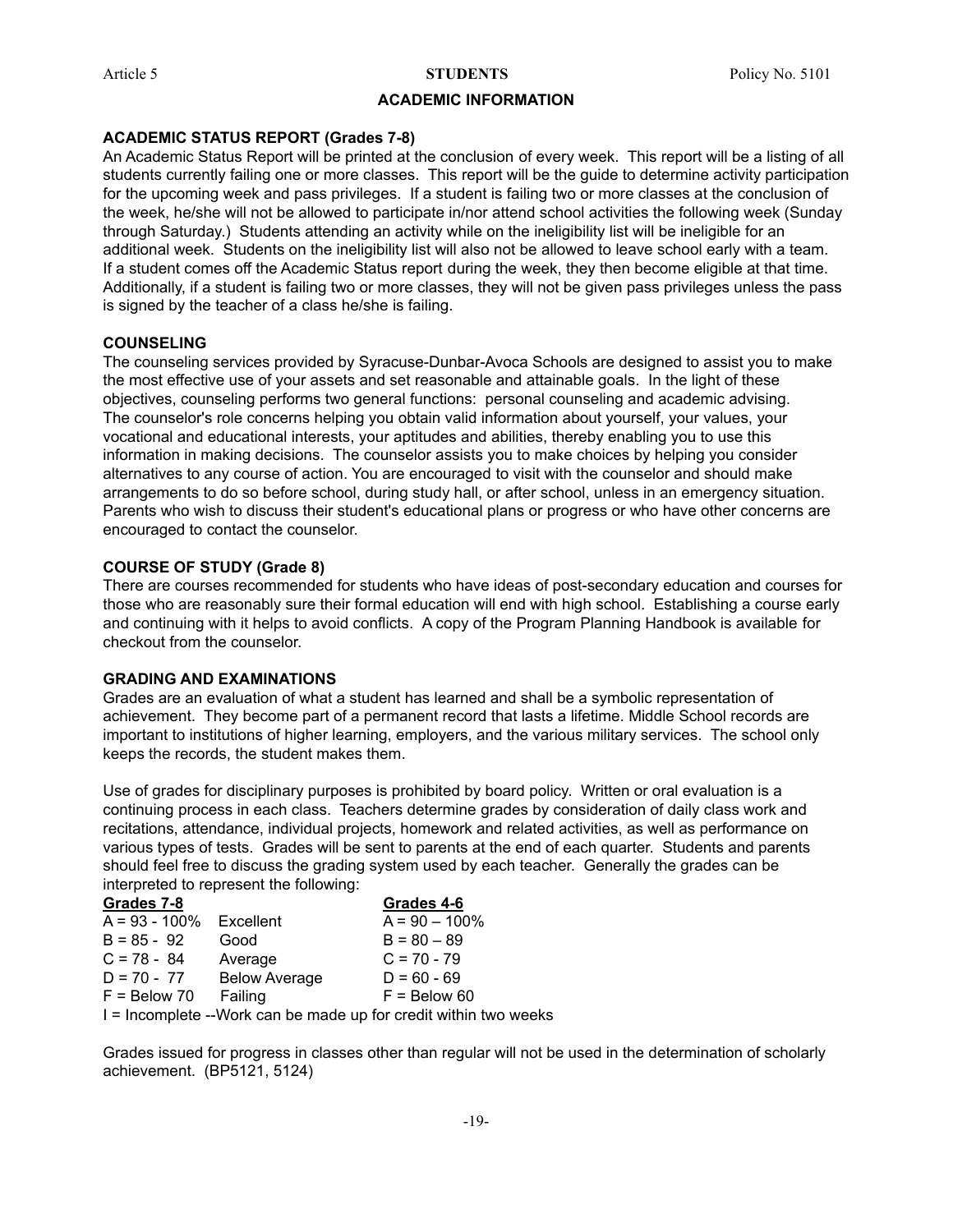#### **HELP FROM TEACHERS**

The main role of teachers is to be of assistance to the students. Students should feel free to ask teachers for help at any time. The teachers will arrange time to be available to help students during their regular classroom time, planning time, during study halls, or before/after school.

#### **HOMEWORK**

Teachers may assign work to the students that can not be completed during the regular class period. It is the student's responsibility to make sure that this class work is completed by the assigned time. Failure to complete classroom assignments may result in a failing grade.

### **MISSING HOMEWORK POLICY: AFTER SCHOOL ACADEMY**

This program provides an opportunity for students who are failing to complete their homework assignments to get additional help from teachers/aides/administrators. Students in grades 4-8 who come to class without completed assignments during a normal school day will be part of the After School Academy process. The process works as follows:

- 1. A triplicate form is issued by the teacher. The student will receive a white slip to take home to show his/her parents, notating the unfinished homework (delivering the slip to a parent/guardian is the student's responsibility). The teacher will keep a pink copy and the principal will receive a yellow copy,
- 2. When the late work slip is issued, the student will have until the next scheduled school day at 8:15 AM to have the assignment turned into the principal's office, completed in full and with his/her name on the assignment,
- 3. Because the assignment was turned in late, the student will receive a 10% deduction on their grade,
- 4. If the assignment is not turned in by 8:15, as mentioned above, the student will then be required to attend the After School Academy that day. The student will be required to finish the late assignment and work on other homework and be excused at 4:15. It is the parent/guardian's responsibility to be here at 4:15 to pick up their child,
- 5. If for some reason, the student can't stay after school, the student is required to come to school at 7:30 the following morning in the detention room,
- 6. If the student fails to attend the assigned times that were worked out between the parents and the building administrator, the student will receive disciplinary action through the office.
- 7. A student in grades 7-8 who is failing a class may be required to attend the After School Academy for extra help in that subject area until their grade average reaches passing status. Students in grades 4-8 receiving 2 or more slips in one day are required to attend After School Academy.

We would like to encourage students to be responsible and hand in their assignments when they are due. If they do not hand assignments in on time, we hope the After School Academy process will help them get their work completed in a way that results in the fewest consequences for the student.

#### **HONOR ROLL AND CLASS RANK (Grades 7-8)**

Soon after the completion of each quarter, Syracuse-Dunbar-Avoca Schools will publish three lists of honor students: (1) High Honors, (2) Honors, and (3) Honorable Mention. Students may qualify for Honorable Mention by having no grade below B; for Honors they must have at least two grades of A and no grade lower than a B; and for High Honors all grades must be an A. The honor lists are printed to recognize publicly those students who have achieved academic excellence. High school class rank is determined each semester by total accumulated grade point average of regular classes. (BP5126)

### **PARENT-TEACHER CONFERENCES**

Syracuse-Dunbar-Avoca Public Schools have scheduled Parent-Teacher Conferences as part of the school year. The conferences have as their primary objective the sharing of information which will lead to the best possible educational experiences for the student. It is essential for parents to participate in these conferences. (BP5124)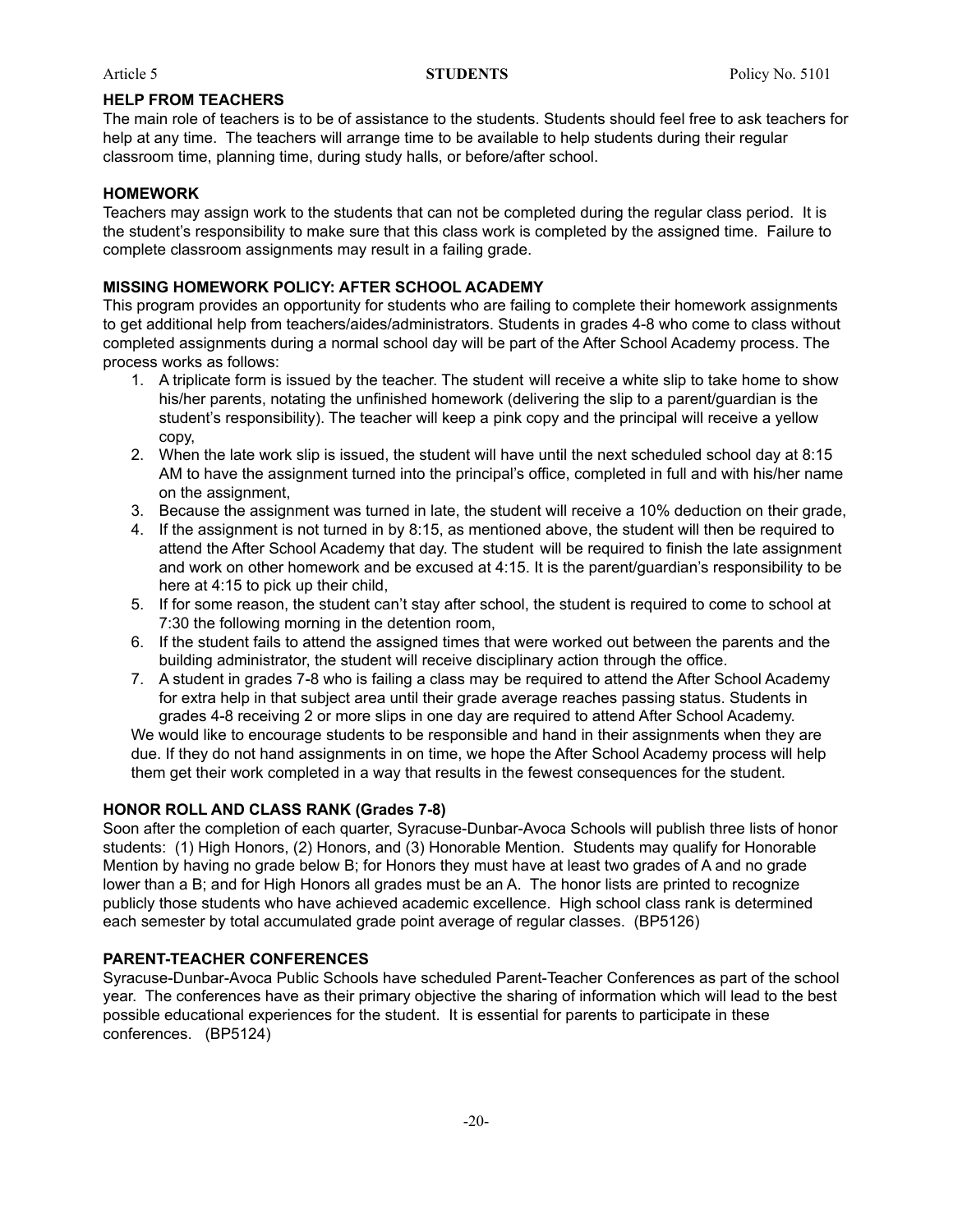#### **PROGRESS REPORTS**

In the middle of each quarter teachers may send progress reports home so that the student and parent become aware of student progress. It is important for teachers, parents, and students to communicate on a regular basis to help the student plan his educational future. Conferences may be requested by any party. Progress reports may be received for outstanding improvement as well as for unsatisfactory or failing work or not working up to ability. (BP5124)

#### **REPORT CARDS**

Report cards are the school's communication to keep students and parents Informed on the student's progress in the nine week period. Report cards will be distributed at the end of each quarter.

#### **SCHEDULE CHANGES**

Each student has a class schedule that has been developed through the cooperation of the counselor, parent and student. Necessary changes will be made within the first week of school in each semester. After the first week a student will not be allowed to drop a class. Any change must be approved by the counselor and parent with teacher involvement.

### **SPECIAL EDUCATION**

It is recognized that some students have need for special help in developing competence in the skills needed for continuing education. Provision for meeting this need is made in special education programs that enable teachers to give more time to the needs of such students. Students in need of such a program are identified through a special testing program that helps to identify the needs of the individual and permits planning of a program to fit the needs of the individual. Students will receive their instruction in the regular classroom whenever possible. The school district will comply with Public Law 94-142, the Education For All Handicapped Act.

#### **STUDENT AWARDS**

Awards received by students from outside organizations will be presented to the students at the appropriate time.

#### **STUDENT TESTING**

The school administers standardized tests in grades 4-8 for English Language Arts and Math as required by the Nebraska Department of Education. Grades 5 and 8 also are required to take standardized tests in Science.

#### **TRANSFER OR WITHDRAWAL**

When you transfer to another school, it is to your advantage to check out of school properly. The procedure for withdrawing is to have a Withdrawal From School form signed by the parent or guardian. (Forms available in office.) A Clearance Sheet will be issued and must be signed by all your teachers, coaches, the librarian, the counselor and the principal's office. A signature from each of these indicates that you have turned in all borrowed materials and that you owe the school no money.

#### **ATTENDANCE AND STUDENT MOVEMENT INFORMATION**

#### **ATTENDANCE**

Students are expected to attend classes on a regular basis and to be on time in order to gain maximum benefit from their instructional program, develop habits of punctuality, self-discipline and responsibility. Students must be in regular attendance if they are to derive benefits from such educationally sound classroom activities as lectures, special instruction and individual help, group discussions, spontaneous dialogue between teacher and student(s), evaluations, and audio visual presentations.

Continuity in the learning process is seriously disrupted by excessive absences. In most situations, the classroom activities missed cannot be made up adequately. Students who have good attendance generally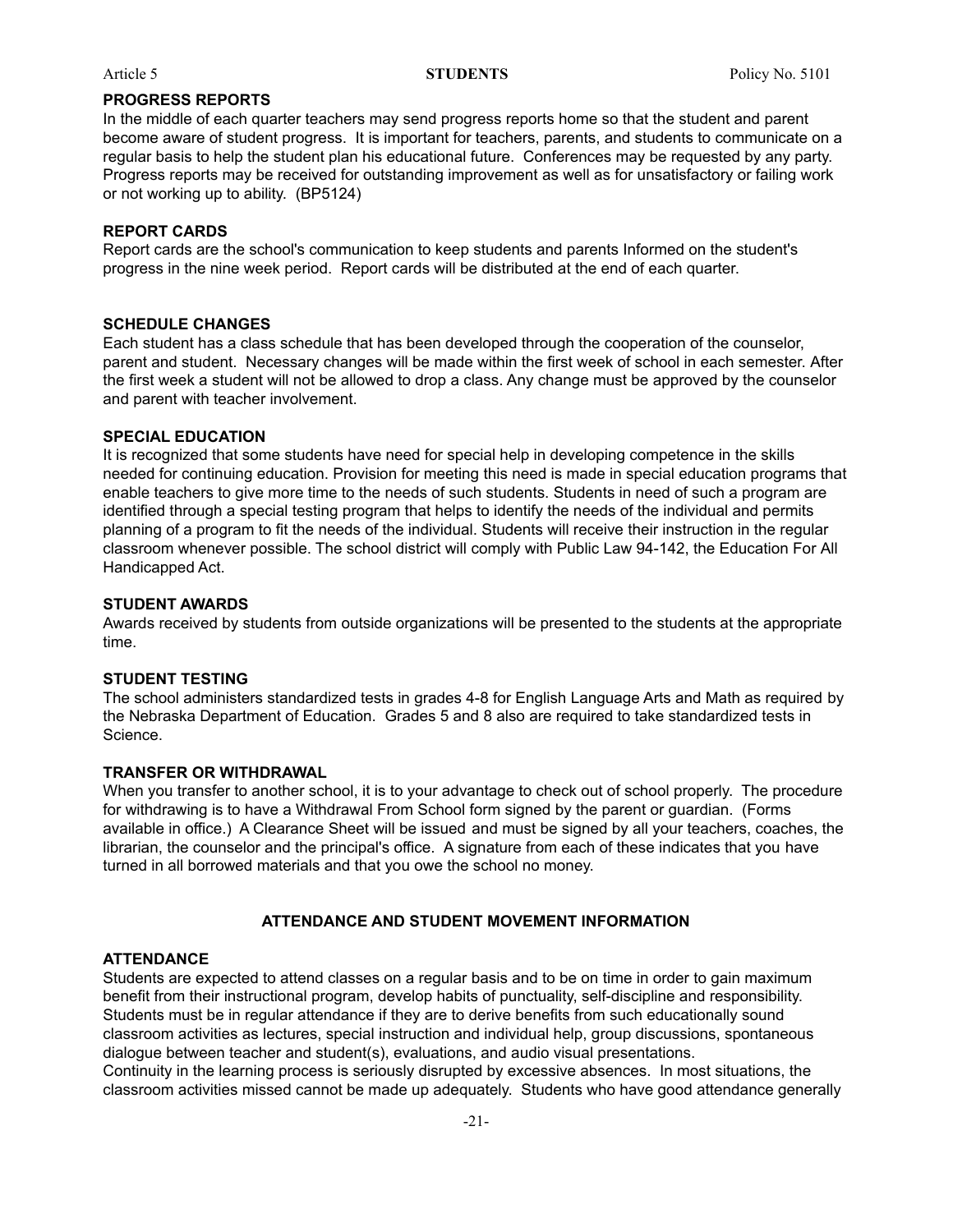achieve higher grades, enjoy school more and are more employable after leaving high school. Invariably those who inquire about students' school records are initially interested in their attendance. For these reasons, we believe that a student must exhibit good attendance habits in addition to satisfying academic requirements.

#### **REPORTING ABSENCE**

When a student is absent from school, the parents or guardians of that student should call the school (269-2388) by 9:00 a.m. on the day of absence. The switchboard will take calls beginning at 7:30 a.m. daily. Parents or guardians who are unable to call must send a written explanation for the absence indicating date, reason for absence, and parent signature. If no note or call has been received at the time the student returns to school, the absence will be unexcused.

#### 1. EXCUSED

It is basically up to the parent to determine the need or reason for a student to be absent, as long as the number of absences stay within the attendance policy. However, we strongly discourage the following as valid reasons: shopping, appointment, being a spectator, fishing, hunting, skiing trips or vacations. Normally acceptable reasons include illness, emergency at home, death in the family or a near relative, religious holiday, school activities, exhibitor at a fair, and court appearance. Students will have two days to make up work and will be given full credit.

#### 2. UNEXCUSED

An absence will be considered unexcused if no parent contact has been made prior to the student's return to school. This should be a phone call but may be a note upon return. Forged excuses will also be considered unexcused. In cases of unexcused absence, no credit will be given for missed assignments or tests. No credit granted means zero is recorded in the grade book for graded work that particular day(s). Students may have access to material covered during unexcused absences, but teachers will not be required to construct new forms of the test, reset laboratories, etc. as they may need to do in cases of excused absences. Parents will be notified about any unexcused absences. An unexcused absence could result in some type of detention and/or student-parent conference. Further unexcused absences will require different proceedings.

#### 3. ADVANCE EXCUSED

If a student is to be absent by a special request from parents or guardians, that student's parent or guardian should call the office, asking for the release of the student at least three (3) days in advance of the date of the anticipated absence. A special release form must be secured from the office and properly filled out in advance. Teachers may require the work be done in advance or on the day the student returns. Admit slips will not be required.

#### **MAXIMUM ABSENCES**

*Any middle school student, who reaches 10 period absences, for any reason, within a semester, is reason to express concern, unless the absences are caused by what the staff and administration consider extenuating circumstances.* Extenuating circumstances would generally be limited to hospital confinement or medical reasons confirmed by a doctor. All absences from class will count toward the maximum except for those, which the school assumes sponsorship.

Students who accumulate five (5) unexcused absences in a semester shall be deemed to have "excessive absences". Students with ten (10) unexcused absences per semester shall be deemed to be habitually truant. If a student has "excessive absences" or is considered habitually truant, procedures will be implemented to correct the truancy problem as required by law.

Parents are also asked, if at all possible, to schedule appointments (ie: doctor, dentist, etc.) outside school hours so their child does not miss school. If an appointment must be made during the school day, parents are to report to the office to pick up their child. Students will be summoned to the office when the parent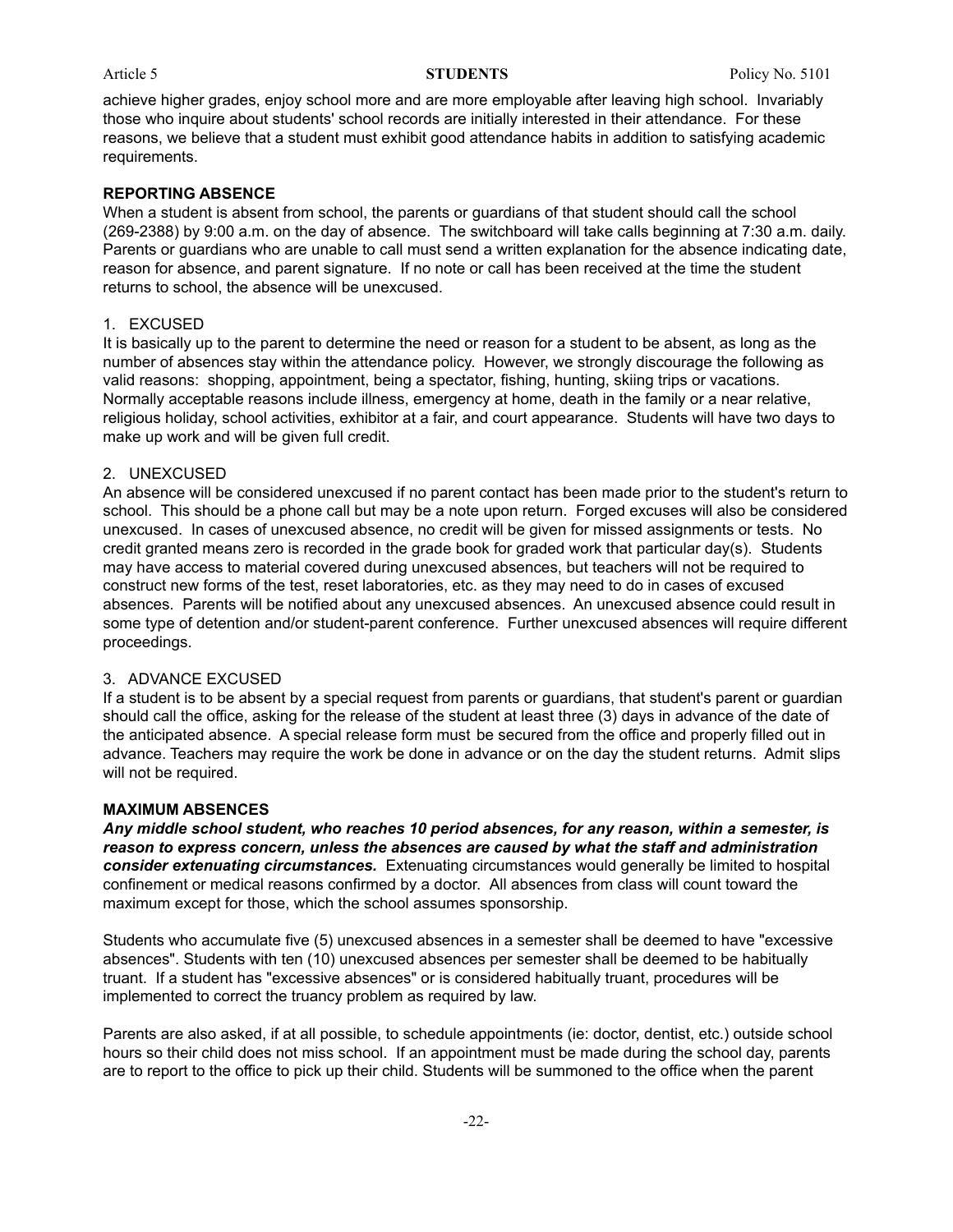arrives. Students are to report to the office upon returning from any absence. They are also asked to report to the office if they had been absent for any part of a day. A pass will be issued for them to return to class.

In case of communicable diseases, the child will not be readmitted to school until the nurse has seen the child or a written statement from a doctor is presented to the child's teacher.

Generally a child should not return to school after an illness until he/she is ready to participate in the regular school program. The school is not staffed to supervise "ill" students "staying in" at recess.

### **Student attendance will be monitored through the following procedures:**

- 1. Each teacher will record attendance of all students each class period (grades 7-8). Grades 4-6 will be recording attendance as an 8 period day.
- 2. After five (5) cumulative days of absence from school during the school year, the principal or his designee will send written notice to the student's parents noting:
	- a. the number of absences the student has incurred.
	- b. the school attendance requirements and procedures as stated in the Student and Parent Handbook.
- 3. After ten (10) cumulative days of absence from school during the school year, written notice will be sent and a conference may be requested between the principal, the parent and the student noting:
	- a. the number of absences the student has incurred.
	- b. the school attendance requirements and procedures as stated in the Student and Parent Handbook.
- 4. After fifteen (15) cumulative days of absence from school during the school year, written notice will be sent and a conference may be requested between the principal, the parent and the student noting:
	- a. The number of absences the student has incurred
	- b. The school attendance requirements and procedures as stated in the Student and Parent Handbook
- 5. After twenty (20) cumulative days of absence from school during the school year, written notice will be sent and a conference may be requested between the principal, the parent and the student noting:
	- a. The number of absences the student has incurred
	- b. The school attendance requirements and procedures as stated in the Student and Parent Handbook
- 6. **According to State Statute, a monthly report shall be filed with the Nebraska Commissioner of Education for any student who exceeds two absences, or the hourly equivalent, for each calendar month that school is in session (August/September are combined).** All absences from class will count toward these two days except for those which the school assumes sponsorship.
- 7. **According to State Statute, if a student exceeds 20 absences in a school year, or the hourly equivalent, a report shall be filed with the county attorney of the county in which the person violating the compulsory attendance laws (i.e., the child, the child's parents, or the person who has legal or active charge or control of the child) resides.** All absences from class will count toward the maximum except for those which the school assumes sponsorship.

Suspension from school will count towards the total absences per academic year. All absences from class will count toward the maximum except for those for which the school assumes sponsorship. It is the responsibility of the student and parent/guardian to provide documentation of extenuating circumstances that resulted in the student's absence from school. Fundamental to the effectiveness of this policy is cooperation between the school, parent and student. It is our intent to stress the importance of regular school attendance which enhances the likelihood of success and serves as a permanent record of the student's maturity in meeting expectations.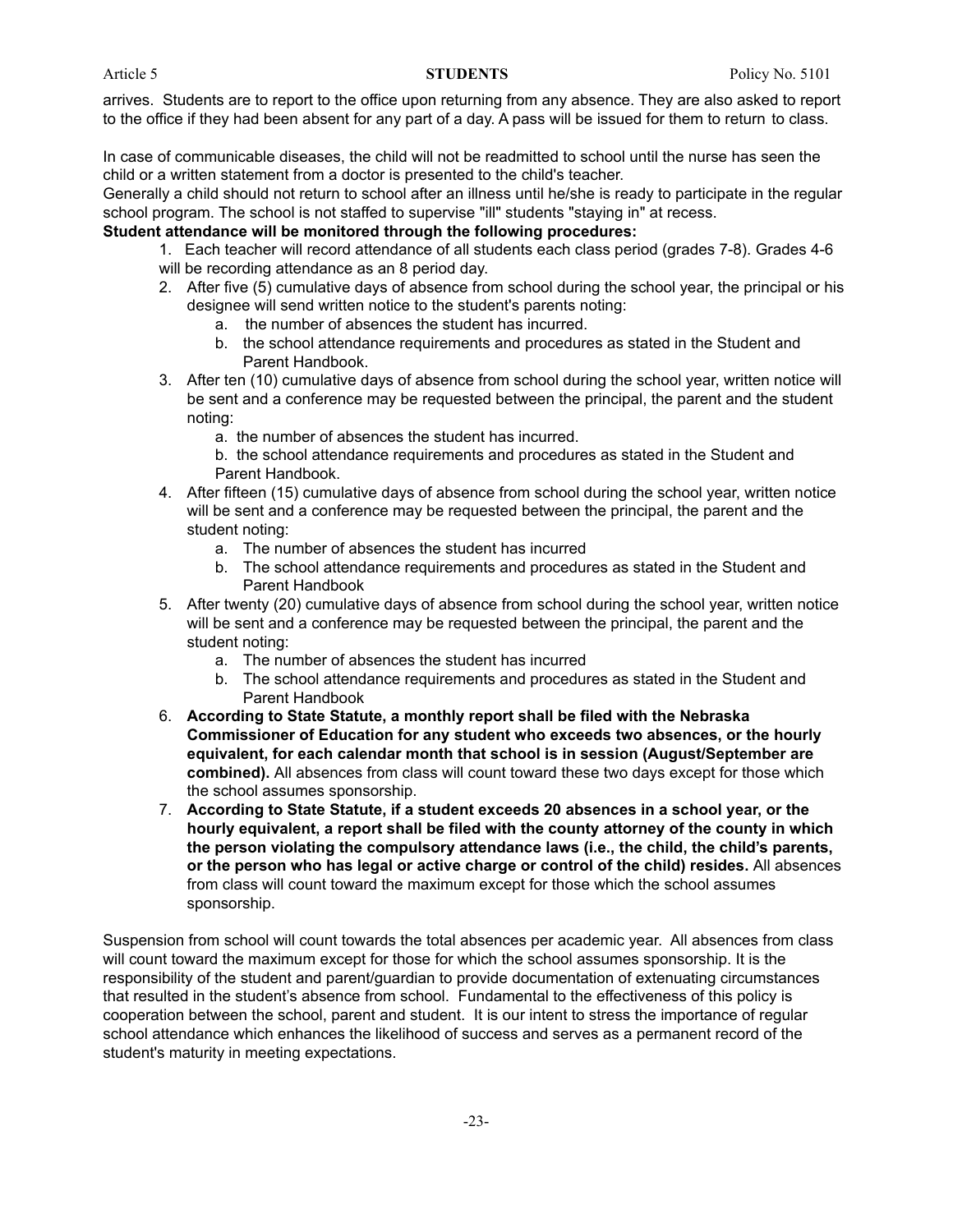#### **DUE PROCESS PROCEDURE**

At the time the Attendance Board (principal, counselor and teacher) render their decision, the appeal process to that decision shall be explained.

1. In the event that the student and/or his parents are dissatisfied with the decision of the Attendance Board an appeal may be made to the Superintendent of Schools. The superintendent must receive the request for hearing within five (5) days following the decision of the Attendance Board. The hearing shall be conducted within five (5) days after receipt of the request. The student may be allowed counsel if he or she desires, and the student should be given the opportunity to call witnesses. The Superintendent will make a decision on the case and inform the student of such. A statement of findings of facts from the hearing shall be compiled and the student and parents provided a copy within two days.

2. If the student and his/her parents are not satisfied with the findings of the hearing, a second hearing may be requested before the Board of Education. The Board of Education must receive in writing a request for such a second hearing within five (5) days. Following receipt of such request, hearing shall be held within five (5) days and the student and parent or guardian shall be given prompt notice of the time and place of such hearing.

- a. The student will be provided with an opportunity to testify, question, and present other evidence on his or her behalf at the hearing. Counsel may be present.
- b. Proceedings of the hearing, including the decision, will be put in writing, and a copy of these proceedings will be mailed to the student and his/her parents within two (2) days.

#### **TARDIES**

Promptness to class is necessary to enhance the effectiveness of the day to day operations of the school. Students who are late to class delay the beginning of the class unnecessarily, which wastes valuable instructional time for the majority of the students who are present and ready to begin. The first ten minutes of each class period will be the time counted as a tardy. Any student who is not in class by the end of the 10 minute tardy period will be counted absent and this absence will count against the ten allowable absence days. Once the student has accumulated four tardies in a class period, a lunch detention is assigned. With any further accumulation of tardies past this stage, (multiples of four thereafter), he/she will be charged with another absence and an after-school detention will be assigned. The administration will confer with the student about their tardies and parents will be contacted. Each academic semester will start a new tardy reporting period.

The maintenance of tardy records and informing the student of how many tardies they have is the responsibility of the classroom teacher. If a teacher is the cause of a student being tardy to his next class, then it is the student's responsibility to ask the teacher for an excuse to present to his/her next teacher. Unless this is done the student may be charged with a tardy or absence. (BP5113)

#### **SKIPS - SINGLE CLASS**

A skip shall be defined as a class absence in which proper check-out procedures are not followed. A student who has skipped a class must complete all assignments given by the teacher. Credit will not be given for the unexcused absence. (BP5110)

#### **STUDENT MOVEMENT**

There is a three-minute passing period between classes which allows students to move from one area of the building to another. During the class period, student movement will be limited to only those students who have a pass from their teachers. (BP5130)

#### **DISCIPLINE INFORMATION**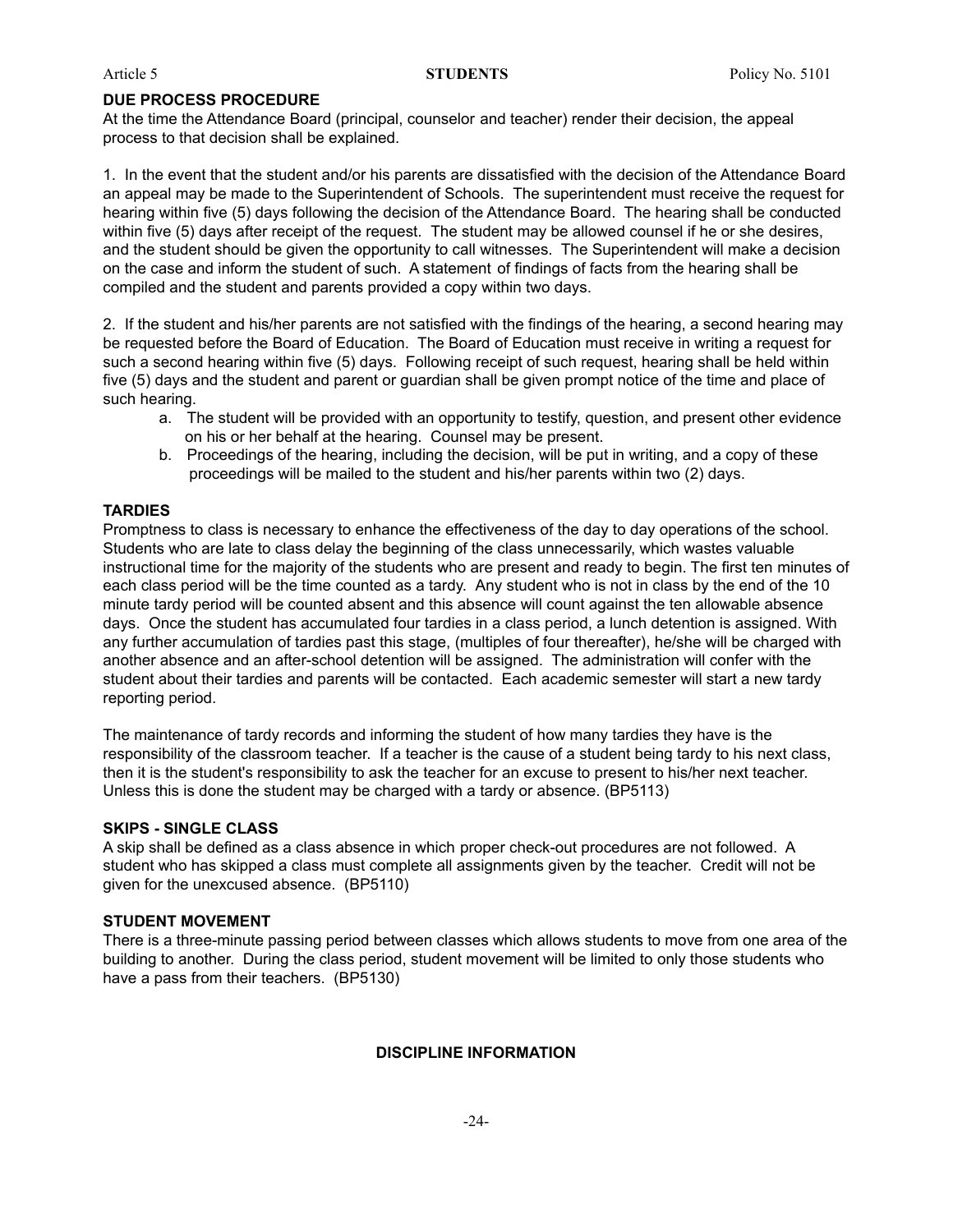This Code of Conduct supersedes all previous policies and procedures. Parents and students should review this section paying particular attention to those behaviors that will result in expulsion for the remainder of the semester and the next semester.

### **CLASSROOM BEHAVIOR**

Each class period is a planned experience designed to help improve the skill and knowledge of each student. The teacher is the director of these activities and is responsible to make sure each student has the opportunity to learn as much as possible. All students are expected to behave in a manner that will permit everyone in class to take advantage of these learning experiences. The teacher has the responsibility to decide what behavior is appropriate and may send a student who disrupts the learning process to the office. A student who continually disrupts the learning process may be withdrawn from the class and not allowed to return until the student, parents, and administration agree that the student's behavior will become acceptable. (BP5131, 5144)

### **CONDUCT AT SCHOOL ACTIVITIES (HOME AND AWAY)**

Students participating in or attending school events are to abide by school rules and are accountable to school personnel. They are expected to conduct themselves at all school activities in a manner that brings credit to them, their parents and their school. (BP5130, 5144)

### **DUE PROCESS RIGHTS**

When you become a student of Syracuse Schools you do not give up your constitutional rights. Your rights of due process entitle you to:

- 1. know what the rules and regulations are,
- 2. be notified of charges and provided the opportunity to respond to those charges,
- 3. have counsel,
- 4. appeal a decision about the charges to a higher level; and
- 5. have the charges or penalties removed from records if the evidence demonstrates innocence or noninvolvement. (BP5l44, 5l45)

### **GRIEVANCE PROCEDURE**

Whenever a student or a parent/guardian of a student in the Syracuse-Dunbar-Avoca Public Schools has a problem with another person, the first step is to discuss the problem with that person to resolve the conflict. If that procedure is unsuccessful, then the problem is to be taken in order to a classroom teacher or counselor, then the principal, then to the superintendent, finally to the Board of Education for resolution.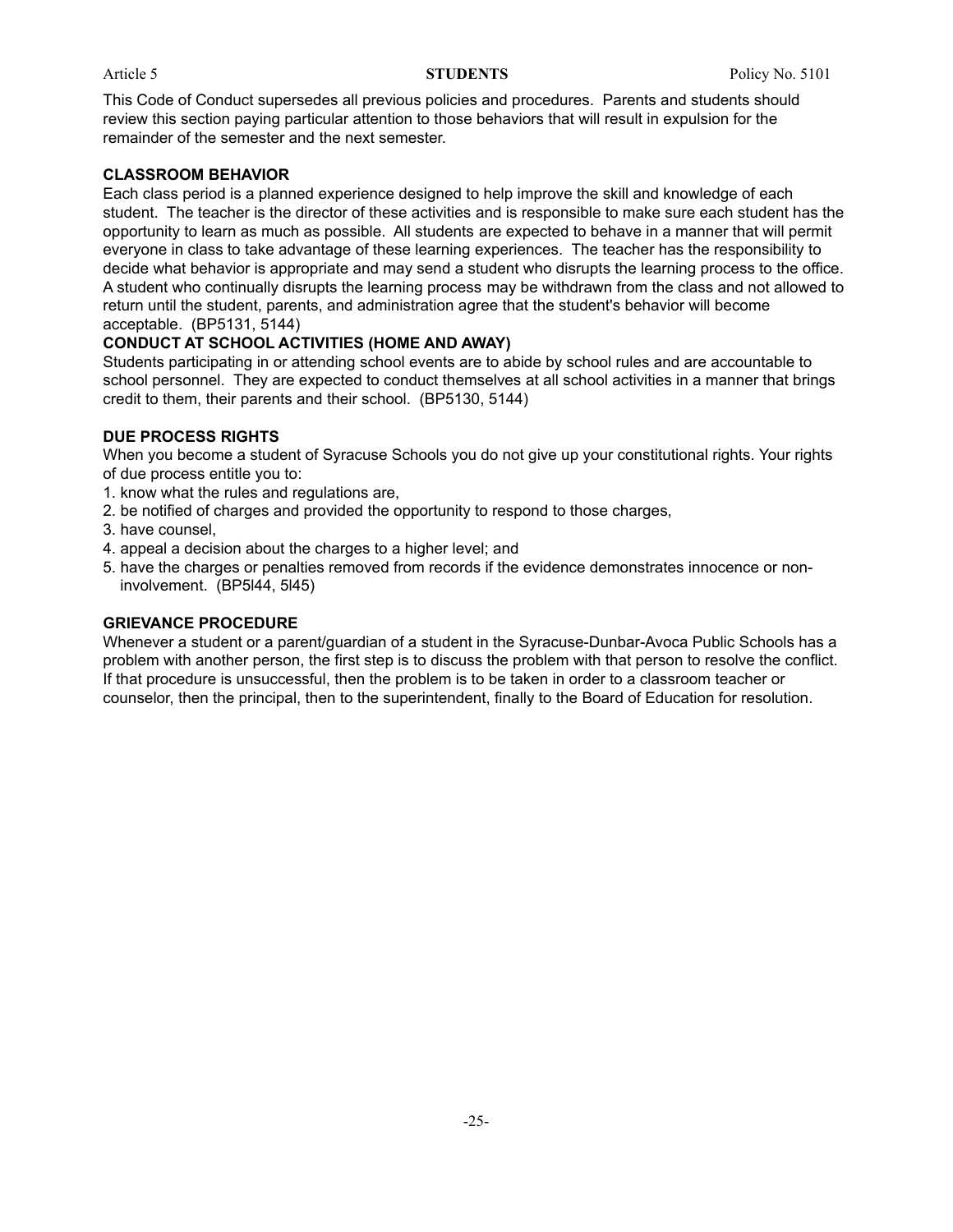### **SYRACUSE-DUNBAR-AVOCA MIDDLE/HIGH SCHOOL STUDENT CODE OF CONDUCT**

The Board of Education believes school is an appropriate setting for all children and youth. The Student Code of Conduct is designed to support this concept by developing, through reasonable and consistent practices, appropriate student behavior patterns. Those behaviors and disciplinary actions set forth in the Code are designed to serve as learning experiences for students.

The SDA Student Code of Conduct applies to all SDA students during the school day, during home or away activities whether as spectators or participants, on school grounds, or on a vehicle owned, leased or contracted by the school, being driven for a school purpose by a school employee or by his/her designee. With due consideration for student rights, what will happen to a violator will depend upon the varying degree and the severity of the offense. The Board of Education is aware that extenuating circumstances can occur, therefore grants their administrators discretionary powers should they feel that circumstances warrant deviation from the interventions outlined in the Student Code of Conduct.

The Student Code of Conduct describes those behaviors for which disciplinary action will be taken by school personnel and/or building administrators. Compliance with the **Student Code of Conduct** is mandatory. The interventions described within this document apply to the secondary school only as the elementary school (K-3) follows the Elementary Student Management Plan.

### **1. VIOLATIONS AGAINST PERSONS**

### **a. Assault of school employee or volunteer: <b>First Offense:** Long-term

For the purpose of this subdivision, a student's intent suspension or expulsion may be inferred from his/her words and/or actions. for the remainder of the The term "personal injury" includes the infliction of semester and the following pain through use of force. Reckless conduct involves semester or the remainder of the the choice to engage in an act which results in semester and the first semester of unjustified risk of personal injury to any other person. the following year. Police may be

Assault on a School Employee or School Volunteer includes any one of the following:

- **●** Intentionally or knowingly causing personal injury;
- **●** Intentionally or knowingly attempting to cause personal injury;
- **●** Recklessly causing personal injury;
- **●** Intentionally placing a school employee or school volunteer in reasonable apprehension of immediate personal injury.

#### b. **Assault-Student/Fighting:**

Intentionally or knowingly causing or attempting to cause **First Offense:** In-school suspension/ personal injury: short-term suspension. Police may be

contacted.

contacted.

**Second Offense:** Short-term suspension. Police may be contacted. **Third Offense:** Long-term suspension

or expulsion for the remainder of the semester. Police may be contacted.

**Prime A** Recklessly causing personal injury; **First Offense:** In-school suspension/ although someone is unintentionally injured, short-term suspension. Police may be the student is held accountable as long as the student contacted. intended to engage in the conduct which caused the harm. **Second Offense:** Short-term suspension.

Police may be contacted. **Third Offense:** Long-term suspension or expulsion for the remainder of the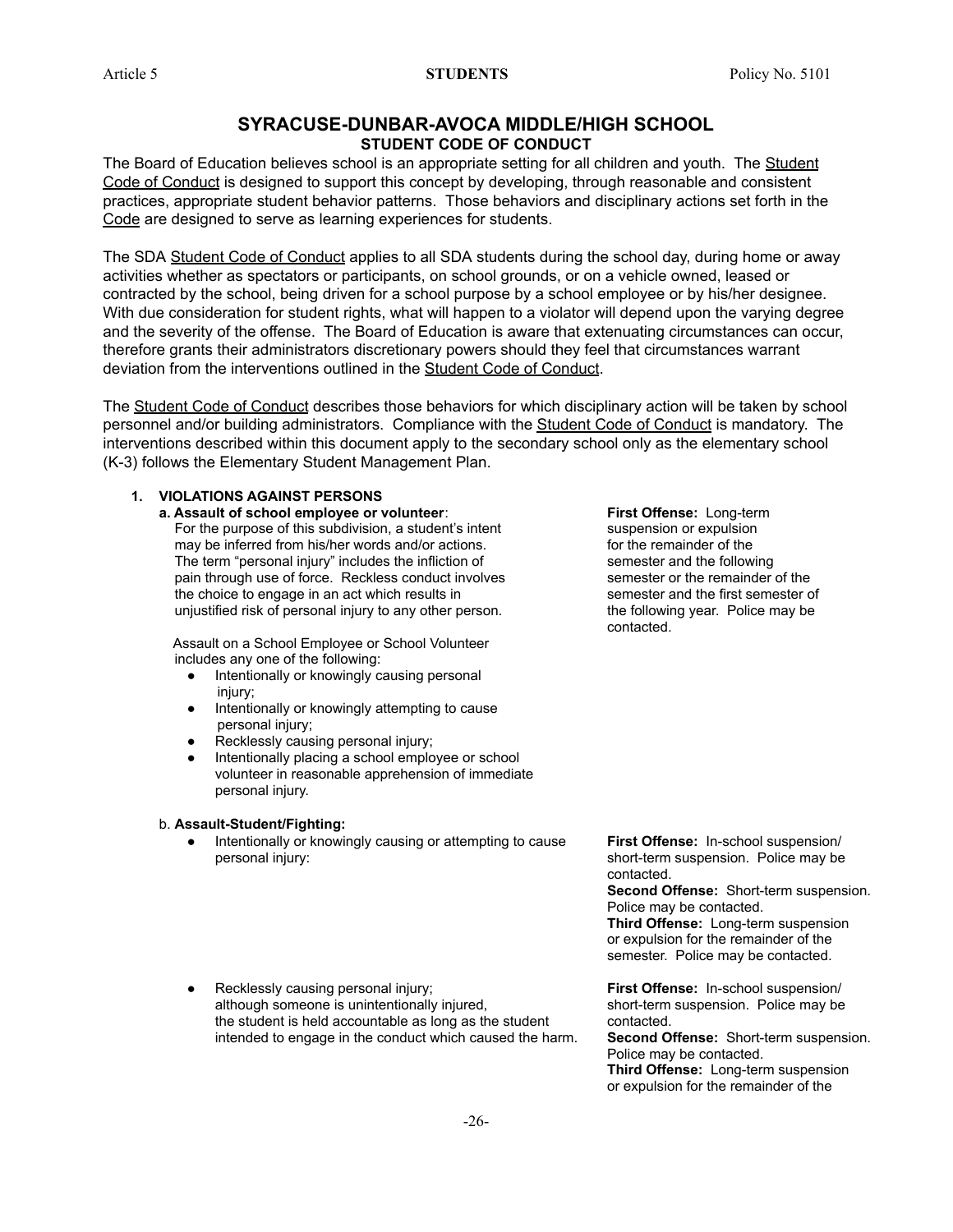#### **c. Assault – Any person other than a school employee, First Offense:** Long-term suspension **school volunteer or student. and in the contact of the contact of the contacted.** The contacted.

For the purpose of this subdivision, a student's intent may be inferred from his/her words/actions. The term personal injury includes the infliction of pain through the use of force. Reckless conduct involves the choice to engage in an act which results in unjustified risk of personal injury to any other person.

Assault includes any one of the following:

- **●** Intentionally or knowingly causing personal injury;
- **●** Intentionally or knowingly attempting to cause personal injury;
- Recklessly causing personal injury;
- Intentionally placing the person in reasonable apprehension of immediate personal injury. Not intending to hurt someone is not an excuse for assault as long as the behavior that caused the assault was intentional.

Sexual assault shall mean sexual assault in the first or expulsion for the remainder of the second degree as defined in Nebraska Statutes 28-319 semester. Police will be contacted. and 28-320.

Disciplinary action will be taken if a complaint has been filed by a prosecuting court of competent jurisdiction alleging that the student has sexually assaulted or attempted to sexually assault any person. Sexual assault is a violation of the Code of Conduct regardless of where or when the assault occurs.

Harassment of another student or school employee, agent Police may be contacted. or official. This includes bullying, threatening or extortive **Second Offense:** Long-term suspension behavior, or harassment on the basis of the person's gender, or reassignment. Police may be sexual orientation, race, color, age, religion, national origin, contacted. marital status or disability. **Third Offense:** Expulsion. Police may

Harassment includes any physical or verbal conduct which:

- **●** Has the purpose or effect of creating an intimidating, hostile or offensive school environment;
- **●** Has the purpose or effect of substantially or unreasonably interfering with a student's school performance; or
- Otherwise adversely affects a student's school opportunities.

Examples of prohibited harassment include, but are not limited to, the following:

- **●** Verbal, physical, or written harassment or abuse;
- Repeated remarks of a demeaning nature;
- Implied or explicit threats;
- **●** Demeaning jokes, stories or activities directed at an individual;
- Unwelcome, intentional touching or grabbing;
- Explicit and offensive sexual references or gestures;
- Name calling or taunting on the basis of gender, sexual orientation, race, color, religion, national origin, or disability;
- **●** Threatening or intimidating any student for the purpose or intent of obtaining money or anything of value from such student;

semester. Police may be contacted.

**d. Sexual assault: First Offense:** Long-term suspension or

**e. Harassment: First Offense:** Short-term suspension. be contacted.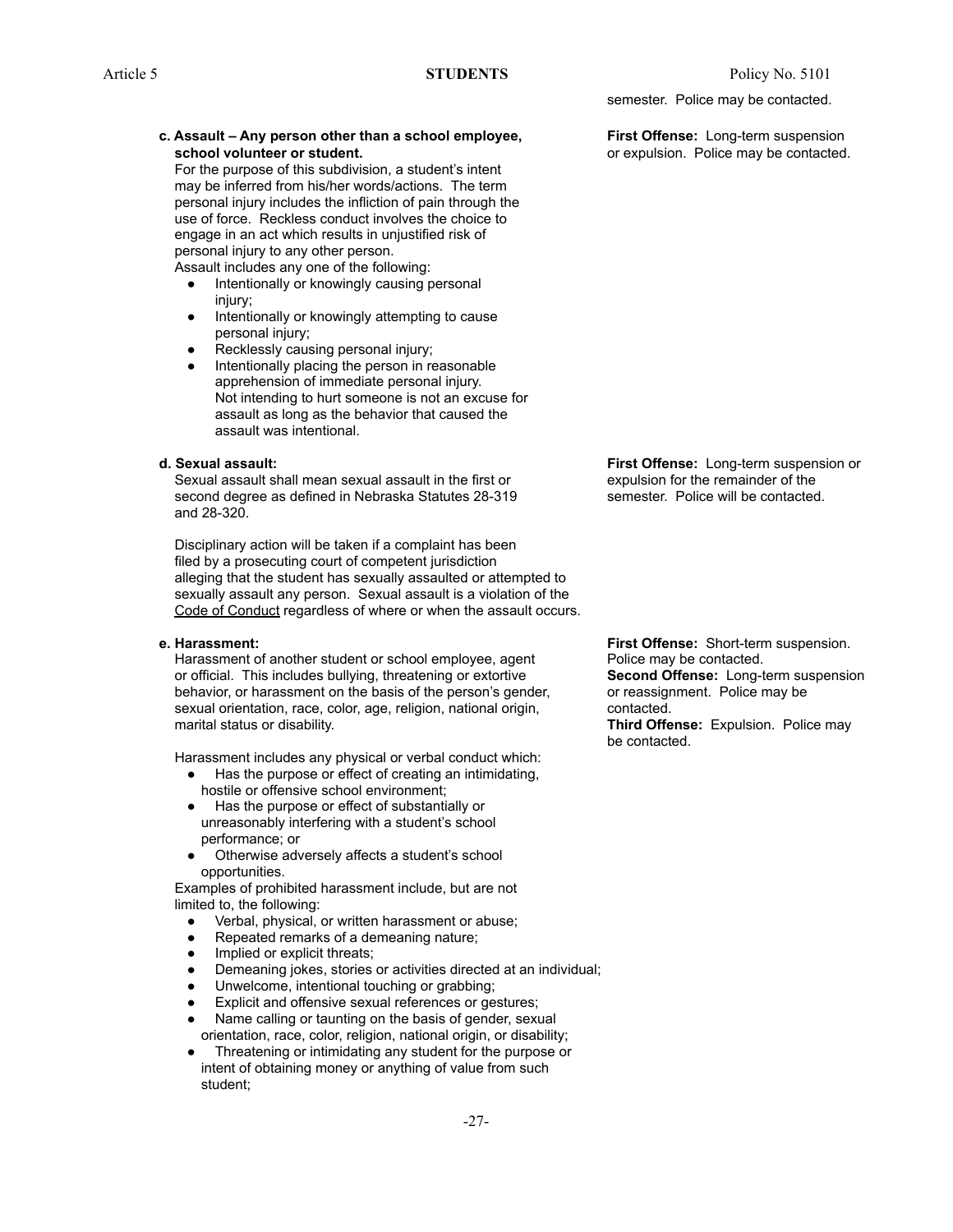- Any other verbal or physical conduct which, judged from the perspective of a reasonable student, creates a hostile school environment
- Cyberbullying includes, but is not limited to, the following misuses of technology: harassing, teasing, intimidating, threatening, or terrorizing another student or staff member by way of any technological tool, such as sending or posting inappropriate or derogatory email messages, instant messages, text messages, digital pictures or images, or website postings (including blogs) which has the effect of:
	- 1. Physically, emotionally or mentally harming a student;
	- 2. Placing a student in reasonable fear of physical, emotional or mental harm;
	- 3. Placing a student in reasonable fear of damage to or loss of personal property; or
	- 4. Creating an intimidating or hostile environment that substantially interferes with a student's educational opportunities.

#### **f. Weapons (All guns, firearms, knives and other dangerous First Offense:** Expulsion for a period **weapons) weapons of not less than one year. Modification**

Students are forbidden knowingly and voluntarily to bring to may be made by Superintendent or school, possess, handle, transmit or use any gun, firearm, or designee in accordance with state & knife as defined by the Nebraska Criminal Code, or other federal law. Police will be contacted. dangerous weapons in school or on school grounds or at a school function off school grounds.

Dangerous weapons shall include:

- **●** All types of guns (firearms, antique firearms, BB guns, paintball guns, "Airsoft" guns, dart guns, pellet guns, starter guns);
- **●** Knives and any other dangerous instruments capable of inflicting, cutting, stabbing, or tearing wounds as defined by Nebraska Criminal Code;
- **●** Knuckles and brass or iron knuckles that consist of finger rings or guards made of a hard substance that is designed, made, or adapted for the purpose of inflicting serious bodily injury by striking a person with a fist enclosed in the knuckles; bombs, grenades, rockets, explosives, or similar devices.

It is not a defense to a charge of bringing a weapon to school or possessing, handling, transmitting or using a weapon in school or on school grounds or at a school function off school grounds that the student did not intend to hurt anyone.

#### **g. Weapons (Weapons other than guns, knives or other First Offense:** Expulsion for a period **dangerous weapons) not less than one year.** Modification **density not** less than one year. Modification

Students are forbidden knowingly and voluntarily to bring to may be made by Superintendent or school, possess, handle, transmit or use any instrument in designee in accordance with state & school or on school grounds or at a school function away **federal law. Police may be contacted.** from school grounds, that is generally considered a weapon.

Any object which could be used to injure another person and which has no school related purpose for being in school or on school grounds will be considered a weapon for the purposes of this code.

The following are examples of objects considered to be weapons in this section of the code:

- **●** Lead pipes;
- Pocket knives;
- **●** Chains;
- **●** Chuck-sticks;
- **●** Throwing stars;
- Darts;
- **●** Blackjacks;
- Unauthorized tools;
- **●** Fireworks;
- Razor blades;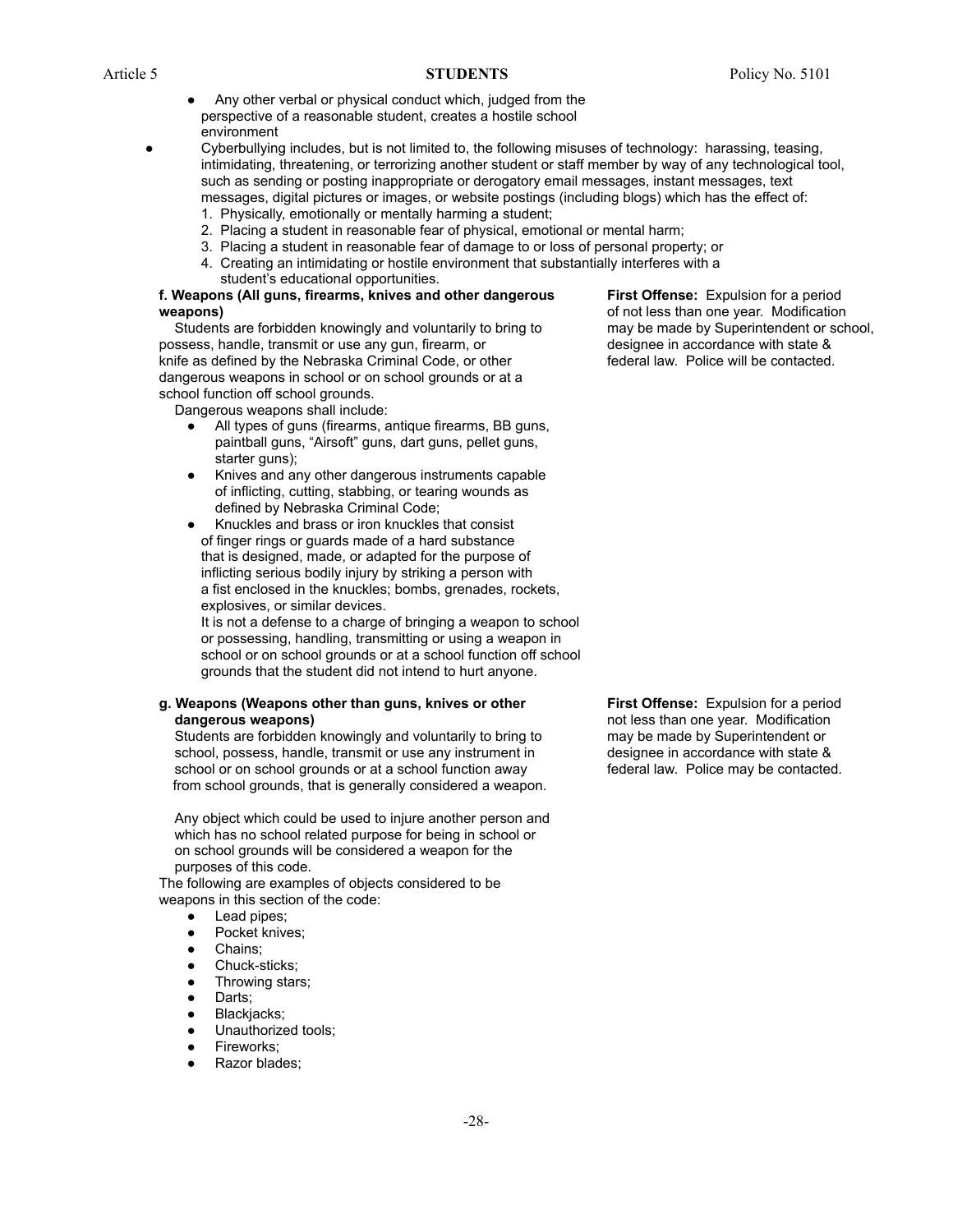- Article 5 **STUDENTS** Policy No. 5101
	- **●** Chemicals.

It is not a defense to a charge of bringing a weapon to school or possessing, handling, transmitting or using a weapon in school or on school grounds or at a school function off school grounds that the student did not intend to hurt anyone.

Public indecency shall mean behavior conducted in a term suspension. a public place or where the behavior may reasonably **Second Offense:** Long-term be expected to be viewed by members of the public. Suspension or expulsion. Police will

Examples of public indecency include, but are not limited to:

- **●** Public sexual activity;
- Exposure of body parts with the intent to affront or alarm any person.
- **●** Lewd fondling or caressing the body of another person.
- **i. Verbal abuse or disrespectful gestures to staff First Offense:** Short-term suspension or **(non-threatening):** In-school suspension 1-5 days.

any school staff member. The same state of the state of the state of the state of the state of the state of the state of the state of the state of the state of the state of the state of the state of the state of the state

#### **j. Verbal abuse to staff (threatening): First Offense:** Short-term suspension.

Disrespectful language to a staff member that is **Second Offense:** Long-term suspension. threatening in nature. **Third Offense:** Expulsion.

- **k. Insubordination: First Offense:** Short-term suspension Refusal to comply with a reasonable faculty request 1-5 days.
- **l. Flagrant unsportsmanlike activities: First Offense:** In-school suspension 1-5 To visiting teams, officials or representatives. days.

#### **2. VIOLATIONS AGAINST PROPERTY**

Stealing or attempting to steal property of substantial term, long-term suspension/or expulsion. value. The parent or guardian shall also be liable to the Police may be contacted. school district for all property belonging to the school district, loaned to the student, and not returned on demand of the employee of the district authorized to make the demand.

#### **b. Willfully causing or attempting to cause damage to First Offense:** Restitution and short**property: property: https://definition.org/information. term/long-term suspension or expulsion.**

Any student who willfully causes damage or **Police may be contacted.** attempts to cause damage in any way to any property, real or personal, is subject to disciplinary action. The parent or guardian shall also be liable to the school district for all property belonging to the school district, loaned to the student, which is returned to the district in damaged condition.

**h. Public indecency: First Offense:** Short-term or longbe contacted.

Disrespectful language or gestures directed toward **Second Offense:** Short-term suspension **Third Offense:** Short-term/long-term suspension 1-19 days.

**Second Offense:** Short-term suspension 1-5 days.

**Third Offense:** Long-term suspension or expulsion.

**Second Offense:** Short-term suspension 1-5 days. **Third Offense:** Short-term suspension or long-term suspension.

**a. Theft First Offense:** Restitution and short-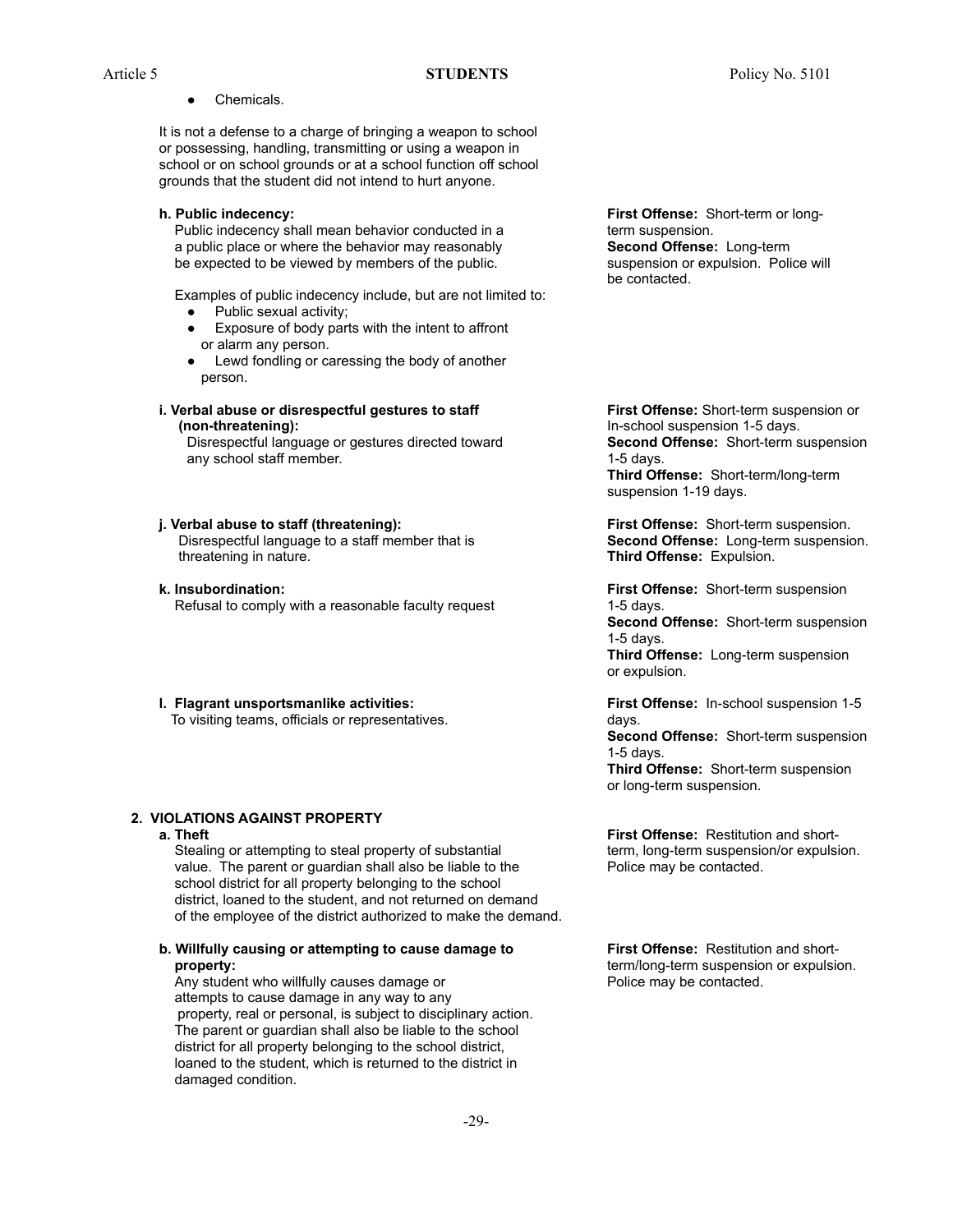- **3. VIOLATIONS AGAINST THE PUBLIC HEALTH AND SAFETY** It is the position of the SDA High School that the unlawful use and abuse of drugs or alcohol by students is harmful and wrong. As part of the SDA High School's Comprehensive Drug Prevention program, students who violate the Code of Conduct prohibitions concerning drugs and alcohol will be severely disciplined.
	- a. **Possession or use of drugs, drug paraphernalia, alcoholic First Offense:** Short-term/long-term **beverages, tobacco products (including but not limited to** suspension and registration and **cigarettes, cigars, and chewing tobacco), vapor products** completion of a diagnostic treatment **(such as e-cigarettes and pods), alternative nicotine products,** program. Police will be contacted **tobacco product look-alikes, and products intended to replicate Second Offense:** Long-term suspension **tobacco products either by appearance or effect, or being** or expulsion. Police will be contacted. **under the influence of drug, controlled substance or alcoholic beverage**. Possession includes any knowing and voluntary possession, consumption, receiving or handling of drugs, alcoholic beverages or controlled substances.
	- **b. Selling or distributing drugs, alcoholic beverages or a First Offense:** Expulsion. **controlled substance.** The police will be contacted.
	- **c. Possession or use of imitation controlled substances. First Offense:** Short-term/long-term Possession includes any knowledge or voluntary possession suspension and registration and consumption, receiving or handling of an imitation completion of a diagnostic treatment controlled substance. program. Police will be contacted.
	- **d. Selling or distributing imitation controlled substances. First Offense:** Expulsion.

**4. VIOLATIONS AGAINST TRAFFIC REGULATIONS a. Careless driving: First Offense:** In-school suspension

Driving on school property carelessly or without due caution 1-5 days. so as to endanger a person or property. **Second Offense:** Short-term suspension,

Parking in an unauthorized area on school property. **Second Offense:** Student/parent

**c. Use of Vehicle: First Offense:** In-school suspension Leaving the school building without permission of faculty 1-5 days. member or following proper check-out procedures. **Second Offense:** Short-term suspension

#### **5. VIOLATIONS AGAINST PUBLIC DECENCY AND GOOD MORALS a. Vulgarity/profanity: First Offense:** Student/parent

Written, oral or implied language that is disgusting, mean interval included and detention. abusive or profane (including depictions of drugs, alcohol and/or **Second Offense:** In-school suspension tobacco use), but does not constitute harassment. 1-5 days.

**Second Offense:** Long-term suspension or expulsion. Police will be contacted.

Police will be contacted.

Police will be contacted. **Third Offense:** Long-term suspension or expulsion remainder of semester. Police will be contacted.

**b. Parking: First Offense:** Student conference. conference and in-school suspension 1-3 days. **Third Offense:** In-school suspension 1-5 days.

> 1-5 days. **Third Offense:** Short-term/long-term Suspension.

**Third Offense:** Short-term suspension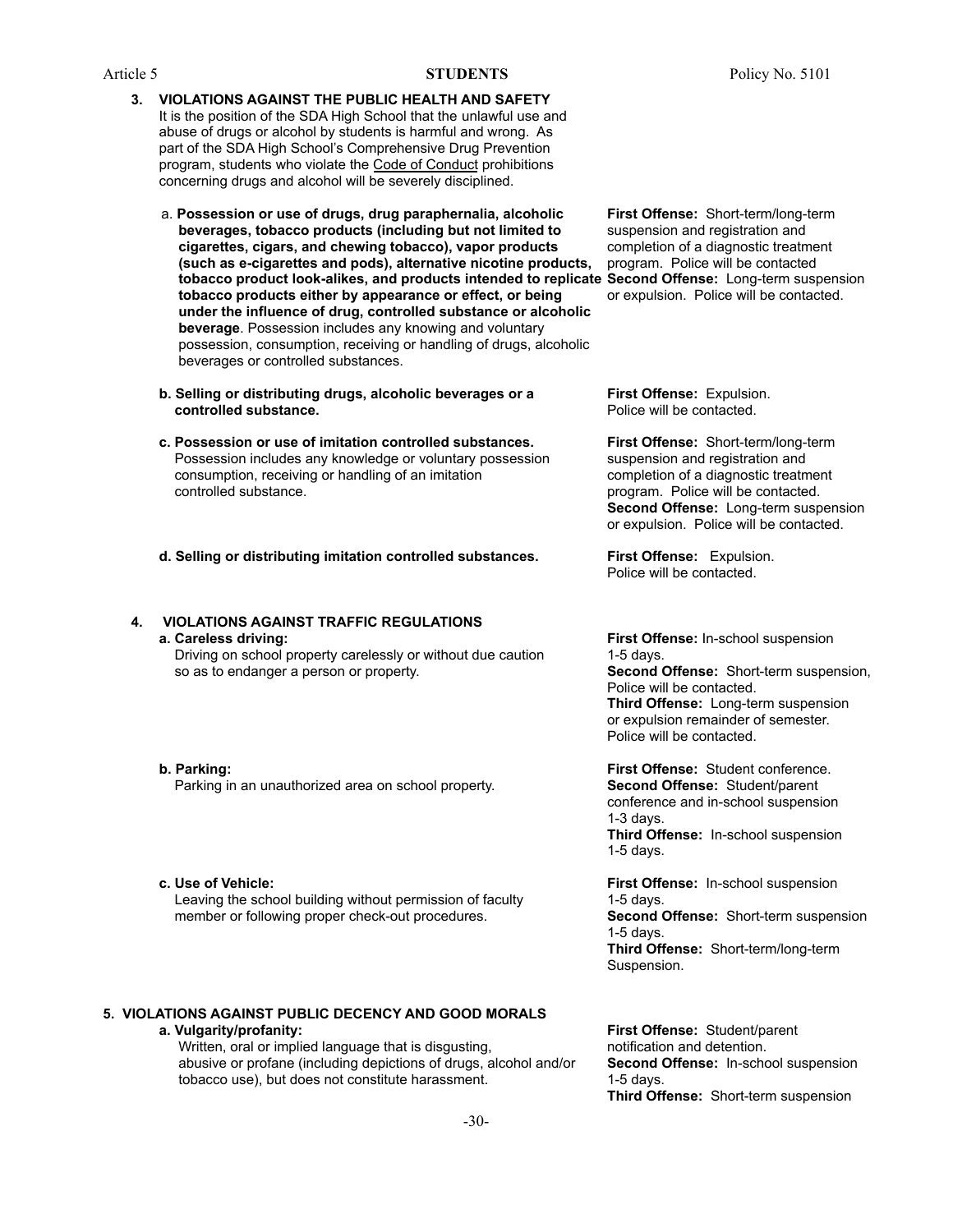#### **b. Public displays of affection: First Offense:** Student/parent

Public displays of affection such as kissing, hugging notification and detention. or touching that are not appropriate for a public **Second Offense:** In-school suspension setting. 1-5 days.

Extreme forms of dress or poor grooming of such nature clothing to be corrected. that it causes an interference and disruption to the **Second Offense:** Parents contacted. classroom and impedes the educational progress of Student may be sent home to change and students. The students of the students of the students of the students of the students of the students of the students of the students of the students of the students of the students of the students of the students of the

- Clothing which displays objectionable pictures or slogans.

- Clothing that shows undergarments or midriffs.
- Hats, coats, sunglasses.
- Lack of footwear.

Failure to pay outstanding school bills.  $\blacksquare$  /or parent conference. In-school or

#### **e. Academic Integrity:**

Students are expected to abide by the standards of **First Offense:** Academic Sanction - the academic integrity established by their teachers and school instructor will refuse to accept the student's administration. Standards of academic integrity are work, may assign a grade of "F" or "zero", or established in order for students to learn as much as possible may require the completion of a test or from instruction, for students to be given grades which project in place of the work. Parents will be accurately reflect the student's level of learning and progress, contacted. to provide a level playing field for all students, and to develop **Second Offense:** Academic Sanctions, appropriate values. Cheating and plagiarism violate the parent notification and in-school suspension. standards of academic integrity. Sanctions will be imposed against students who engage in such conduct. This includes **"cheating"** – intentionally misrepresenting the source, nature or other conditions of academic work to accrue undeserved credit; and **"plagiarism"** – to take and present as one's own an idea or work derived from an existing source without full and proper credit to the source.

#### **6. OTHER VIOLATIONS**

- 
- **b. Bus misconduct:**

Any offense committed by a student on a district owned or **First Offense:** Warning contracted bus shall be punished in the same manner as if **Second Offense:** Call parent the offense had been committed at the student's assigned school. **Third Offense:** One week bus suspension

- Inappropriate computer use includes, but is not limited to: privileges, parent notification. - Gaining or attempting to gain access to someone else's **Second Offense:** Removal of computer files. **privileges indefinitely, detention or in-**  $\mathbf{p}$  privileges indefinitely, detention or in-
	-
	- Loading programs on or copying programs from the

1-5 days.

**Third Offense:** Short-term suspension

1-5 days.

**c. Inappropriate attire: First Offense:** Student conference and

Examples include: suspension or short-term suspension.

**d. Financial obligations: First Offense:** School record hold and short-term suspension may also be used.

**a. Truancy: First Offense:** In-school suspension 1-3 days and a student/parent conference. **Second Offense:** In-school suspension 3-5 days and a student/parent conference.

**Fourth Offense:** Semester bus suspension

**c. Inappropriate computer use: First Offense:** Suspension of computer - Sharing passwords. The school suspension.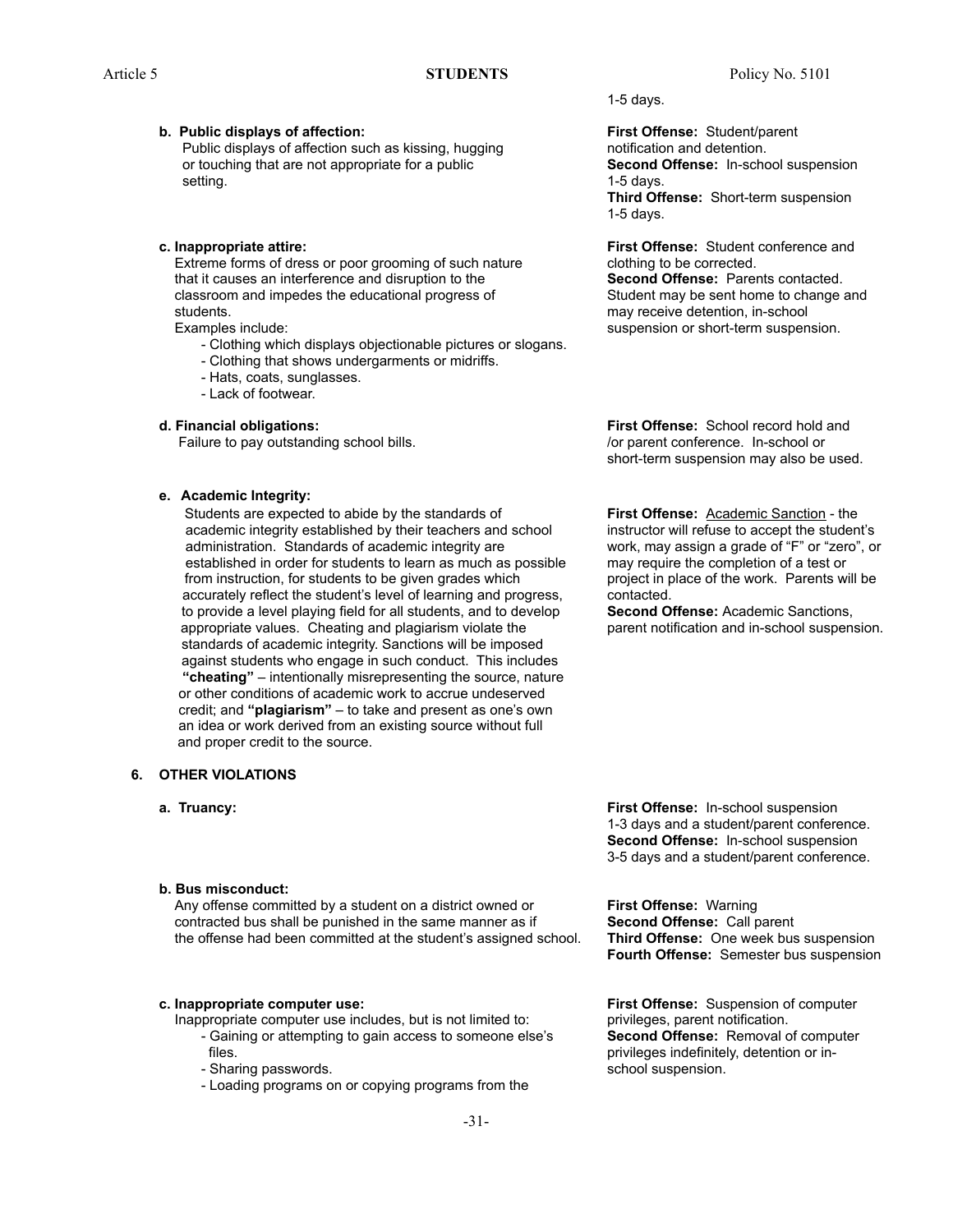network or a local station.

- Engaging in any network task reserved for teachers or systems operators.
- Any actions harmful to the normal operation and use of the computer network.
- Use of the technological devices to gain access to inappropriate websites (games, sites generally deemed as offensive.)

This is to provide staff with a disciplinary action that may term, or long-term suspension or be used in the event a student violates two (2) more of the expulsion. Code of Conduct provisions or violates other school rules two or more times; and such violations constitute a substantial interference with school purposes. The type of punishment recommended by the building administrator will depend on his/her interpretation of the degree of severity of the various offenses.

**d. Repeated violations: First Offense:** In-school, short-

**e. Other offenses:**

As all acts of misconduct can not be itemized in this Code of Conduct, it should be noted that any conduct which causes or creates a disruption or interference with any school activity, or interferes or threatens the health, safety, or the rights of staff or students, is prohibited and may result in disciplinary action.

Administrative and teaching personnel may take actions regarding student behavior, other than those specifically provided in the Student Discipline Act, which are reasonably necessary to aid the student, further school purposes, or prevent interference with the educational process. Such actions may include, but need not be limited to: counseling of students, parent conferences, rearrangement of schedules, requirements that a student remain in school after regular hours to do additional work, restriction of extracurricular activity, or requirements that a student receive counseling, psychological evaluation, or psychiatric evaluation upon written consent of a parent or guardian to such counseling or evaluation.

#### **f. Aiding and Abetting: Aiding and Abetting a Violation of Nebraska Law and/or Federal Law**

Aiding and abetting the commission of any offense under the Student Code of Conduct which is also forbidden by the Laws of Nebraska and/or Federal Law is prohibited. Aiding and abetting an offense means that: 1. The student demonstrated support, encouraged or intentionally helped another person commit the offense; and 2. The student knew that the other person intended to commit the offense or expected the other person to commit the offense; and 3. The other student in fact committed the offense.

The type of consequence recommended by the building administrator will depend on the severity of the offense and the level of aiding and abetting.

Law enforcement will be contacted.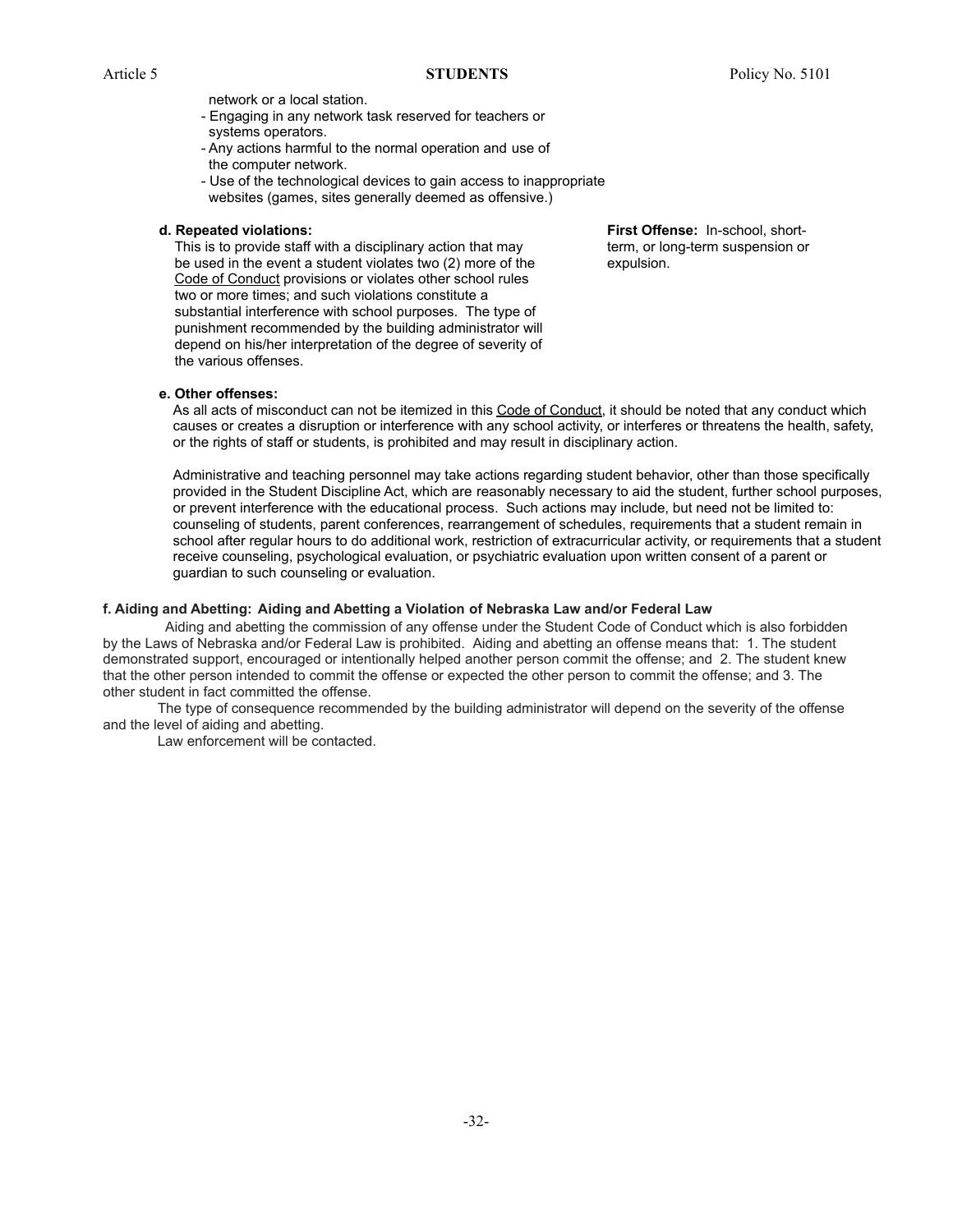#### **STUDENT LOCKERS, STUDENT AUTOMOBILES AND STUDENTS' PERSON**

#### **1. Student Lockers**

Student lockers, desks and other such property are owned by the school. The school exercises exclusive control over this school property, and students should not expect privacy regarding items placed in school property because school property is subject to search at any time by school officials. Students are responsible for whatever is contained in desks and lockers issued to them by the school.

#### **2. Student Automobiles:**

Automobiles parked on school property are subject to search by the principal or the principal's designee if the principal or his/her designee has reasonable cause to believe that contraband is in or on the automobile.

#### **3. Students' Personal Effects:**

Students and their personal effects are subject to being searched by the principal or his/her designee if there is reasonable cause to believe that the student is in possession of contraband. This includes all student pockets, purses, backpacks, and other kinds of carrying devices.

#### **IN-SCHOOL SUSPENSION**

The In-school Suspension (ISS) program has been provided to students as an effort to keep students in school and to minimize absences. Students can be assigned to the program as outlined in the Student Code of Conduct. If students are assigned to the ISS program, they will work in a closed classroom environment, which minimizes distractions and privileges. This allows them to complete daily assignments designated by classroom teachers and remain in school. Although students are allowed to participate in school activities while in ISS, their placement in ISS is a consequence for a behavioral choice they have made. As such, they will not be allowed to leave their ISS assignment early to participate in or attend a school activity.

#### **SHORT-TERM SUSPENSION**

The principal may deny any student the right to attend school or to take part in any school function for a period of up to five (5) school days. {ref. 79-4,178(1)}

#### **LONG-TERM SUSPENSION**

Long-term suspension shall mean the exclusion of a student from attendance in all schools within the system for a period exceeding five (5) school days, but less than twenty (20) school days. {ref. 79-4,179(1)}

#### **EXPULSION**

Expulsion shall mean a student is excluded from attendance in all schools within the system for at least 20 days, but not to exceed the remainder of the semester in which it took effect except in the following situations where expulsion can be extended up to two consecutive semesters:

- 1. If the misconduct occurs during the last 10 days of the semester, the expulsion will be for the remainder of the semester and the next semester or the remainder of the semester and the first semester of the next school year.
- 2. If the student is in possession of a gun, knife or other dangerous weapon, the expulsion will be for the remainder of the semester and the following semester or the remainder of the semester and the first semester of the following school year. Dangerous weapons shall include those listed in section 1.f of the Student Code of Conduct.
- 3. If the student knowingly and intentionally uses force in causing or attempting to cause personal injury to a school employee or school volunteer, or knowingly and intentionally causes personal injury to a student, the expulsion will be for the remainder of the semester and the second semester or for the remainder of the semester and the first semester of the next school year.

#### **School Building Administrators will:**

1. Take action as required in these rules upon receipt of the information. The action must include:

- a. Obtaining first-hand information regarding the charge. This may include a contact with witnesses to the student's prohibited conduct.
- b. If the building administration concludes the evidence supports the charge, they must confer with the student to inform him/her of the charge and the available information, give the student an opportunity to tell his/her version of the incident, weigh the evidence as to the offense, make a decision whether the student engaged in the prohibited conduct, and then inform the student of their decision.
- c. A contact in writing will be made and, if possible, a verbal communication, informing the parent of the information and decision. The written notification must include notice of the charge, the findings, and the decision and how the student or parent may appeal the decision, if they choose.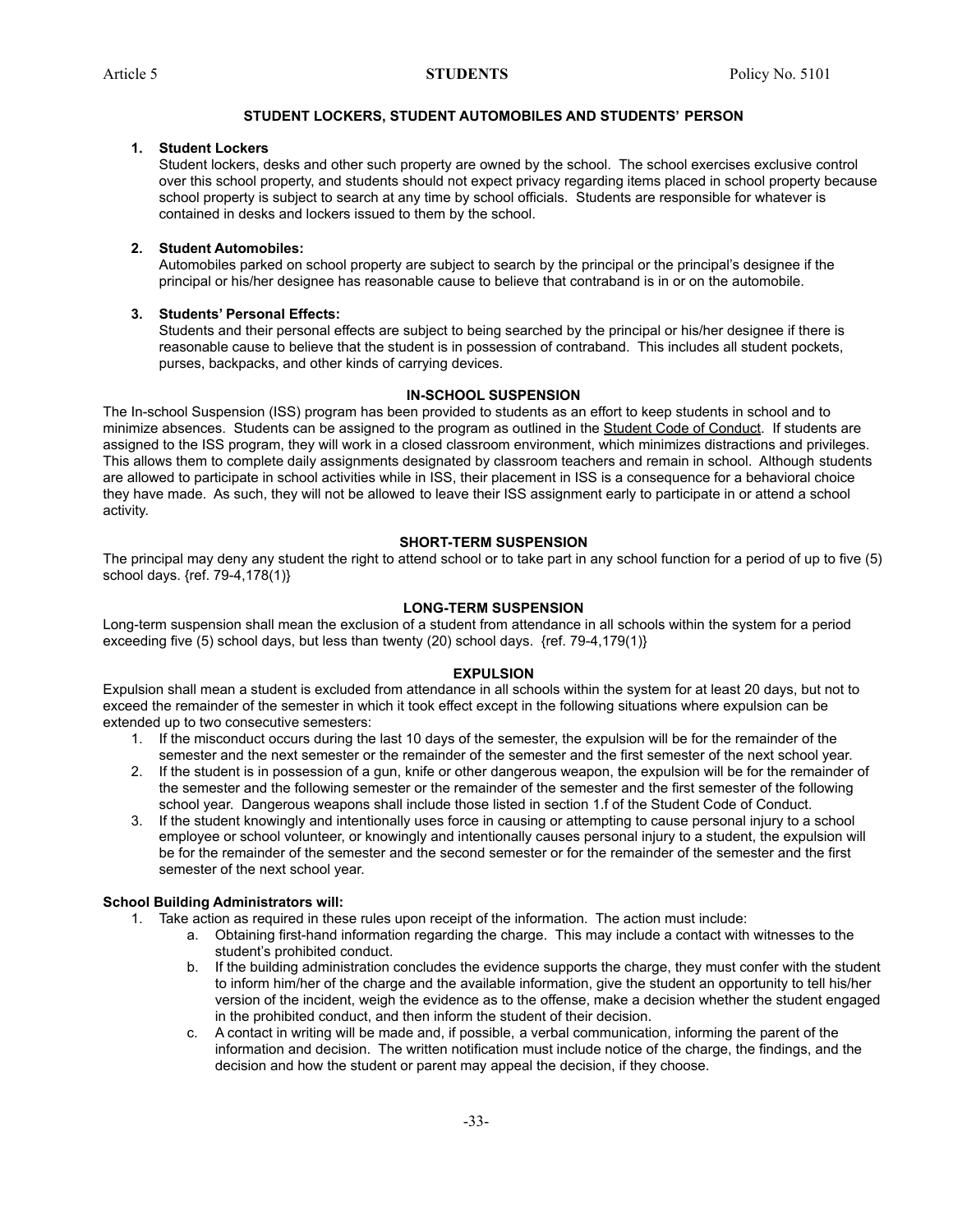#### **Appeal Process**

Nebraska statutory provisions regarding short-term suspension and emergency exclusion shall apply to each of these disciplinary measures respectively.

#### **STUDENT RECORDS**

The Federal Family Educational Rights and Privacy Act gives the student and his/her parent(s) certain rights regarding student records. Any student or his/her parent(s) or guardian(s) have the right to hold, examine and have interpreted, the student's school records and files. Requests to review shall be submitted in writing to the principal. An appointment to review the records will be set by the principal as soon as possible, but no later than 30 days after the request is received by the principal.

Any person other than the student, his/her parent(s), guardian(s), teachers, counselors, or school officials, may gain access to the student's records or file by presenting the original copy of a release of information statement prepared and signed by the parent(s) (or the student if over 18) stating the specific items to be released and to whom the information is to be given. Records are also released to other educational institutions as provided for in the Federal Act without prior parental or student consent.

The student and his/her parents(s) or guardian(s) also have the right to seek to have corrected any parts of any educational records which they believe to be inaccurate, misleading or otherwise in violation of the student's rights. This particular right includes the right to a hearing on the issue of whether the student record should be changed if the School District decides not to alter the student's records as requested by the student or parent or guardian.

The student and his/her parent(s) have the right to file a complaint with the Family Policy Compliance Office, U.S. Department of Education, 400 Maryland Ave., SW Washington, D.C. 20202-4605, concerning any violation of the rights granted by the Federal Act.

The Federal Act also makes student "directory information" available for review upon request by non-school individuals. This Act gives parent(s)/guardian(s) a part in the decision-making process regarding the availability of their student's "directory information". As currently defined, student "directory information" includes:

- 1. Name, address, phone number.
- 2. Date and place of birth.
- 3. Current grade level.
- 4. Participation in officially recognized activities and sports.
- 5. Weight and height of members of athletic teams.
- 6. Dates of attendance (beginning and ending date of school attendance).
- 7. Diploma and awards received.
- 8. Most recent previous educational agency or institution attended.
- 9. Name of parent(s) or legal guardian(s) and relationship to student.
- 10. Individual and/or group student photographs other than yearbook and/or student director photographs.

If the parent(s)/guardian(s) do not want directory information on their child to be available to any non-school individual who requests, they must notify in writing, by the last Friday in September, the Counselor's Office, 1500 Education Drive, P.O. Box P, Syracuse, NE 68446. If the individual's parent(s)/guardian(s) do not mind this directory information being available to those non-school individuals who request it, they do not need to do anything. Whatever choice is made, the School District will still be able to use "directory information" for internal school purposes and to share this information with other school districts and educational institutions as it has in the past.

The general policy and practice of the District is to not engage in the collection, disclosure or use of personal information collected from students for the purpose of marketing or for selling that information. The District will make reasonable arrangements to protect student privacy to the extent possible in the event of any such collection, disclosure, or use of personal information. Personal information for the purposes of this policy means individually identifiable information such as:

- 1. Student/parent(s) first and last names
- 2. Home address
- 3. Telephone number
- 4. Social Security Number

The term "personal information", for the purposes of this policy, does not include information collected from students for the exclusive purpose of developing, evaluating, or providing educational products or services for, or to, students or educational institutions. This exception includes the following examples; college or postsecondary education recruitment, or military recruitment; book clubs, magazines, and programs providing access to low-cost literary products; curriculum and instructional materials used by elementary schools and secondary schools; tests and assessments used by elementary schools and secondary schools to provide cognitive, evaluative, diagnostic, clinical, aptitude, or achievement information about a student,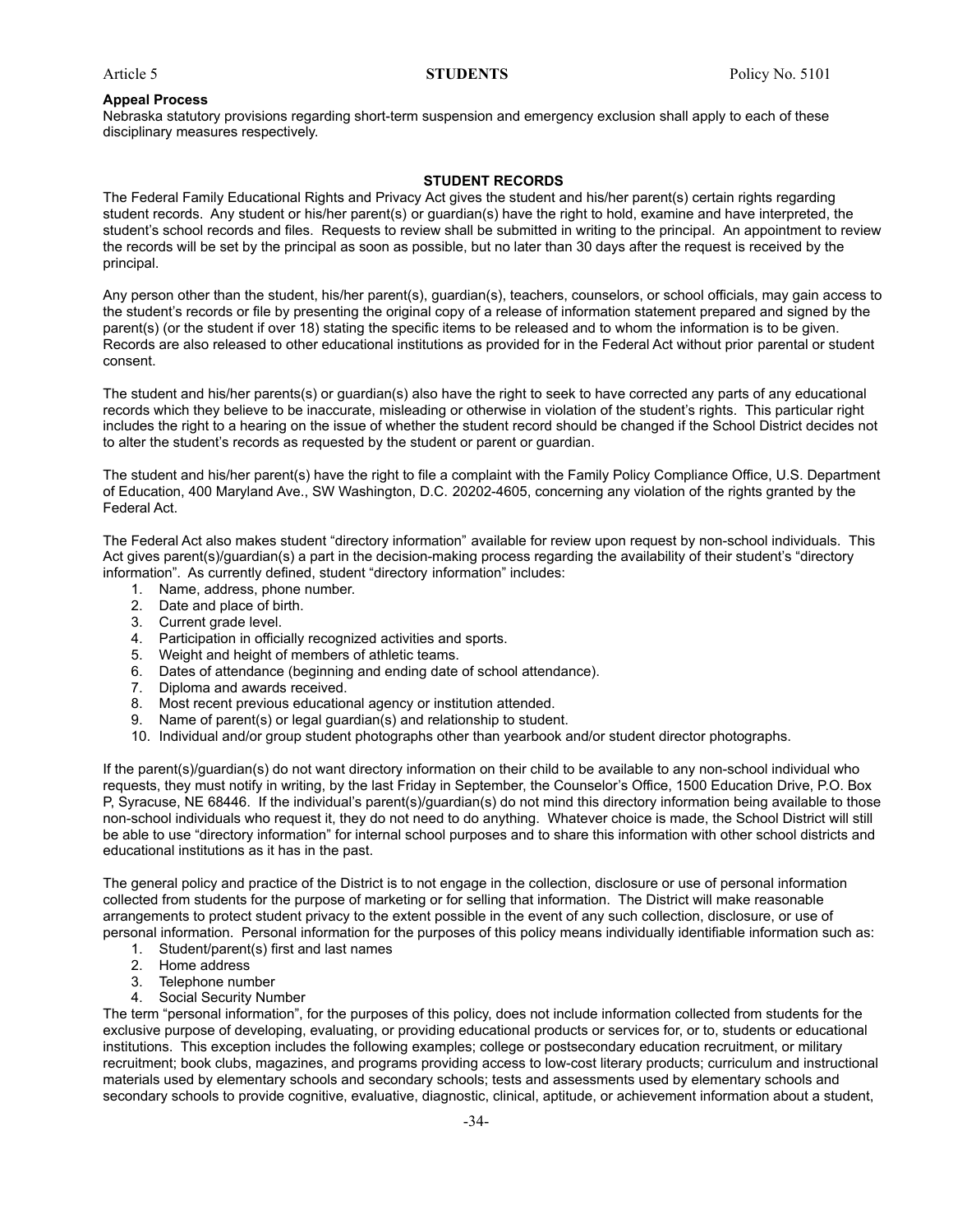or to generate other statistically useful data for the purpose of securing such tests and assessments, and the subsequent analysis and public release of the aggregate data from such tests and assessments; the sale by student of products or services to raise funds for school-related or educational-related activities; and student recognition programs. LB 575 gives parents/guardians the ability to opt out of military recruiters receiving information about their student.

#### **STUDENT SURVEYS**

The Protection of Pupil Rights Amendment (PPRA) affords parents and students who are 18 or emancipated minors certain rights regarding administrations of surveys. General notification must be given parents/guardians prior to the administration of surveys containing question related to one or more of the following protected areas:

- 1. political affiliations or beliefs of the student or the student's parent;
- 2. mental or psychological problems of the student or the student's family;
- 3. sex behavior or attitudes;
- 4. illegal, anti-social, self-incriminating, or demeaning behavior;
- 5. critical appraisals of other individuals with whom respondents have close family relationships;
- 6. legally recognized privileged or analogous relationships, such as those of lawyers, physicians, and ministers;
- 7. religious practices, affiliations, or beliefs of the student or student's parent; or
- 8. income (other than that required by law to determine eligibility for participation in a program or for receiving financial assistance under such program.

Parents have the right to review, upon request, any survey that concerns one or more of the eight protected areas, any instructional materials used in connection with any survey that concerns one or more of the eight protected areas, and any instructional material used as part of the educational curriculum for the students.

### **RIGHTS AND RESPONSIBILITIES OF STUDENTS**

The administration, in recognition of the rights and responsibilities of students but also realizing that the duty of the school is to provide instruction at public expense, established rules and regulations. In addition to the rules and regulations, the following rights are established:

- 1. Each student has the right to be treated with respect and, in turn, has the responsibility to treat others the same;
- 2. Each student has the right to participate in curricular and co-curricular activities so long as requirements of the State of Nebraska, Nebraska School Activities Association, the Syracuse-Dunbar-Avoca School District and the Middle School are met;
- 3. Each student has the right to bring his concerns about school matters to the attention of the staff and administration;
- 4. Students shall be taught and advised of the true meaning of freedom of speech in classes, clubs, and other school activities;
- 5. The right of expression is recognized when the student expresses an opinion on controversial issues so long as it does not interfere with the operation of the school or the classroom and does not violate the right of others.

Along with these rights go the obligation and responsibility to respect those as the rights of all students. (BP5l45)

#### **SEARCH AND SEIZURE**

All students are responsible for obeying state law, policies of the Board of Education and the rules of the school. No student should bring anything to school which is prohibited by statute, policy or school rule. The administration has the authority to search school property (student lockers), student property (including cars) and students themselves when there is reason to believe a student has violated a statute, policy or rule.

Refusal of a student to consent or submit to reasonable search and surrender of objects or substances found in the conduct of such search may be grounds for suspension. (BP5l45, 5l42)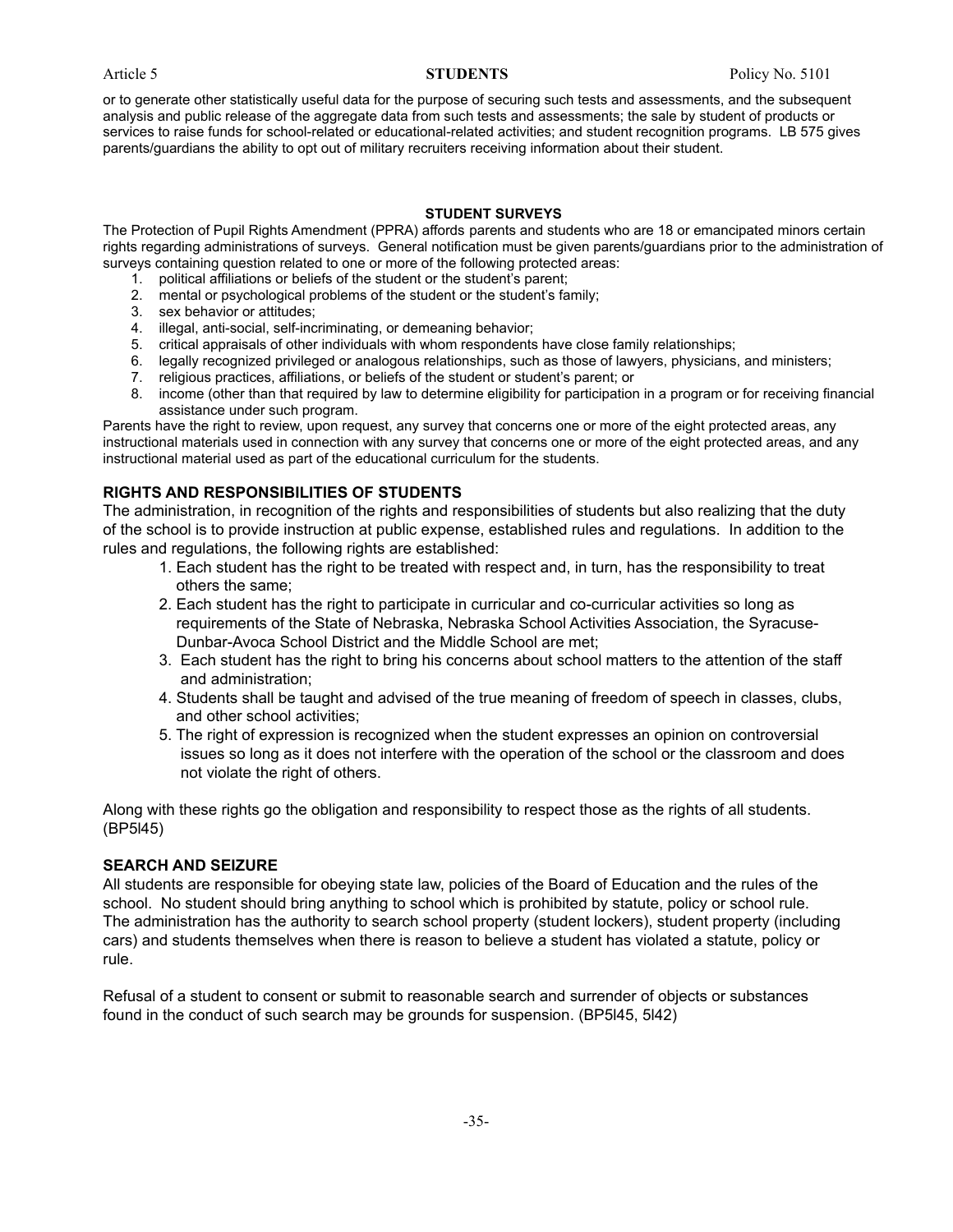#### **SCHOOL ACTIVITY INFORMATION**

#### **STUDENT ACTIVITIES**

Students are encouraged to participate in those activities and organizations for which they are eligible and which meet their needs and interests. These activities give the student additional opportunities to develop skills in leadership and cooperation with other people. The Board of Education has adopted a policy prohibiting any organization which functions as a "secret society". All students interested in participating in the activities program should contact the sponsors or coaches of the activity.

Some organizations will have regularly scheduled meetings during the school day. All other activities will be scheduled outside the school day. (BP5133,6145)

SDA Middle School has the following organizations and activities in which students may participate:

- 1. Junior High Student Council 5. Mathematics Contests
- 2. Instrumental Music 6. FFA
	-
- 3. Football, Basketball, 7. History Day Volleyball, Wrestling, & Track
- 4. STOP

### **STUDENT 24-HOUR ACTIVITY CODE**

The Syracuse-Dunbar-Avoca Middle School athletic teams and activities groups are before the public eye throughout the school year. Therefore, it is imperative that a high standard of conduct, grooming, dress, training, and eligibility is established as part of the program. Regulations governing participation have been developed into a 24-Hour Activity Code. All students participating in or attending school sponsored activities will be held accountable for these expectations.

It is the philosophy of the Syracuse-Dunbar-Avoca Public Schools that it is important for students to conduct themselves as responsible representatives of the school and conduct themselves in such a manner during the season (activity) or out of season, in uniform or out of uniform, on campus or off campus. Membership of a team or organization, as well as, participation as a spectator of school activities is considered a privilege and failure to abide by the Code of Conduct are subject to disciplinary action.

#### Student Activity Participation Code:

Before students are allowed to participate in school-sponsored activities, students and parents must acknowledge with a written signature, that they have read and understand the student activities standards and code of conduct that have been developed and are in effect.

#### Academic Guidelines:

All students must pass a minimum of 20 credit hours the previous semester of attendance according to State standards. In addition, after the third week of each quarter, any student who is failing more than one class and is involved in co-curricular activities, will be notified by his/her sponsor or coach that he/she is ineligible for the following week's performances. The week will run from the Monday following the distribution of the academic status report through the following Saturday. Each week the students' grades will be re-evaluated to determine eligibility.

In activities where practice or rehearsal is necessary, it is up to the individual sponsor or coach to determine if the student should be allowed to practice or rehearse. Students who are ineligible for performances due to academic reasons will not be allowed to miss school to accompany the team for an out-of-town performance.

It is the responsibility of the sponsor or coach to notify any student that is failing and to encourage the student to get the appropriate help. It is the student's responsibility to take the initiative to get the extra help and to raise his/her grade to a passing level.

#### Middle School Academic Guidelines:

If a student is failing two or more classes in junior high, the student may not participate in games until the student is failing one or fewer classes. At that time, the student will be eligible to participate.

#### School Attendance for Activity Participation:

School day – any student participating in an event or practice must be present from the beginning of fifth period to practice or compete. Exceptions to the rule may be made by the building principal (e.g. pre-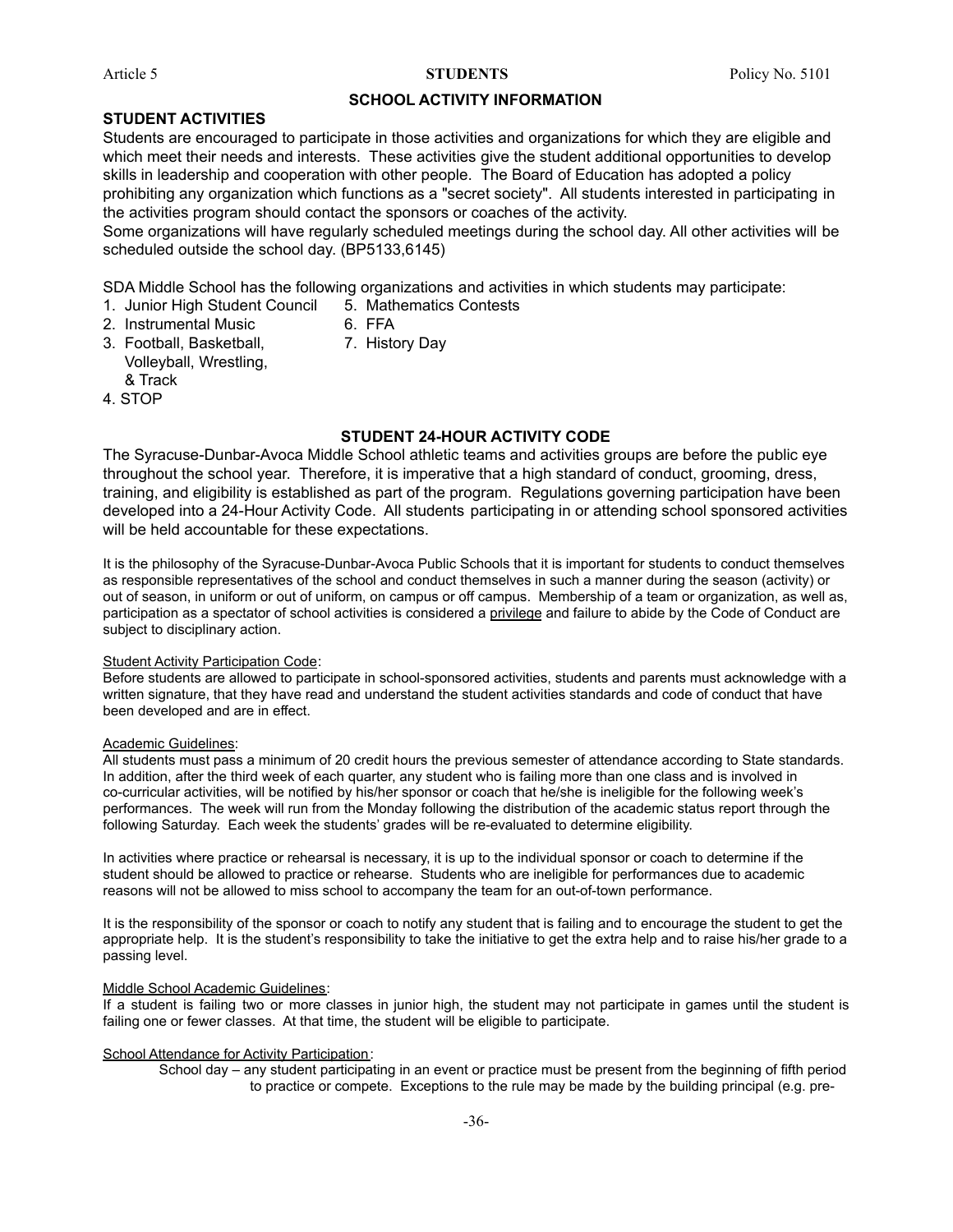#### arranged absences, emergency situations if school is notified prior to absence, etc.) Practice – all students are expected to attend. Absences for valid reasons can be excused by coaches or sponsors. Performance always takes precedence over practices when students are involved in more than one activity. (BP5130, 6145)

#### Transportation to Out-of-Town Activities:

Students representing the high school or middle high school as part of an organized activity or athletics will ride in vehicles authorized by school officials. On occasion, other arrangements may be made, but only between parents and the administration **prior** to the scheduled departure from SDA High School. Parental contact should be made to the school with a signed, written note. (BP5131, 6145)

#### Physical Examinations:

Students competing in NSAA sanctioned interscholastic athletic programs must complete a physical examination by a physician of his/her choice each year prior to participation. This examination must take place during the school year in which the students participates or during the summer directly preceding it. The expense for the examination is the responsibility of the student or his/her parents.

#### Local Eligibility

A student becomes ineligible for extracurricular (attendance or participation) of the school program or suspension from said activities shall result when, during the period from which the student signs this Activity Code through May 31, one of the following has occurred as evidenced by a reliable witness such as a staff member, law enforcement officer, parent, etc., admission of guilt or no contest, acceptance of pre-trial diversion program, or finding of guilt by the courts.

- 1. illegal use and/or possession of intoxicating beverage or controlled substance.
- 2. use of tobacco or gambling
- 3. criminal acts with due consideration of the degree and severity of the offense.
- 4. repeated failure to follow rules and directions established by student conduct.

#### Penalties For The Above Acts

#### First Offense:

Suspension from participation in school activities (not including practices) for 21 calendar days. This period will begin immediately following the notification of the student and parent or guardian of the suspension. The student will forfeit the opportunity to be elected to any leadership position during the suspension period, (example: Homecoming/Prom attendants/royalty).

#### Second Offense

Suspension for all school activity competition, participation or attendance for remainder of the school year. Second offense signifies a second violation of any of the items listed above, not necessarily two violations of the same regulation.

#### Co-curricular Activities

If the competition or activity involved would also impact a student's grade in a class, the student shall be allowed to do an alternative assignment to earn credit for missing the event. The alternative assignment shall be determined by the sponsor and approved by the administration.

#### **Individual Activity Rules:**

It shall be the responsibility of the sponsor of each activity to make known to the student, in writing, additional rules.

#### Coach and Sponsor Discipline:

Any head coach or sponsor shall retain the right to have reasonable organizational rules and to discipline students in any reasonable manner. This discipline may include suspension from practice or participation for up to five days for violation of any rules that have been made known to the students in writing. Suspension may result from the following: 1. Failure to regularly attend practices, meetings and other required activities of teams or groups.

2. Insubordination to coaches/sponsors.

#### Student Responsibilities:

Students must take care of all obligations (equipment, fines, etc.) in their last activity before participating in another activity.